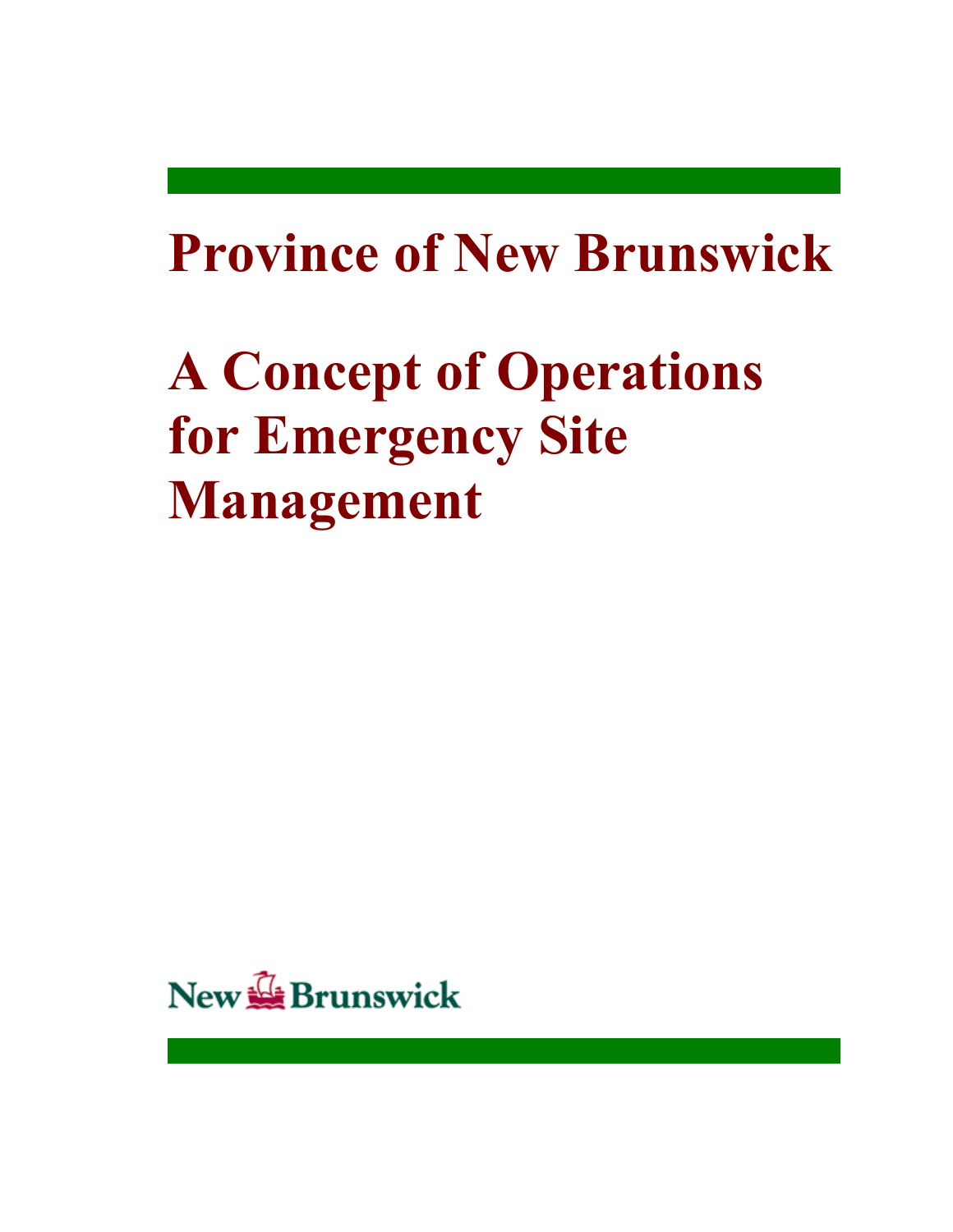# **A CONCEPT OF OPERATIONS**

# **FOR**

# **EMERGENCY SITE MANAGEMENT**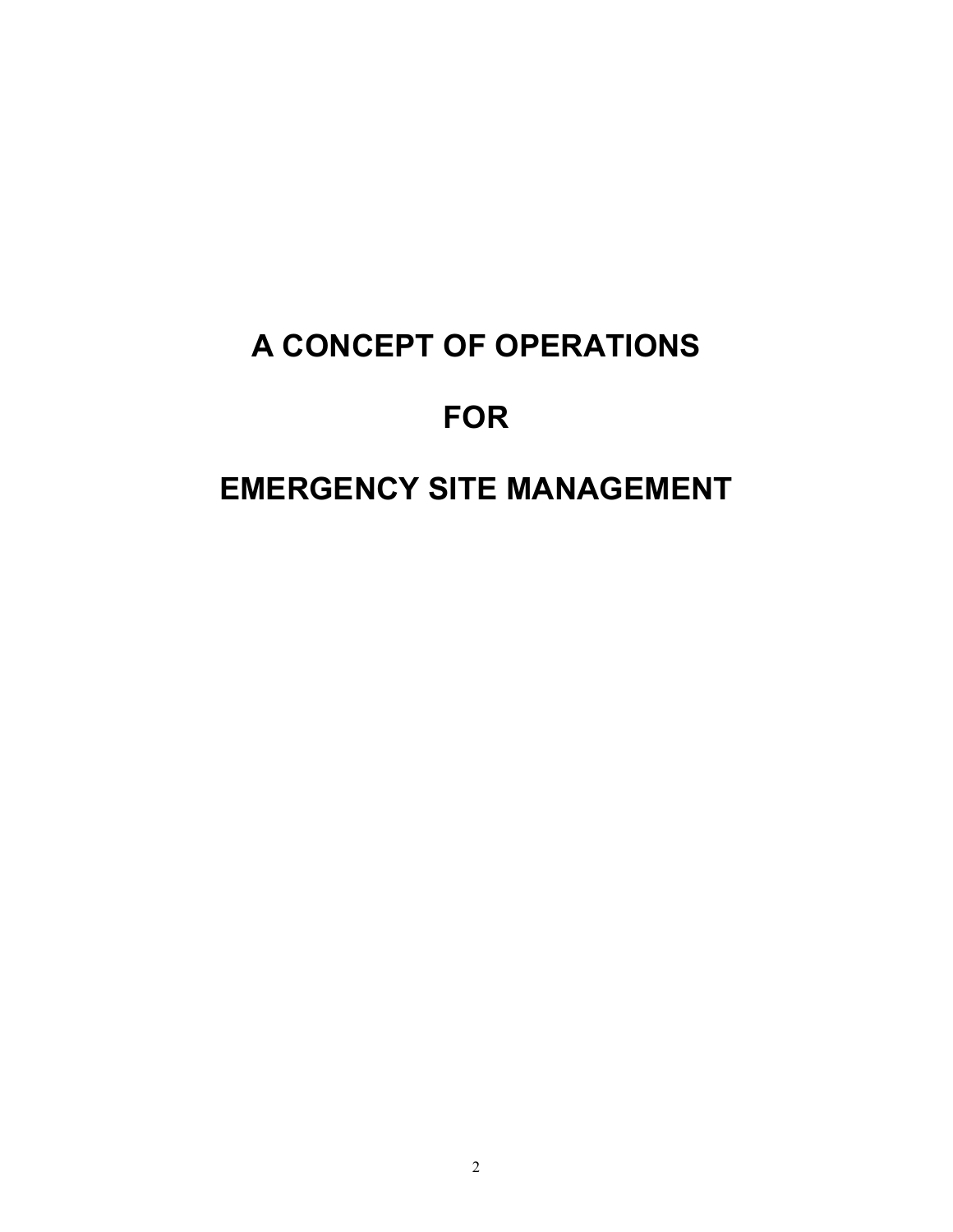# **CONTENTS**

|                          |                                                    | Page |
|--------------------------|----------------------------------------------------|------|
|                          | Introduction                                       | 3    |
| $\overline{\phantom{a}}$ | Principles of Emergency Management                 | 5    |
| $\mathbf{I}$             | <b>Types of Emergency Operation</b>                | 12   |
| III                      | <b>Conduct of Emergency Site Operations</b>        | 14   |
| IV                       | Organization, Command Control, Communications      | 23   |
|                          | Annexes                                            | 35   |
| A -                      | Procedure to Initiate the Collegeville Plan        | 36   |
| $B -$                    | Site and ESM Headquarters Layout                   | 37   |
| $C -$                    | <b>Communications Diagram</b>                      | 39   |
| $D -$                    | Initial Organizational Structure                   | 40   |
| E -                      | <b>Key Staff Responsibilities</b>                  | 41   |
|                          | Appendix 1 and 2 to Annex E - Police Control Chart | 42   |
|                          | Appendix 3 to Annex E - Fire Control Chart         | 44   |
|                          | Appendix 4 to Annex E - Ambulance Control Chart    | 45   |
|                          | Appendix 5 to Annex E - Area Co-ordinator's Chart  | 46   |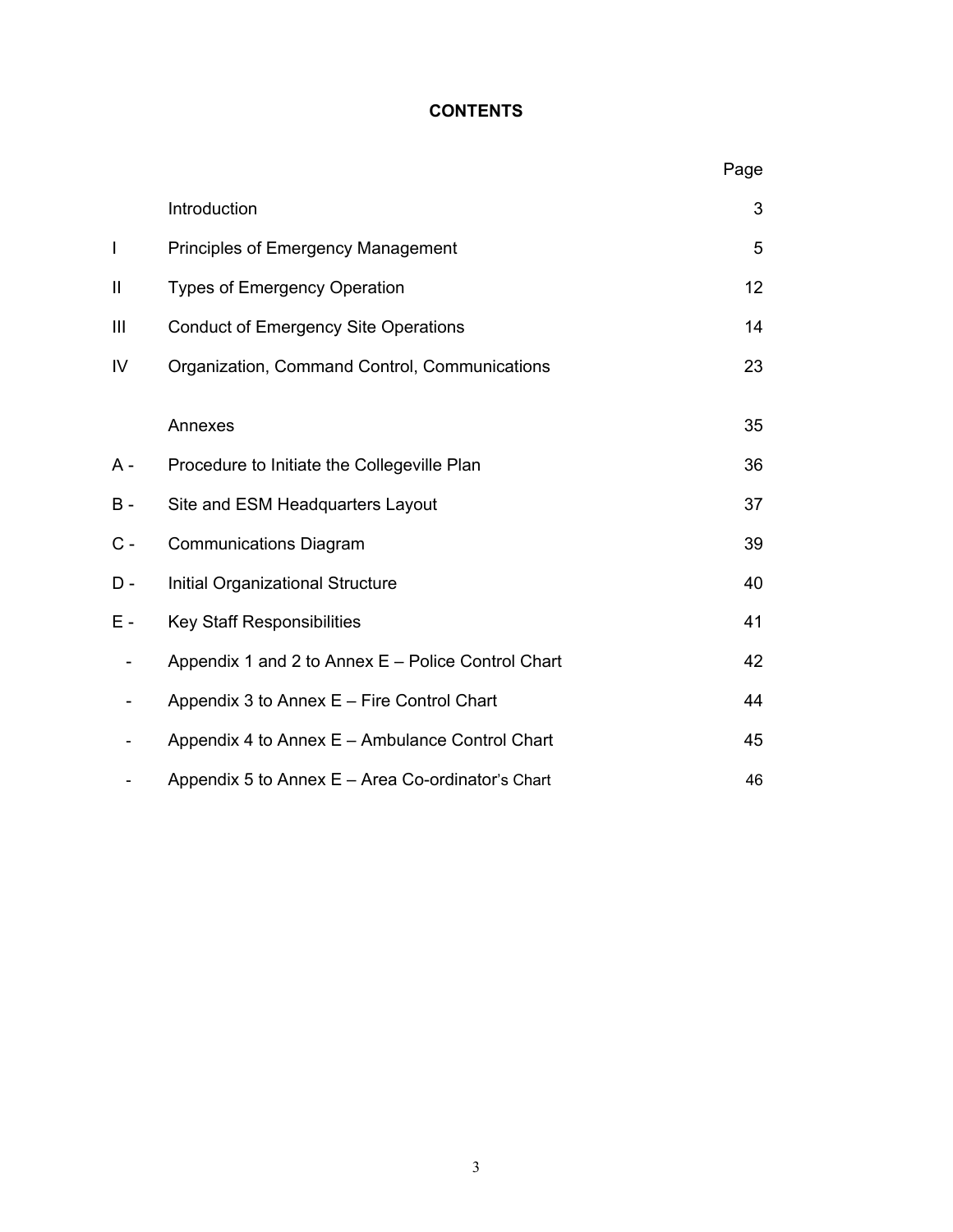## **INTRODUCTION**

The aim of this publication is to establish a concept of emergency operations in the context of the Emergency Site Management (ESM) course program through the study of the fundamentals of emergency management.

The student will gain an understanding of:

- the principles of emergency management
- the types of emergency operations
- the conduct of emergency site operations
- organization, command, control and communication.

The purpose of an emergency response is to protect and save lives and to minimize losses to public and private property. For emergency response agencies the dilemma is, "What should they combat first: the cause of the disaster or its effects?"

Three primary elements influence the success of any emergency response:

- resources: the right people, equipment and other special resources
- strategy, tactics and action plan: the way in which the resources are applied
- management of the operation: including the intangibles of leadership, personality, co-operation and communication. This is the most critical element.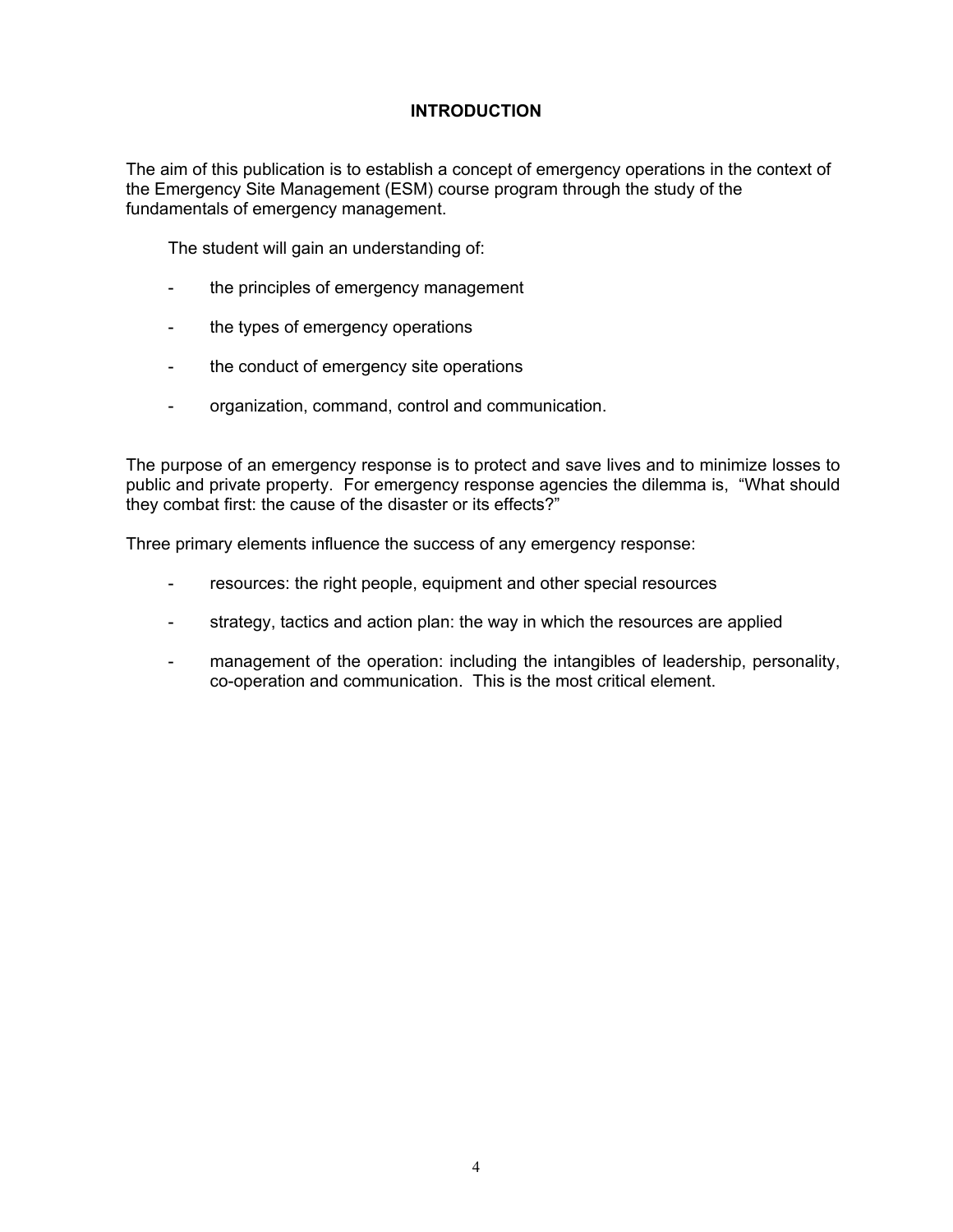#### **Definitions**

In the event of a major disaster, the secondary effects and its subsequent consequences will require the mobilization of the total resources of the municipality. The mustering of the municipal emergency response will begin with the implementation of the municipal emergency plan. In support of this concept of operations are three definitions:

*Emergency Management* is the establishment of a framework (overall plan of action) through which the effects of a disaster are mitigated and a return to normality is achieved. Two key elements are necessary in the management of emergencies at the municipal level: the municipal emergency operations centre and emergency site management.

 The *Municipal Emergency Operations Centre* (EOC) is the place where the emergency operations control group gathers to co-ordinate the municipal response. The prime responsibility of an EOC is to look after all aspects of support to the emergency site team. The EOC must also ensure that the long-range plan and daily operations of the municipality are respected.

 The *Emergency Site Management* (ESM) is the individual appointed to control the operations at the site of an emergency. His/her purpose is to locate victims, save lives, reduce pain and suffering, and mitigate damage.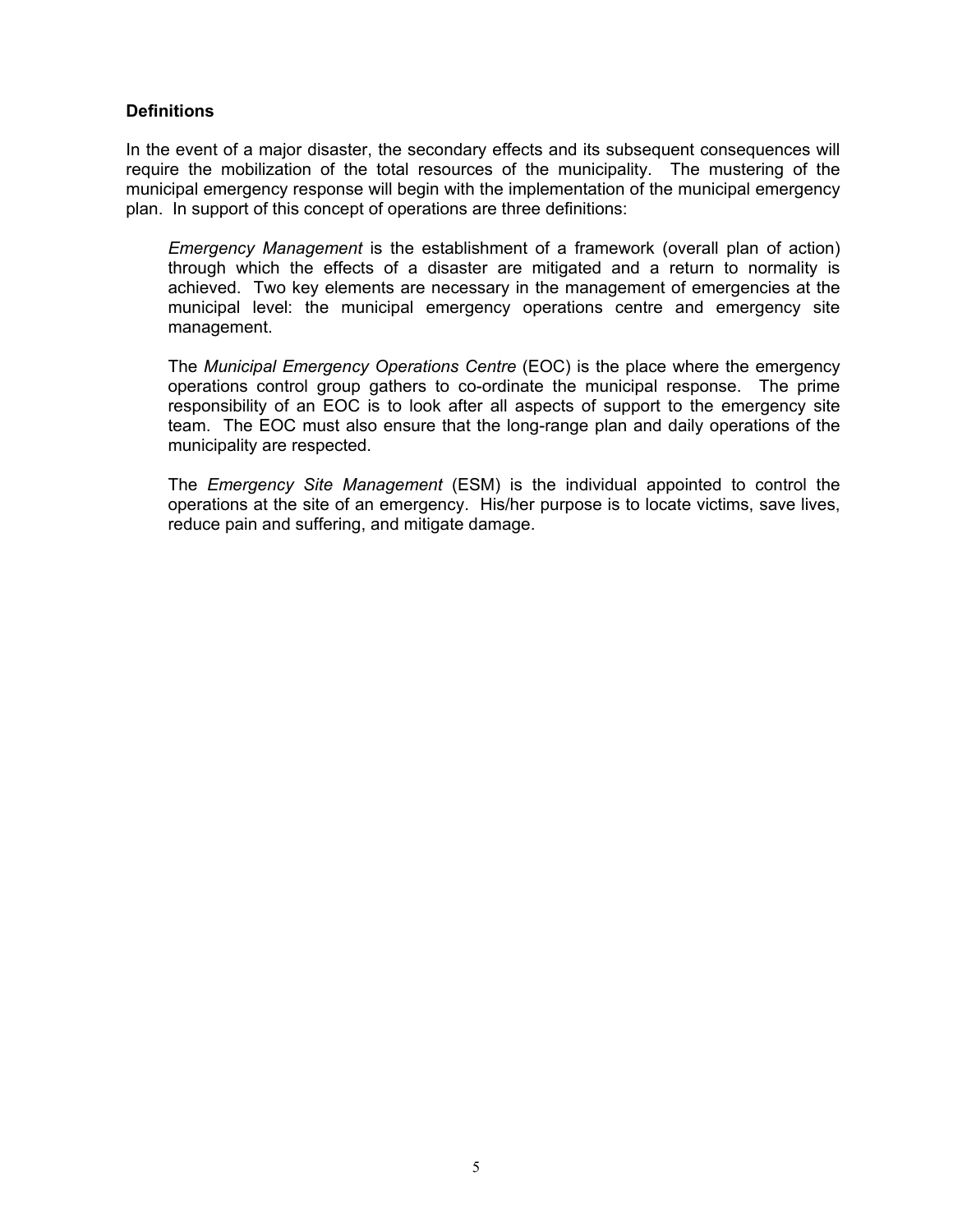#### **CHAPTER I**

#### **PRINCIPLES OF EMERGENCY MANAGEMENT**

The principles that should guide all emergency response managers in planning and conducting an emergency operation are discussed in this chapter.

#### **Know the Aim**

The first few hours of a disaster are the most critical. The crisis aspect of any emergency demands a clear understanding and acceptance of the purpose of emergency response by all those involved. A clear prior understanding of the aim is considered the most important overriding principle in disaster management.

The aim of the emergency site operation is derived form the overall aim of the municipal plan. (See page 13 of Collegeville Plan). Emergency site managers must be capable of setting priorities, assigning tasks and select tactics to contain the problem. Limitations may be imposed upon the ESM, such as the time available, resources, evacuation routes, and the like. However, ESMs should be given the widest scope possible to use their initiative with the minimum restrictions.

Finally, the aim and its limitations together constitute essential elements of the problem that emergency operations must resolve. Before any emergency can be tackled, the leaders of the response must all agree on what is the problem and how best to attack it in order to save lives and property. The inability to agree on this point could mean the failure of emergency operations.

#### **Know the Resources**

A thorough knowledge of available resources, both human and material, is essential for effective emergency management. This includes a sound understanding of the organization and the abilities and weaknesses of the various participating emergency services and agencies.

Knowledge of the locations and quantities of resources despatched to the site is the key to resources management. This information gives emergency managers a clear appreciation of what they have on site, its accessibility and operability.

The most important resource committed to any emergency is the human one. Management of this resource must not be overlooked. Responders will work under stressful situations and their morale must be maintained. This will depend in part, on their belief in the success of the operation, their confidence in the managers and in their own ability to perform duties or assigned tasks. It is therefore imperative to cater to their needs and to equip them properly to perform their mission. This calls for adequate supplies of fuels, foodstuffs, transport and equipment.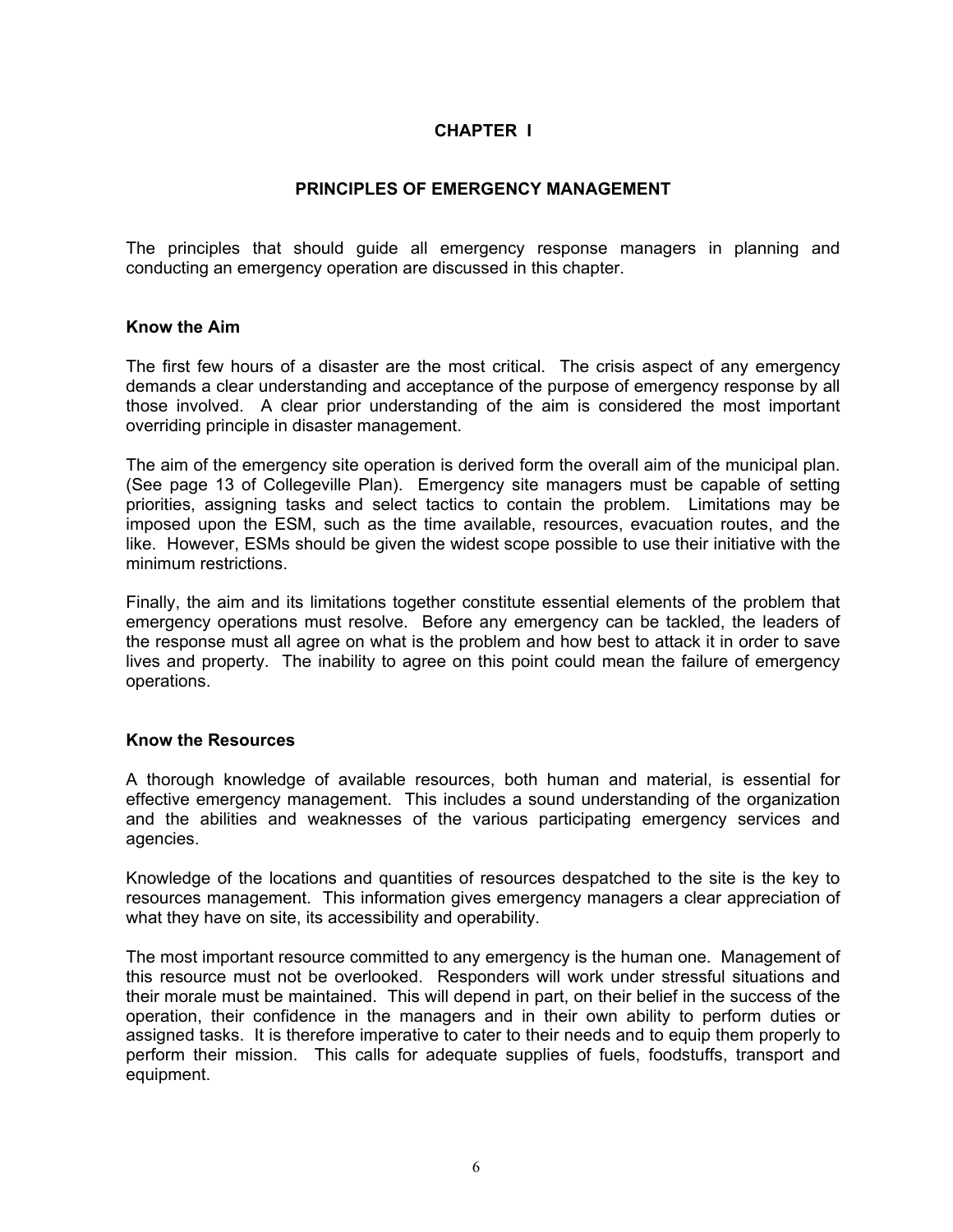#### **Get Information**

No action plan can be made until certain vital information is available: layout, weather, approaches to site, population distribution, type of chemical involved, and the like. Even negative information about the problem may be useful.

Emergency managers must first acquire the information they need, then collate and evaluate it to minimize confusion, exaggeration and rumours and finally pass it to those most directly affected.

Reconnaissance efforts must be co-ordinated to obtain the detailed information needed to implement the emergency plan. These efforts will obviously be limited by the time and resources available. Reconnaissance and the gathering of information is a ongoing process throughout the operation. The timely passage of situation reports is the best way to pass information to various headquarters and command posts.

#### **Maintain Good Communication**

Communication can make the difference between a failed operation and a successful one. The problems associated with communication relate to message content, means of despatch and the interpretation of the message by the recipient.

The municipal emergency plan should establish procedures to rectify any anticipated communications problems. If responding and supporting agencies arrive on site with incompatible communications equipment, emergency managers must be able to call upon additional measures already identified in the communications plan.

Learn to recognize the two different categories of communication problems.

Internal Problems: Generally, systems used to relay communications within an agency are geared to handle a specific amount of information. In an emergency, staff may increase. The communications systems may not be adequate to accommodate the overload, and the process is slowed down. Also, channels of communication that are distinct in normal times become blurred when several individuals occupy a position normally held by one person, or when officials assume tasks for which they are not normally held by one person, or when officials assume tasks for which they are not normally responsible. Consequently, the normal channels of communications will not be sufficient to ensure that all relevant information will reach those who need it.

Problems Between Agencies: Communication between agencies may fail because the informal basis that normally exists may not suffice. New contacts, difficult to establish at the best of times, will have to be formed during the emergency. Communications between agencies will frequently not proceed smoothly under such circumstances.

An integrated communication plan is needed to formalize an inter-agency communications plan as quickly as possible.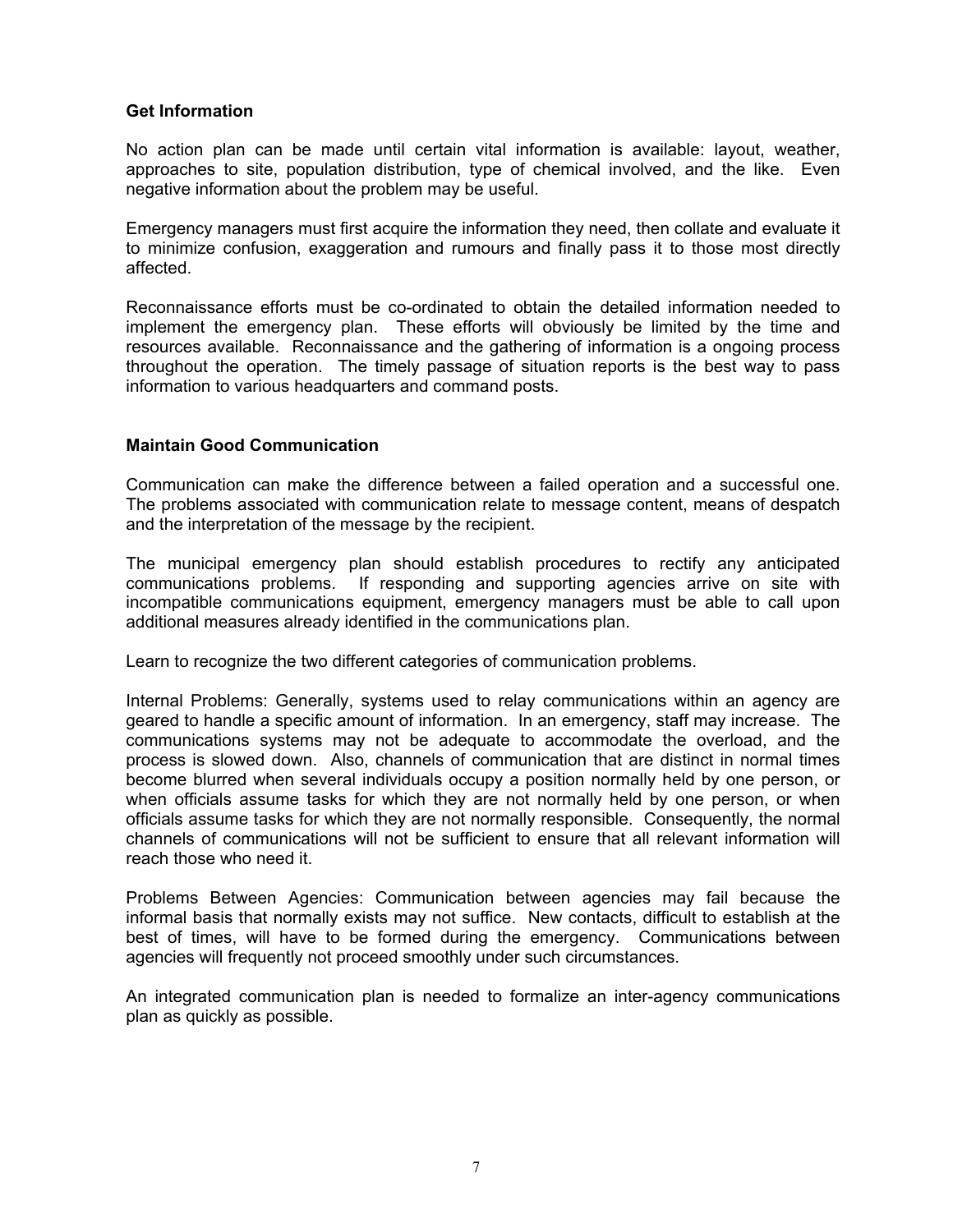#### **Exercise Foresight**

Planning is always concerned with future events. During an emergency the lack of (or evidence of) foresight will greatly influence the outcome. Forecasting future events will provide managers with information upon which good and sound decisions can be based. Forecasts must be as accurate as possible and based upon the best available information. Resource demands will often compete with other needs. Such demands must be substantiated. Foresight estimates resource requirements, anticipates timing and action, foresees problems and adjusts the action plan accordingly.

Emergency managers must anticipate the next stage in an operation, to overcome the inevitable time lag in the delivery of emergency support material to the site.

Remember that the higher the level of decision-making, the earlier the planning for resources must begin. If the ESM is planning his or her action one hour ahead, the Emergency Operations Centre should anticipate such action at least two to three hours ahead.

Emergency managers must have constant access to the evolving action plan and the administrative plan must evolve in concert with the site action plan it supports.

#### **Know the Authority**

*Line of Authority*: A recognized line of authority must be established early at the emergency site. The ESM's authority must be clear at the outset, and it should be plainly stated in the municipal emergency plan. All responding agencies and their members must understand the ESMís position. The limits of authority and control of all responders must be clearly stated. Actions of an individual operating without authority must not jeopardize the overall emergency operation.

*Legal Authority*: Laws and policies, at all levels, control and set limits on the actions and scope of emergency managers. It is essential that legal authority, municipal bylaws and emergency plans be promulgated to establish the parameters within which the ESM may operate.

Other legal authority already exists within services such as police, fire, public works. ESMs should be aware of the additional authority of these services to act.

Problems: Emergency managers may have to deal with four problem areas:

- There is a strong tendency, especially at higher levels, for officials to work too long. This has two results: first, overtired personnel become inefficient; secondly, when they are eventually replaced, their replacements will lack information because crucial unrecorded data will have accumulated in the heads of a few individuals.
- Questions almost inevitably arise about which agencies have the authority to assume unusual disaster-related tasks, such as mass burials of the dead or large-scale search and rescue operations. This issue should normally be resolved by assigning specific responsibilities in the municipal emergency plan.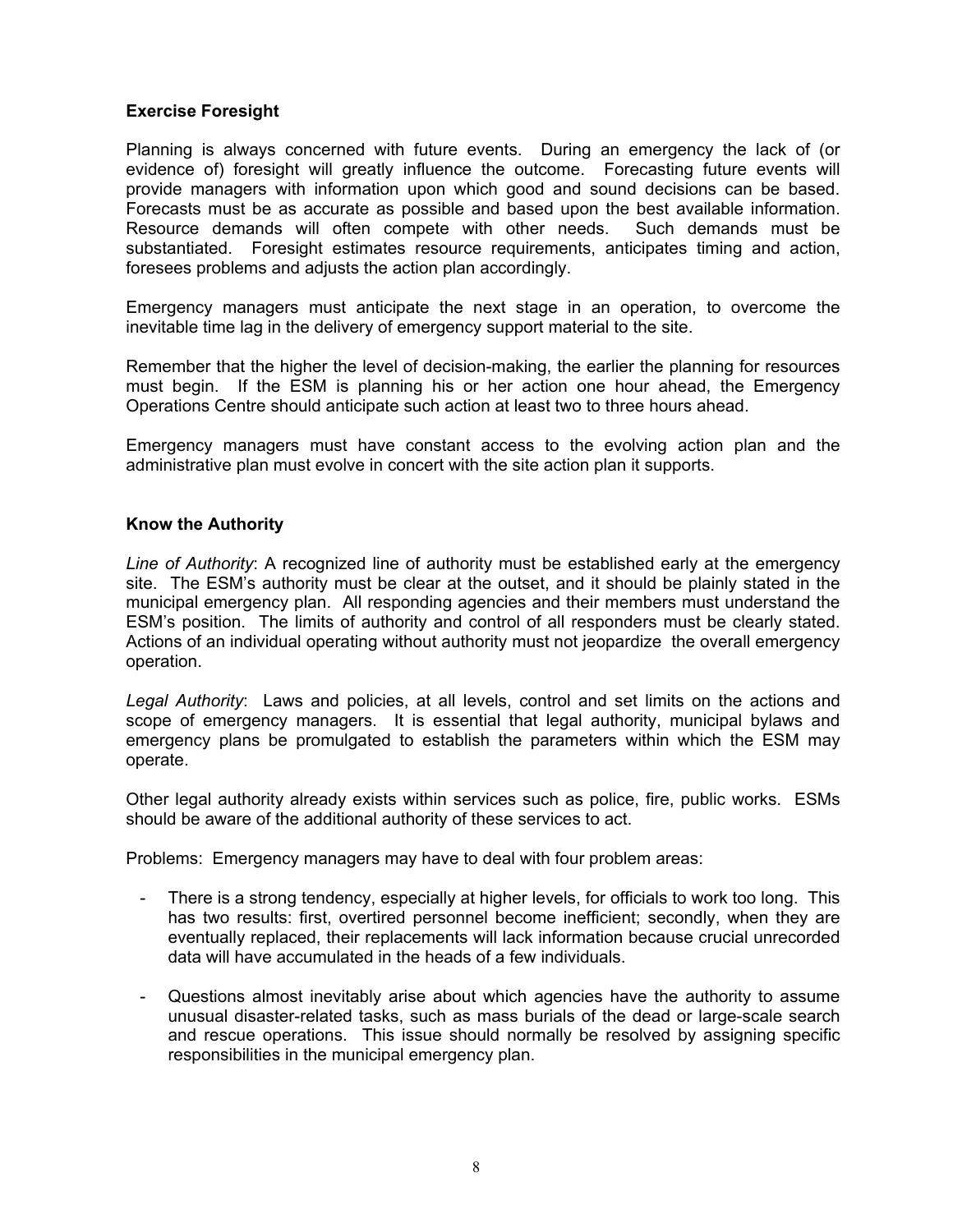- Problems sometimes arise between established agencies and outside groups over traditional tasks. For example, area security is traditionally a local police function. There can be problems if provincial or federal police or the military also attempt to provide security. Again, such problems should be anticipated in the development of the municipal emergency plan.
- Disasters frequently cut across the jurisdictional boundaries of local organizations, creating potential for conflicts. In normal times unclear or overlapping responsibilities can often be ignored. During disasters these conflicts will sharpen.

Unresolved jurisdictional issues often surface at the height of an emergency. Areas of potential conflict should be identified and resolved during the planning process.

#### **Establish Priorities**

At the outset of an emergency operation, personnel and material are usually in short supply. Establishing priorities for the use of resources is absolutely essential, particularly when response agencies are arriving on site with minimal resources.

The imaginative use of available resources will save time and effort. If priorities are well delineated, co-ordinated efforts will be easier to achieve.

At the site, the ESM must be able to alter priorities quickly to meet the changing situation and unexpected developments. This entails, above all, flexibility in making decisions.

#### **Conserve Resources**

A good action plan also calls for the use of only those resources needed to accomplish the task.

Operations will never go according to plan. Emergency managers must maintain some reserves to react to unexpected events. Alternative sources of supply, a reasonable reserve of personnel and transport, and material placed to be readily available, will allow the emergency manager to maximize the use of limited resources.

Control and accountability of stores and resources throughout emergency operations should be maintained. Failure to do so will cause great expense to the municipality.

#### **Promote Co-operation and Co-ordination**

Co-operation: All responding agencies must achieve the maximum combined effort. Good will and the desire to co-operate are essential at all levels, owing to the increased interdependence of all organizations and agencies.

More and more, emergencies require many agencies of various jurisdictions to work together. In many cases, urban growth has led to an overlapping of responsibilities either physically or administratively. Agencies often have difficulty co-operating and co-ordinating their action in day-to-day situations, let alone in a state of emergency.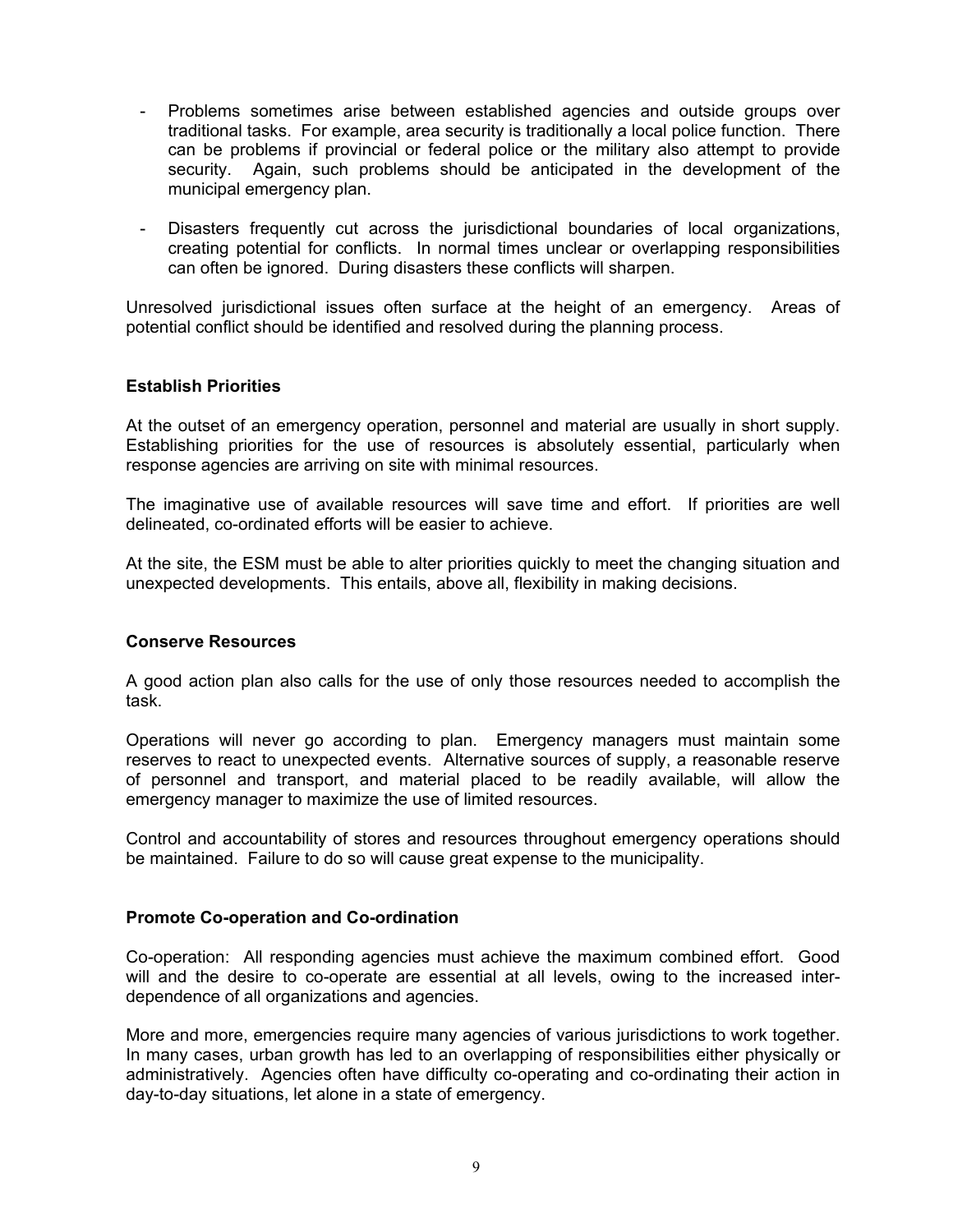Co-ordination: All responding agencies agree, in principle at least, to co-ordination in times of disaster. However, the means of achieving "co-ordination" is neither self-explanatory or a matter of consensus. At one extreme, co-ordination is viewed as informing other groups of what their own group will be doing. At the other extreme, co-ordination is seen as the centralization of decision-making into a particular agency or a few key officials. It is not surprising that problems arise, even when a pre-disaster agreement forms part of the emergency plan. Again, the newness of many emergency tasks (handling many dead, for example) can create strain in relationships between agencies that have worked together before. The greater the number of agencies or groups that respond to an emergency, the greater the co-ordination problem. The problems may be compounded by the fact that some agencies may come from outside the area, may have a different structure and a mode of operation not understood by the emergency manager. Conversely, outside agencies may not understand the local structures and methods of operation.

To overcome this barrier, a pre-agreed emergency site management technique is recommended. This will greatly assist agencies to work together and to share resources to their mutual advantage. An adequate ESM structure will enhance the sharing of local emergency resources, and also provide a means of obtaining help quickly within a municipality, and from outside agencies.

The Emergency Site Manager should make effective use of the special skills and capabilities of various emergency response agencies and resources. A flood may require co-ordination of law enforcement services to police the area, search forces to locate the survivors and victims, fire services for heavy rescue and fire suppression, air and ground ambulances for evacuation of injured and a variety of support services such as public works, social services and transport services.

#### **Support Your Workers**

Emergency response agencies require meals, fuel, special equipment, transport and other stores. Stock of these materials may be available or they may have to be acquired from other sources. Equipment must be maintained on site or removed from the site to be repaired. The sick and injured must be treated and evacuated to hospitals. The emergency response forces must be rotated, reinforced and rested. The ESM team must identify, quantify and communicate these logistic needs to the EOC. On the other hand, the EOC must anticipate and provide for those needs. All action in support of the operation must be properly documented for legal claims and post-emergency reporting. Discipline and authority must be quickly established through a chain of command easy to understand and follow. The psychological needs of the human resources on site must also be provided for.

Depending on the magnitude and duration of the response operation, a small staff is needed to assist the ESM in carrying out both operational and administrative planning on the site. Since in most municipalities each service has minimum administrative plan must cater to these various needs and provide a co-ordinated approach.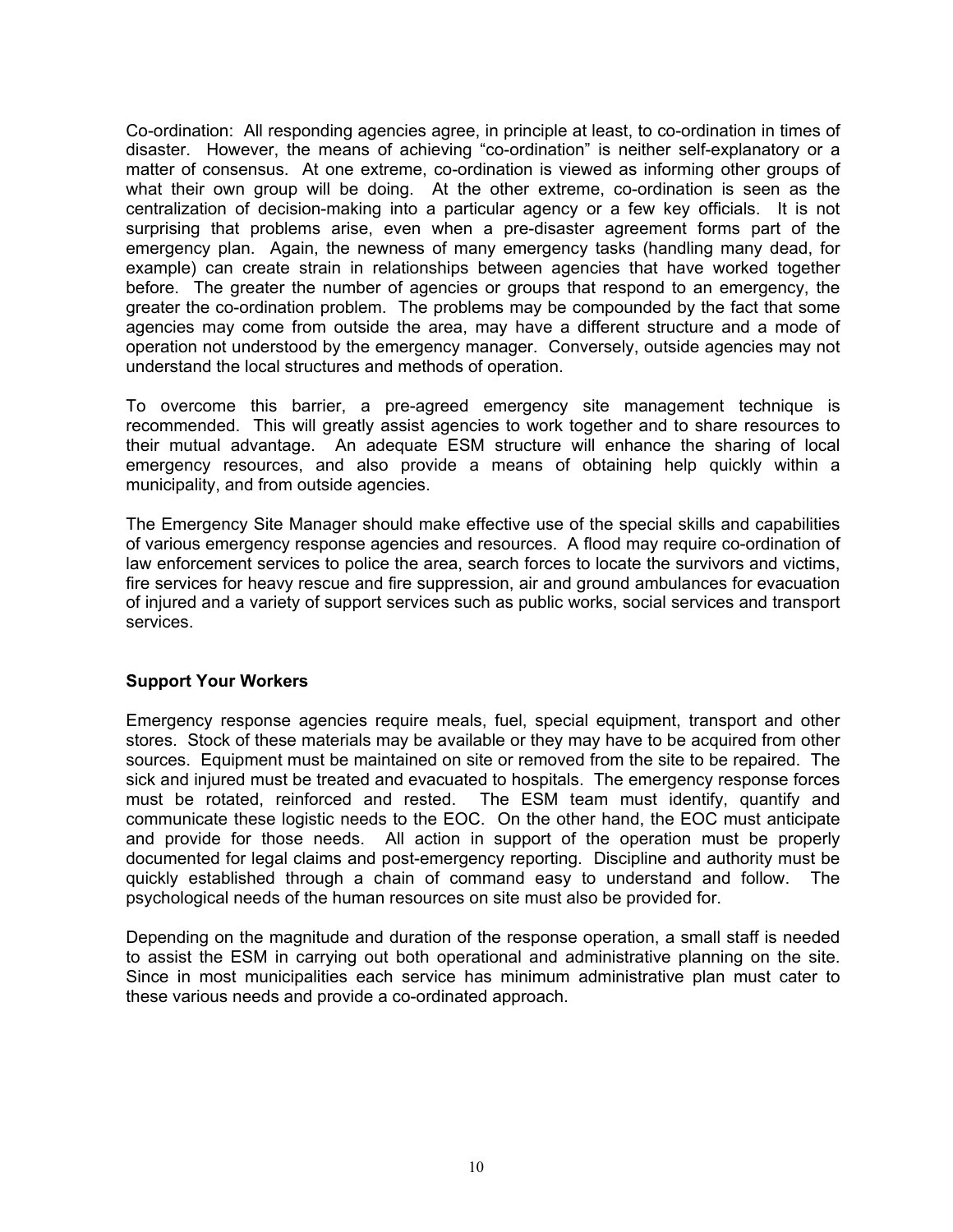*The specific logistic functions the emergency managers must address are:*

Psychology and / or Chaplain Services

- to the injured
- to the rescue workers
- **to evacuees**

Financial Records

- accounting for public funds
- overtime record
- **E** emergency funds

#### Reinforcement

- **shift rotation**
- **EXECUTE:** rest and recuperation
- $\blacksquare$  debriefing / briefing
- **P** new equipment and operators
- **Parager Prepriet personnel registration**

#### Record / Documentation

- ! status of personnel
- ! status of equipment
- logging of special events
- **EXECUTE:** frequency of status report
- listing of resources

#### Material Supply

- ! fuel, oil
- meals: hot, cold
- ! stores
- **E** shelter
- **spare parts**
- vehicles
- **special stores**

#### **Transport**

- **n** ambulance
- $\blacksquare$  police / fire
- ! evacuation
- ! petroleum
- water truck
- **E** engineer, dump trucks
- **EXECUTE:** heavy tractor
- heavy wheeled transport
- **E** recovery vehicles

#### Repair and Recovery

- **P** repair on sites
- **E** recovery systems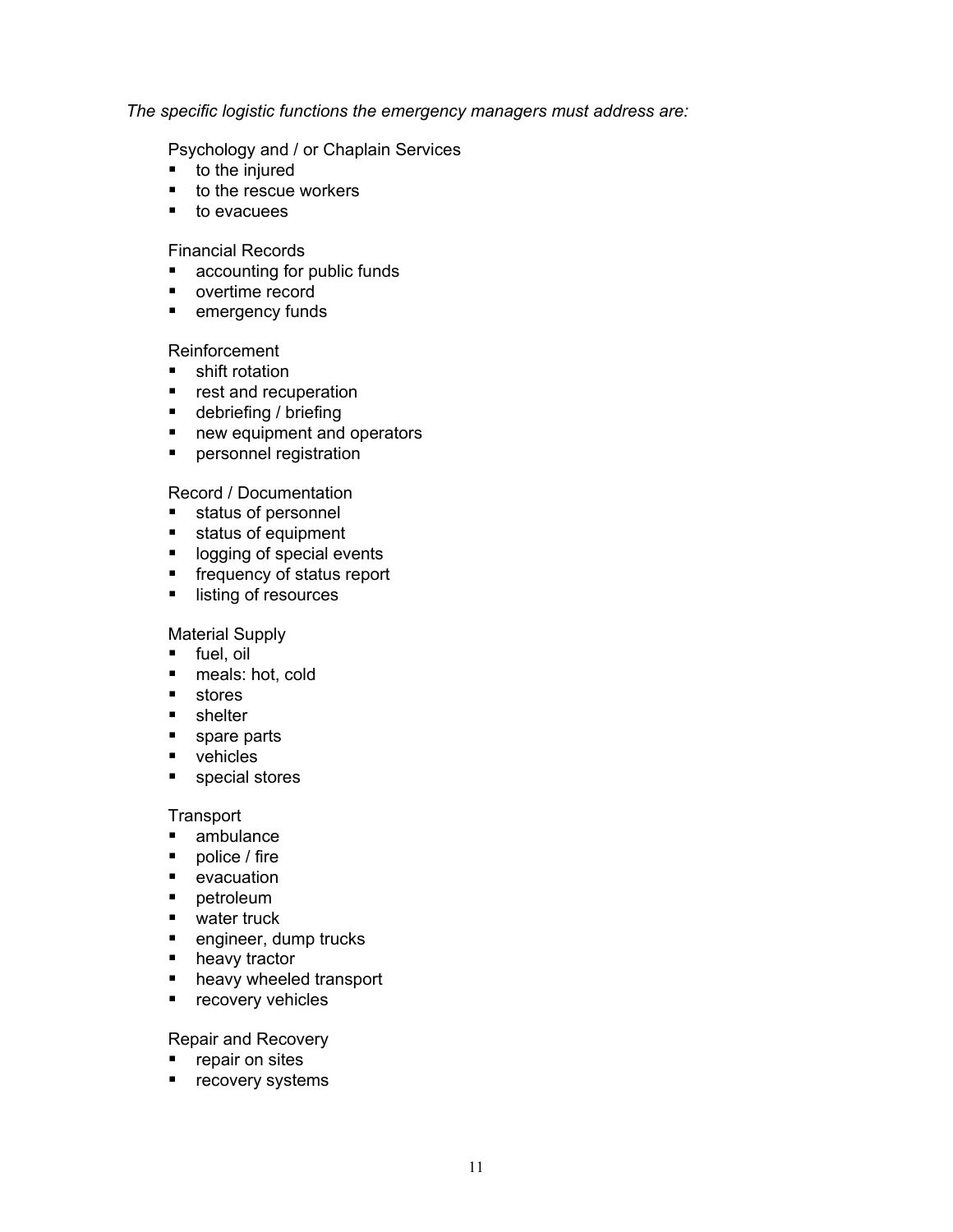Water Supply

- ! for personal usage
- ! for firefighting apparatus, etc.

Legal

**E** record keeping for claims against the municipality legal advice

Public Information

- media control
- control of dissemination of public information
- **E** administrating, conducting and assisting all media
- **•** photo / video records of emergency
- **P** press release

**Morgues** 

- **siting**
- **Parage 12 preservation / storage**
- ! body bags
- record keeping
- **•** hospitals' roles

Jurisdiction: Municipal / County / Province / Federal

- **EXEC** relationship between level of governments
- **E** legal authority
- re-establishing control
- ! re-establishing public utilities
- **E** curfews
- handling of evacuees.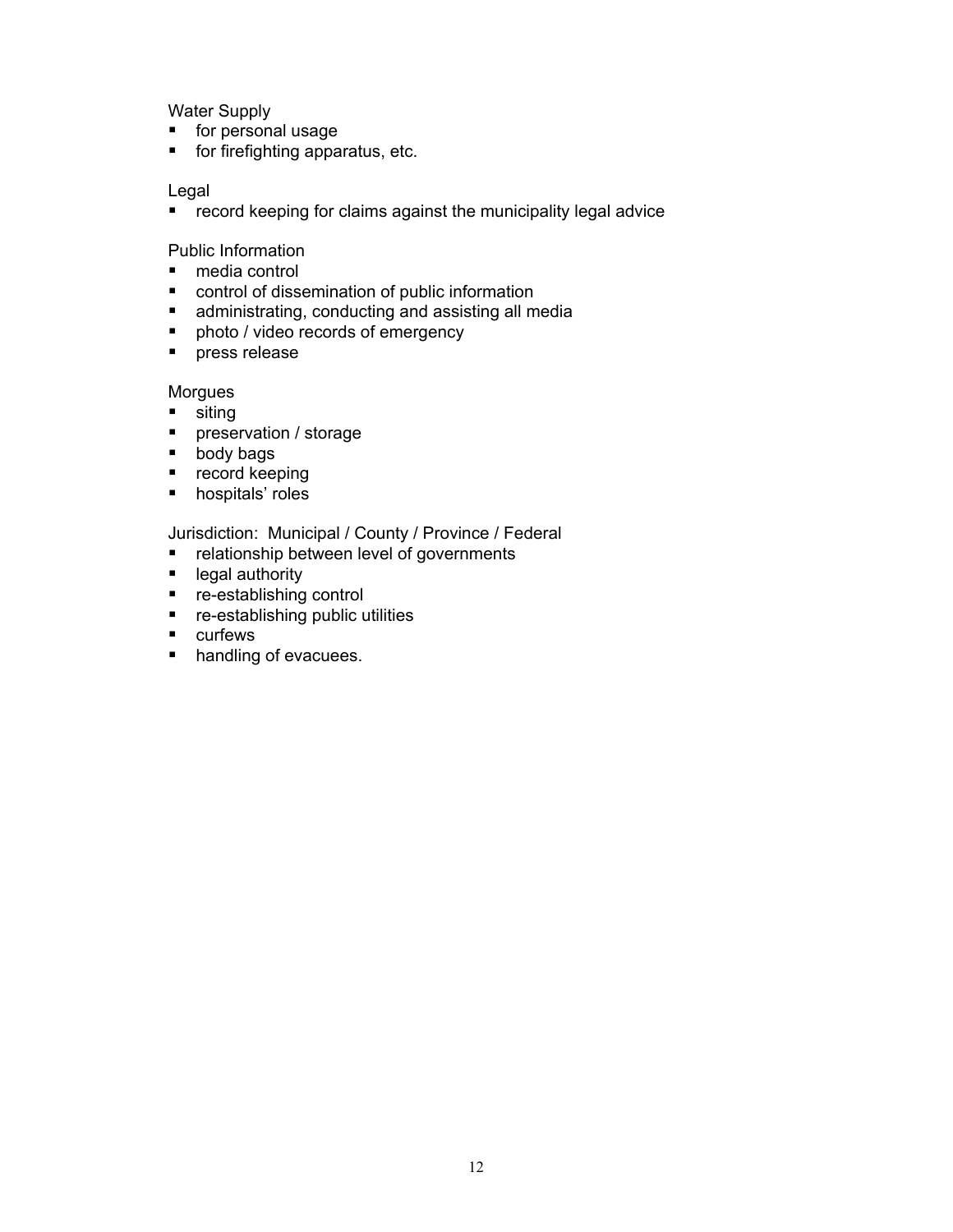#### **CHAPTER II**

#### **TYPES OF EMERGENCY OPERATION**

Emergency management is a tool. It permits officials to manage a transition from a state of normal operation to that of an emergency response in a disaster and back to normal again. Proper management of this transition should allow the resolution of emergencies at minimum cost to the municipality, and reduce the time spent dealing with the event.

The type of emergency operation to be conducted will be dictated by the level of warning. Emergencies or disasters have been classified by EPC as:

- gradual
- sudden
- predictable
- unpredictable
- unexpected

Three different types of emergency management operations may take place:

- pre-emergency (gradual, predictable)
- life-saving (sudden / unpredictable / unexpected)
- post-emergency (applicable to all)

#### **Pre-emergency Operations**

This type of operations is based on the premise that sufficient warning allows the mobilization of resources. The operation will deal with warning the public, the evacuation of those who wish to leave, allocation and marking of main evacuation routes to reception areas, establishment of reception centres and action to reduce the impact of the oncoming emergency. This operation will also include security to protect evacuated property from looting.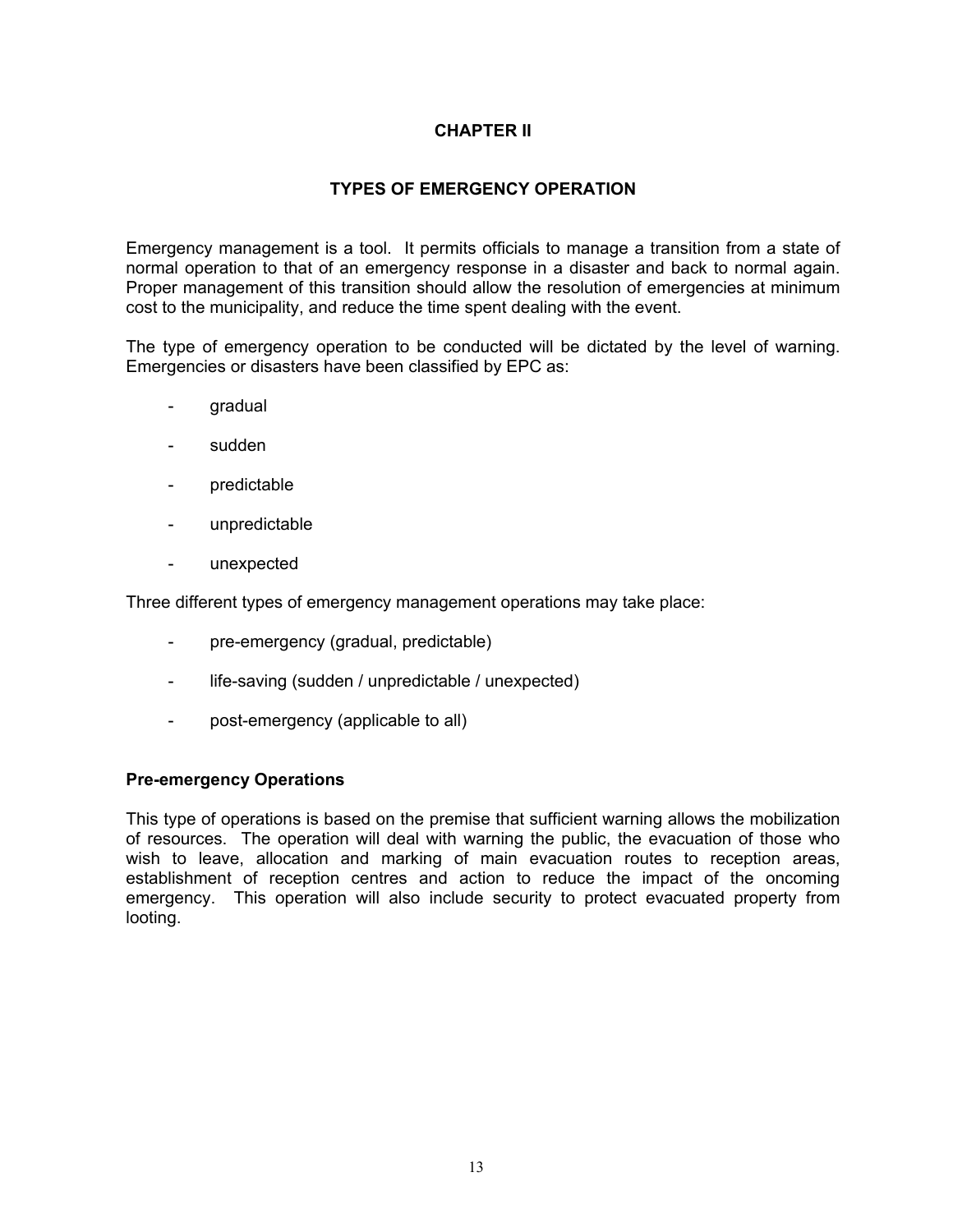#### **Life-saving Operations**

In this case insufficient warning has prevented the municipality from conducting a preemergency evacuation. This operation will deal with the rescue of the injured, provision of medical care, evacuation of homeless, fire-fighting, route clearance, salvage, etc. in and around the damaged area immediately after impact.

#### **Post-emergency Operations**

This type of operation leads to full recovery and a return to a state of normality. For a municipality it would consist of:

- road and debris clearing
- damage control
- rebuilding
- health hazard elimination
- re-establishment of essential services
- financial assistance
- legal reporting and claim investigation.

The ESM would not likely be extensively involved in this, but he or she might initiate some of the above activities before being withdrawn when the potential for damage is over and cleanup begins.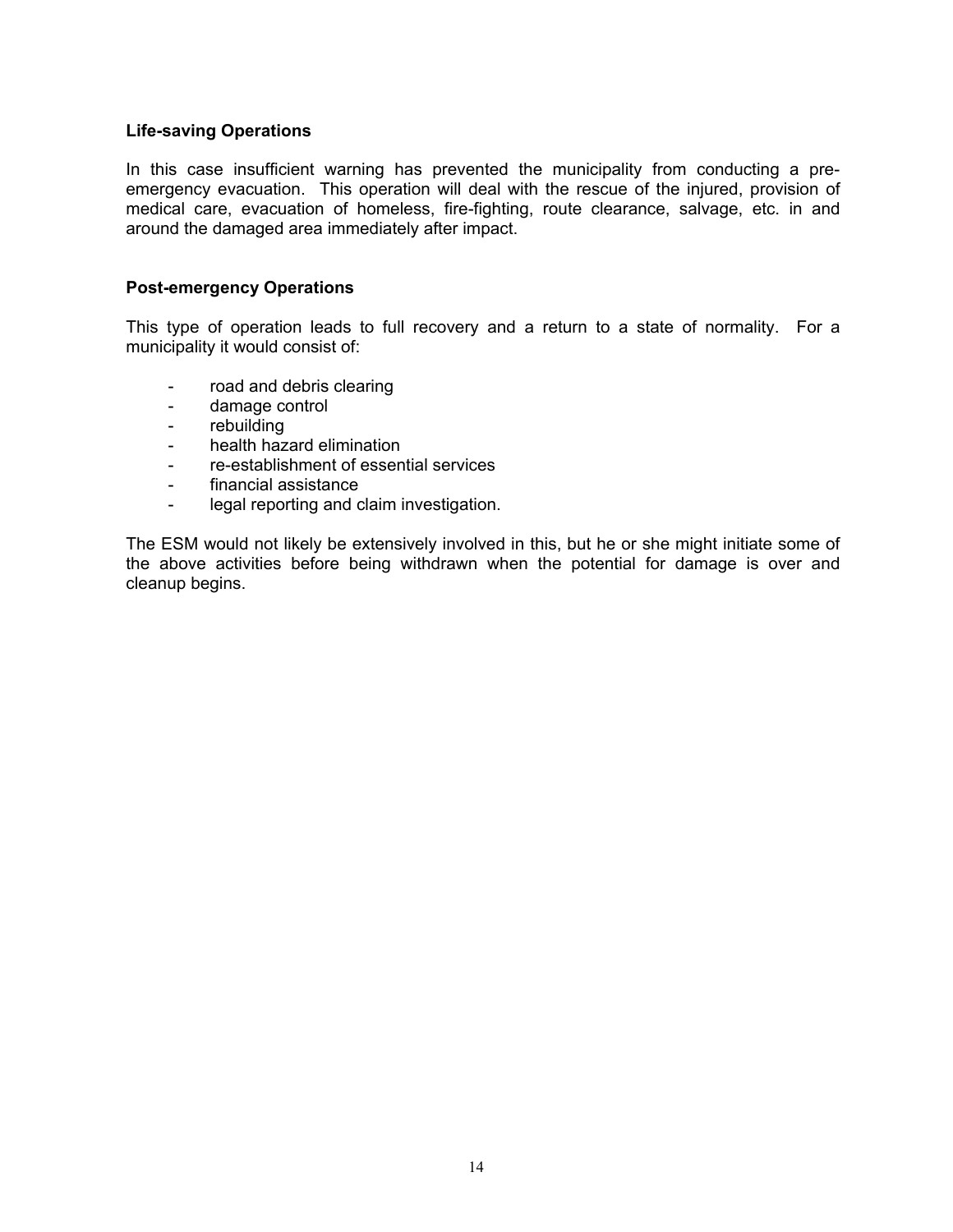#### **CHAPTER III**

#### **CONDUCT OF EMERGENCY SITE OPERATIONS**

Emergency site operations, irrespective of type, must be conducted so that resources and their use quickly arrive in the stricken area. The process can be divided into the following stages:

- deployment and site layout
- emergency control
- restoration.

#### **Deployment and Site Layout**

This stage unfolds rapidly through a series of concurrent activities. It begins with an information / alert phase, followed by a control phase by the first responders, then by an additional response phase. At this point response by the three key agencies (police, fire and ambulance) must be co-ordinated for effective emergency site management.

#### Deployment

Annex A is a diagram illustrating the alerting and other procedures required for effective emergency site management.

If time is available, the three first responding agencies study the site to assess the situation and report to their dispatchers when asking for further assistance. The first responders then attempt to deal with the situation using the resources on hand. As the response increases, co-ordination becomes essential.

On arrival, the emergency site manager must first determine the magnitude of the situation, locate the perimeters, the primary rescue sites and the centre of the emergency site. Debriefing the first responders should form part of this action. These people represent the best source of information available at that moment.

Carrying out a detailed reconnaissance is another important action. This might be done by a police motor cycle squad with mounted search and rescue experts, if available. This group should be given limited but specific objectives within the identified perimeter. The result of this reconnaissance should determine specific "Hot Spots," the extend of the damage, and yield an idea of the type of emergency response needed. The site manager can then determine the organization needed to co-ordinate operations.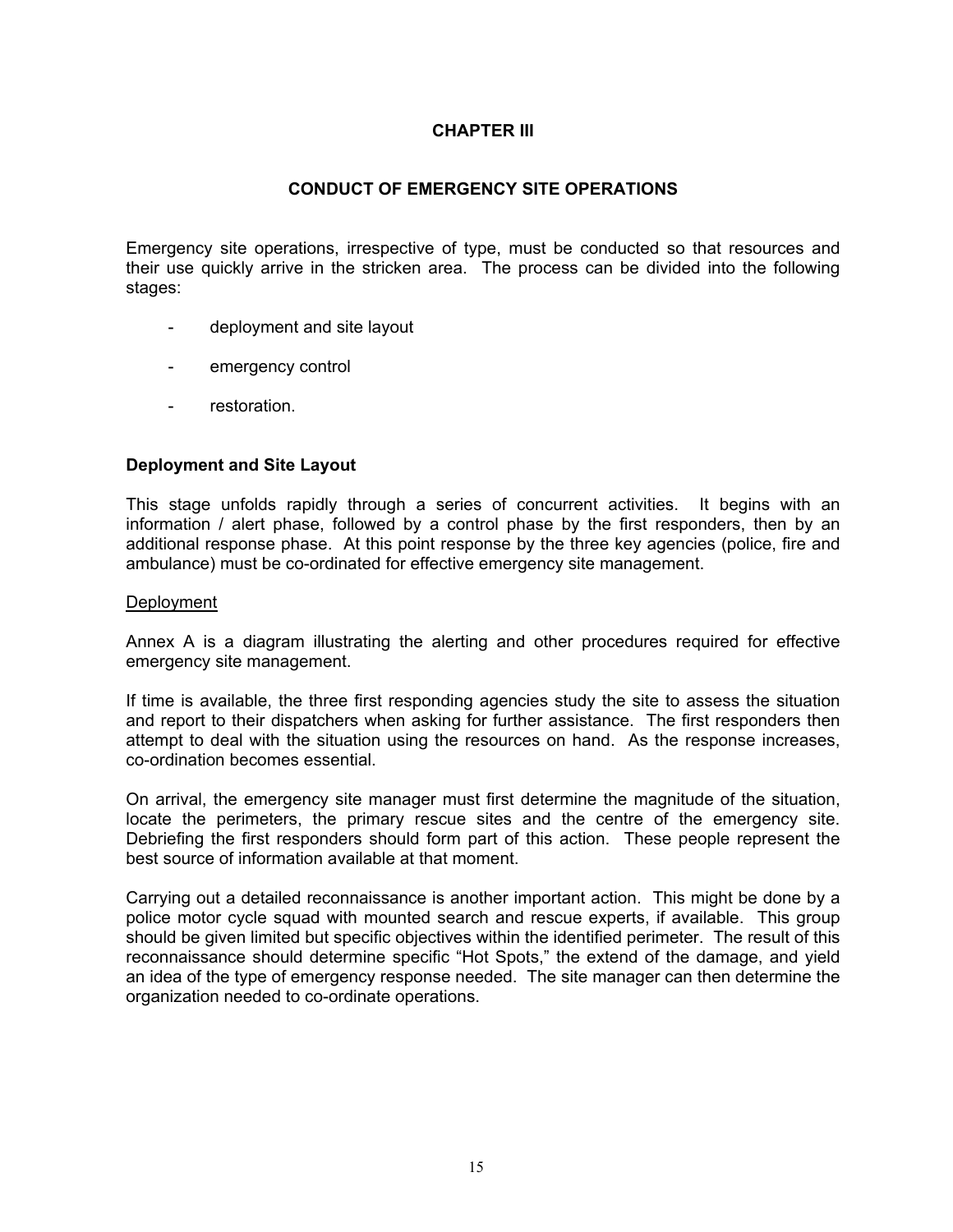#### Site Layout

During the initial response phase a number of unco-ordinated activities occur. The appointment of an ESM signifies that the stage of co-ordinated and controlled responses has begun. Resources must be acquired and controlled. The improvement and control of access routes and the identification of staging areas must be addressed early to avoid confusion. Heavy rescue equipment must be marshalled if required. The process of assembling and deploying all resources on the site ensures a workable and flexible operation. Site layout will be different for every situation, but the principle of organization remains the same. Refer to Annex B for a typical emergency site layout.

#### Emergency Site Manager's Field Headquarters (ESM-HQ)

One of the most important considerations is the placement of the ESM HQ. It must be fairly central so that the emergency site manager can co-ordinate and control all activities and observe the access routes. To provide that control, the emergency site manager must have facilities to communicate easily with the senior officials of all the key responding agencies as well as outside agencies, groups or organizations whose help may be needed.

The headquarters must have access to telephone lines. The larger the number of responders, the greater the number of lines required. Because of the intensive use of radios, the headquarters should be on high ground where interference is minimal on all the frequencies used. Headphones are a must.

All responding agencies should co-locate their respective command posts with headquarters.

So that all responders can recognize the headquarters as soon as they arrive, it must be well identified, easy to see and to reach. Banners, large signs and even guides can be used so that agency chiefs or managers can report for directions from the emergency site manager. By their reporting, the emergency site manager can keep track of the resources on site and make the best use of them. Normally, key response agencies will provide their designated control officer with his or her own mobile command post (MCP). These various MCP vehicles, together with the ESM command centre, constitute what has been termed the ESM Headquarters. Attached, as Appendix 1 to Annex B, is a graphic layout of an ESM Headquarters with collated response agencies MCPs.

#### **Security**

Security of the site is a police responsibility. In a major emergency, two perimeters should be established. The inner perimeter includes the immediate emergency area only and may include, in case of a large number of casualties, an emergency medical care centre. Only essential staff and equipment should be allowed within this perimeter, and residents or workers should be evacuated as soon as possible. Entry should be strictly controlled with only one or two access points.

Beyond this zone, the police will establish an outer perimeter. The outer perimeter should include the entire area affected by arriving personnel and equipment. Staging areas for the different response agencies, parking areas for workers and emergency vehicles, a temporary morgue, and an information centre should be established here.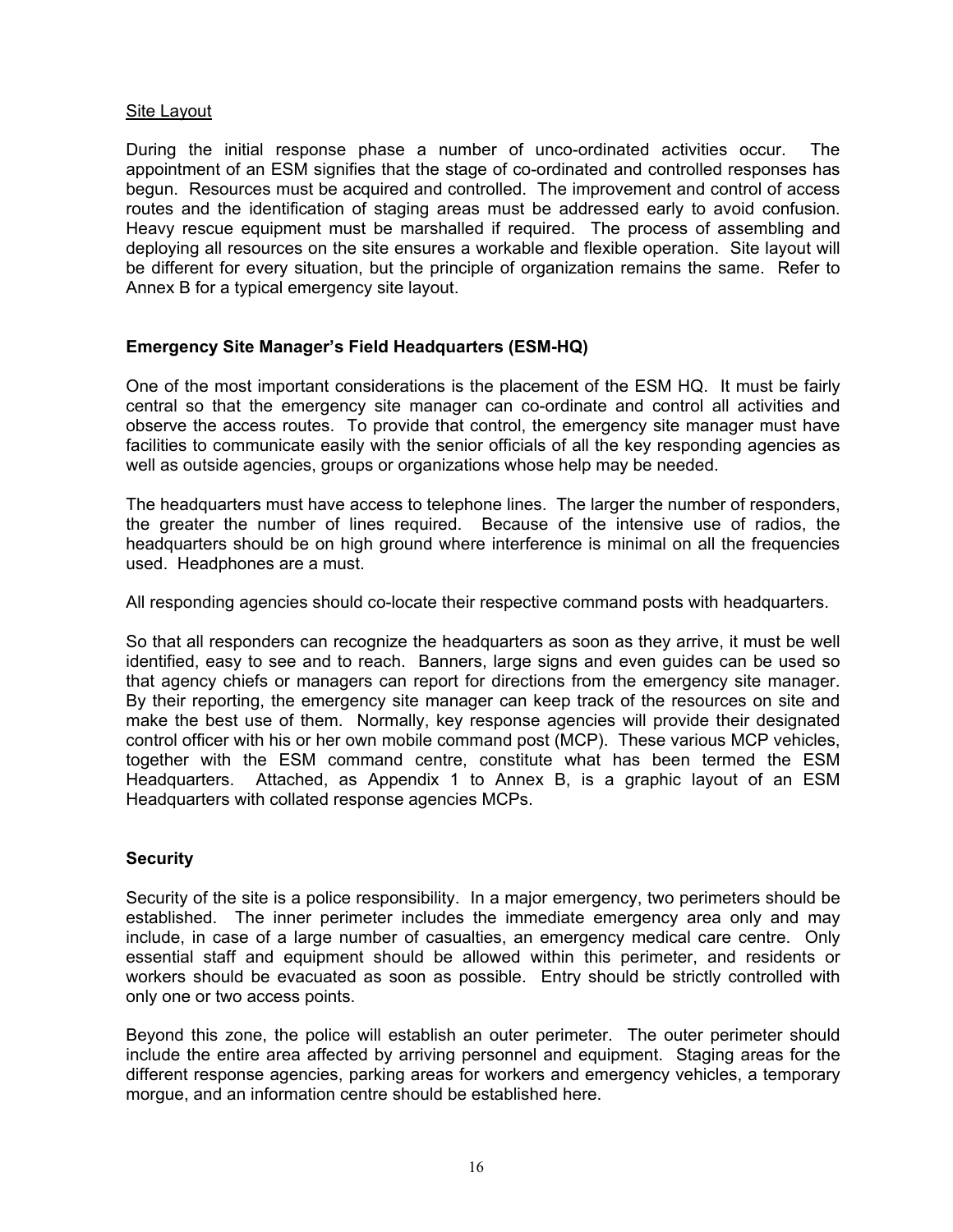All the agencies involved should set up their operating base in the area between the inner and outer perimeters. Here they will prepare to assist in fighting the emergency.

Access through the outer perimeter should also be strictly controlled. There should be only one access route although a second may be maintained to facilitate entry of emergency personnel and equipment. The outer perimeter must be patrolled and guarded to ensure that unauthorized persons do not penetrate this line. It is also at this line that spectators converging on the site must be controlled. The line must be far enough from the emergency site that it does not interfere with the response and any unexpected and new dangers such as explosions, collapsing buildings, radioactive materials or gases that could affect the crowd.

Police officers must ensure that all equipment and personnel from the responding agencies are provided with unobstructed access and directed to the proper locations. It follows that these officers have to be briefed on the location of command posts, staging and parking areas. As well, the security officer at the access point should notify the emergency site management headquarters of the arrival of personnel and equipment. The security personnel also have to direct media representatives to the media centre and authorized visitors to the areas that they are allowed to visit. A special pass system should be implemented to facilitate access control through the outside perimeter.

#### **Traffic Control**

In addition to traffic control at access points, traffic control within the perimeter area is essential. If possible, a traffic plan calling for separate in and out routes should be established. Ideally, the IN route should pass by the emergency site headquarters. This allows the headquarters organization to confirm what personnel and equipment are available and to make sure that they are directed to the proper location. IN and OUT routes should be clearly marked.

#### **Staging Areas**

Staging areas are established to hold resources to move on short notice. They should be established by the emergency site manager. A staging area can be wherever mobile equipment can be temporarily parked to await assignment. Staging areas may include temporary sanitation and fuelling services. The ESM, with the help of the police should assign a manager for each staging area under the supervision of a staging area co-ordinator.

#### **Parking Areas**

When equipment, not immediately required, enters the outer perimeter, it should be directed to a pre-designated parking area. To ensure order in the parking lots, security personnel should ensure that the vehicles are parked properly and do not obstruct the movement of other vehicles. If at all possible, drivers should stay with their vehicles so to move theirs if necessary. Ignition keys should never be removed if a driver leaves a vehicle; this will facilitate movement by others. Specific parking areas should be assigned to all responding agencies.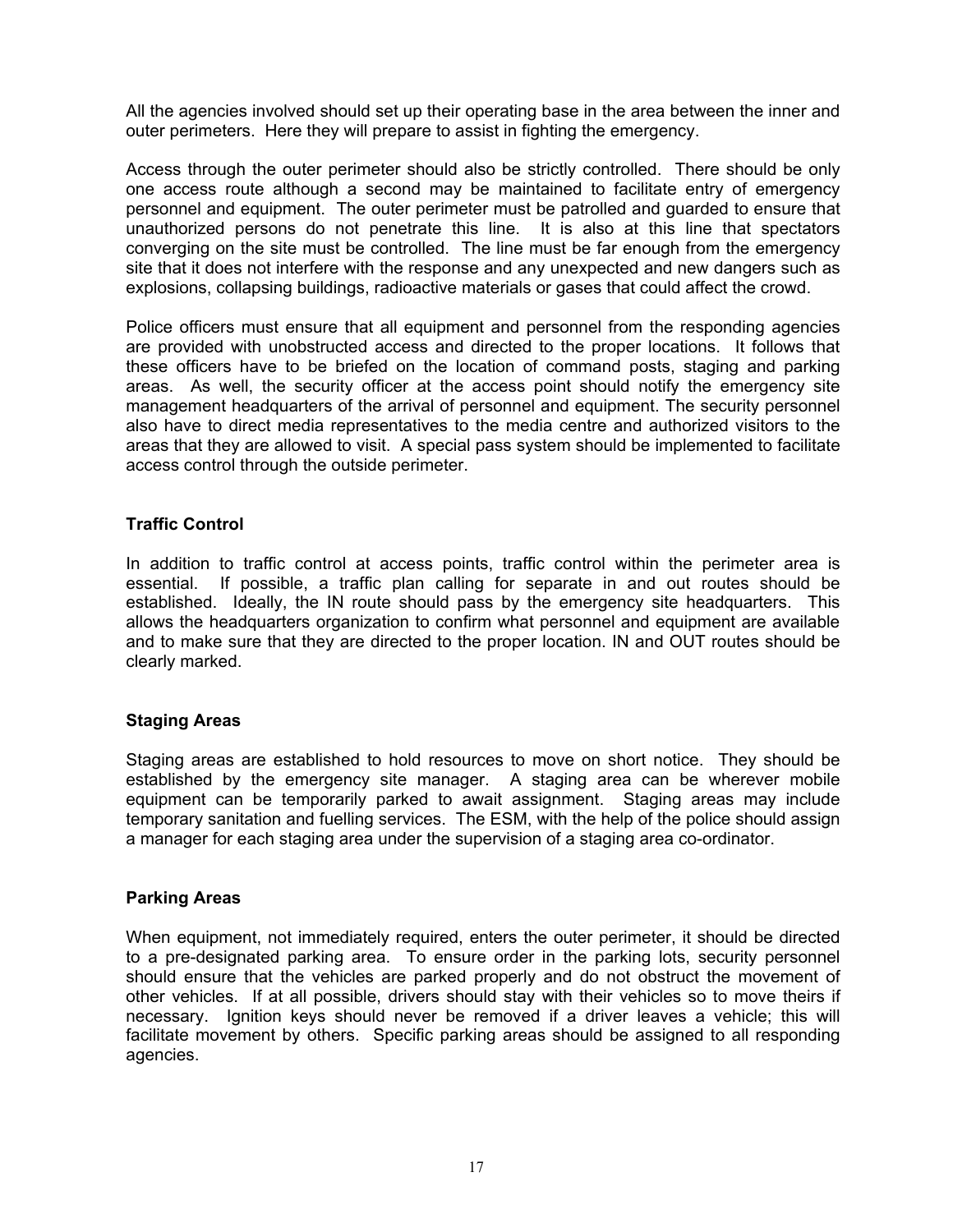#### **Casualty Clearing Areas**

The proper management of this area will contribute to the preservation of the maximum number of lives. The area must be situated where the IN and OUT routes are adequate because the traffic flow, when the casualties are being evacuated, will be high. The area should be large enough to accommodate the different sub-areas required for the types of casualties – a separate area to place the dead, loading areas for casualties, and a first-aid post. Supervisors are required at sub-areas.

Traffic to this area will have to be controlled. Ambulances (or other means of transportation) will report to their parking area and be called to a staging area as required so that no traffic jam occurs. This also facilitates the despatch of casualties to the proper hospitals. It is important that this area be far enough from the disaster site that casualties and the medics will not be endangered by smoke and other factors associated with the disaster, e.g. the exhaust fumes of waiting ambulance and other vehicles.

#### **Information Centre**

To help control media personnel, it is important to set up a media information centre and to notify media people that the only place where information will be issued is from that point. This appointment of a liaison officer is essential. This person should normally come from the Public Information Office. The police force, however, often assumes this responsibility.

#### **Morgue**

If the emergency involves a number of fatalities, it may be necessary to preserve the site and the property of these people to facilitate the activities of the authorities<sup>1</sup> trying to determine the identify and cause of death and to ensure that the decease's property is disposed of appropriately. A morgue should to be set up on site, or nearby, and areas must be set aside where belongings can be identified and kept safely until they can be released. The establishment of a property office by the police is essential and is part of the morgue function.

#### **Logistics Areas**

Logistics areas must also be located inside the outer perimeter, for the issuance and receipt of equipment, and for maintenance and recharging of various equipment. Areas where personnel can be decontaminated<sup>[2](#page-17-1)</sup> if necessary and where the crews will be able to rest and eat are also needed. Personnel reporting on and off duty should report through this area.

Depending upon the size of the emergency, more than one such area may be necessary where each major responding agency can take care of its own needs. As well, the emergency site manager may want to regroup some specific logistics functions to provide more efficient support for the whole team. An example of this could be the regrouping of all facilities to recharge airpack cylinders, or the establishment of one decontamination area, as opposed to one for each service.

<sup>|&</sup>lt;br>1  $^1$  Bodies are not moved until tagged, photographed, and details of location and position of body is recorded.<br>2 Decentemination abould be conducted as close to the inner perimeter as pescible.

<span id="page-17-1"></span><span id="page-17-0"></span>Decontamination should be conducted as close to the inner perimeter as possible.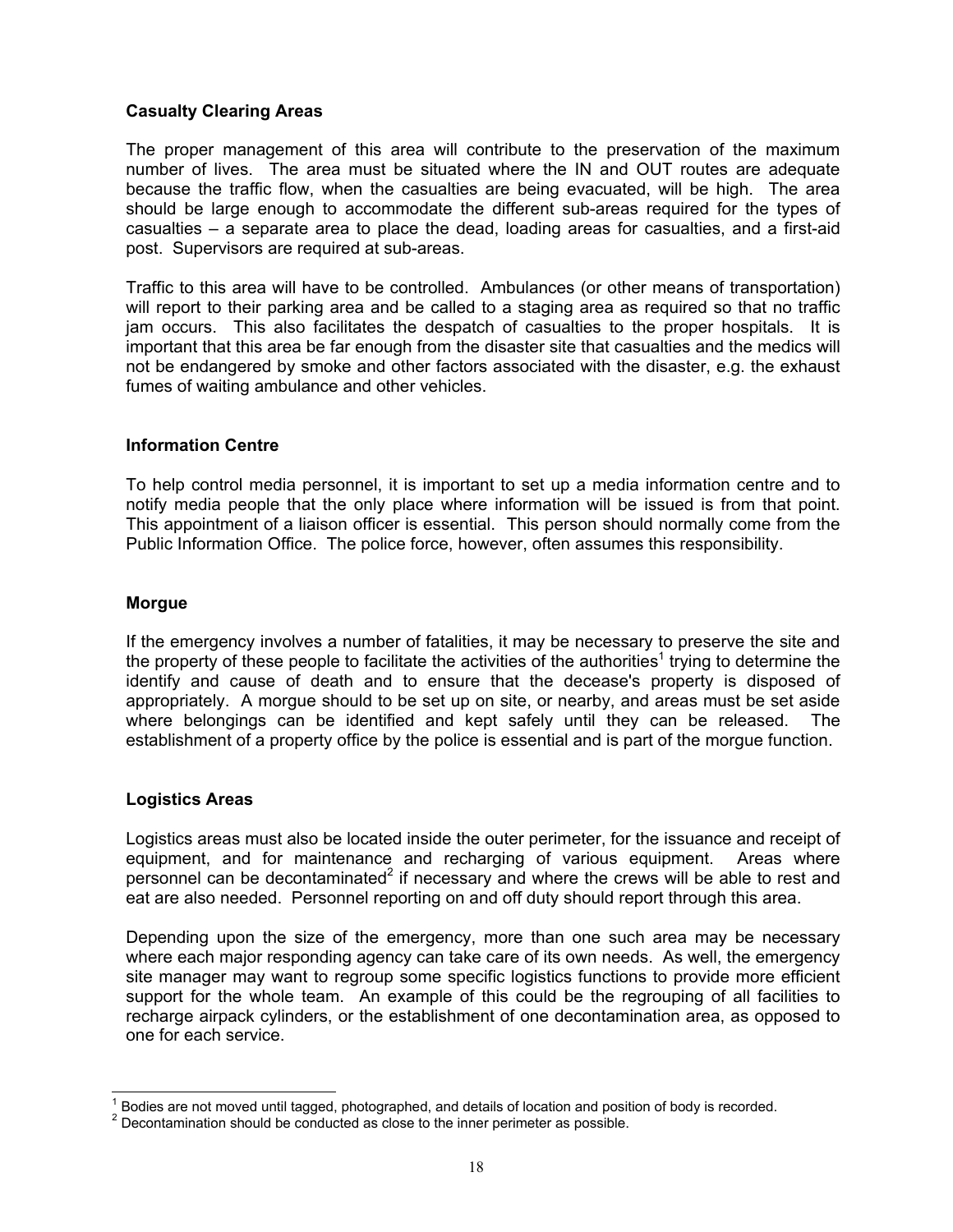#### **Emergency Control Stage**

There is no clear demarcation line in both time and space between this stage of the operation and the deployment and site layout stage. The nature of the tasks dictates that this operation begins as early as humanly possible, primarily for life-saving operations.

#### **Responding Agencies**

Proper site management should be guided by a clear understanding of the operational responsibilities of the three principal responding agencies committed to life-saving operation. Major operational responsibilities at the site are:

#### Police

- protection of life and property
- traffic and crowd control
- care of dead bodies
- evacuation
- securing the perimeter of emergency site
- investigation of criminal acts
- investigation of all fatalities
- record keeping
- co-operation and assistance for other emergency agencies when required
- establishment of an emergency police control command post
- appointment of a senior officer to assume the function of emergency site management if directed
- activation of police mutual aid, if required.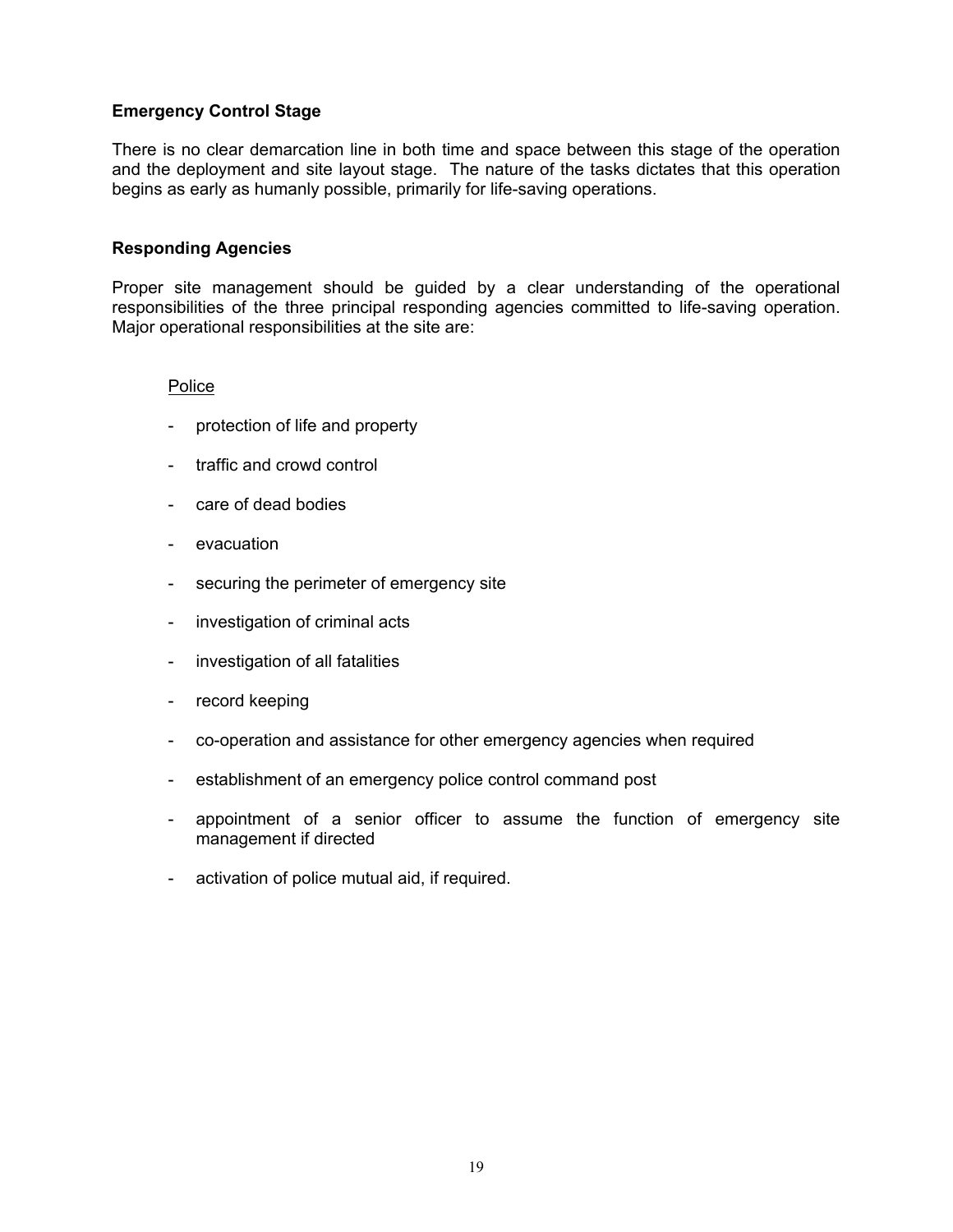#### **Fire**

- prevent or control fire
- containing hazardous material incidents
- preventing structural collapse
- search and rescue
- assistance with basic emergency care until ambulance or medical responders arrive
- assistance to other emergency agencies, when required
- establishment of an emergency fire control command post
- appointment of a senior official to assume the overall emergency site management if
- directed
- activation of mutual fire aid, if required.

#### Ambulance / Medical

- initial triage and primary assessments of injured victims
- essential emergency patient care
- request for medical site teams, where indicated
- removal of patients from scene and transport to hospital
- assistance to other agencies, when required
- establishment of an ambulance / medical command post
- activation of ambulance / medical mutual aid, if required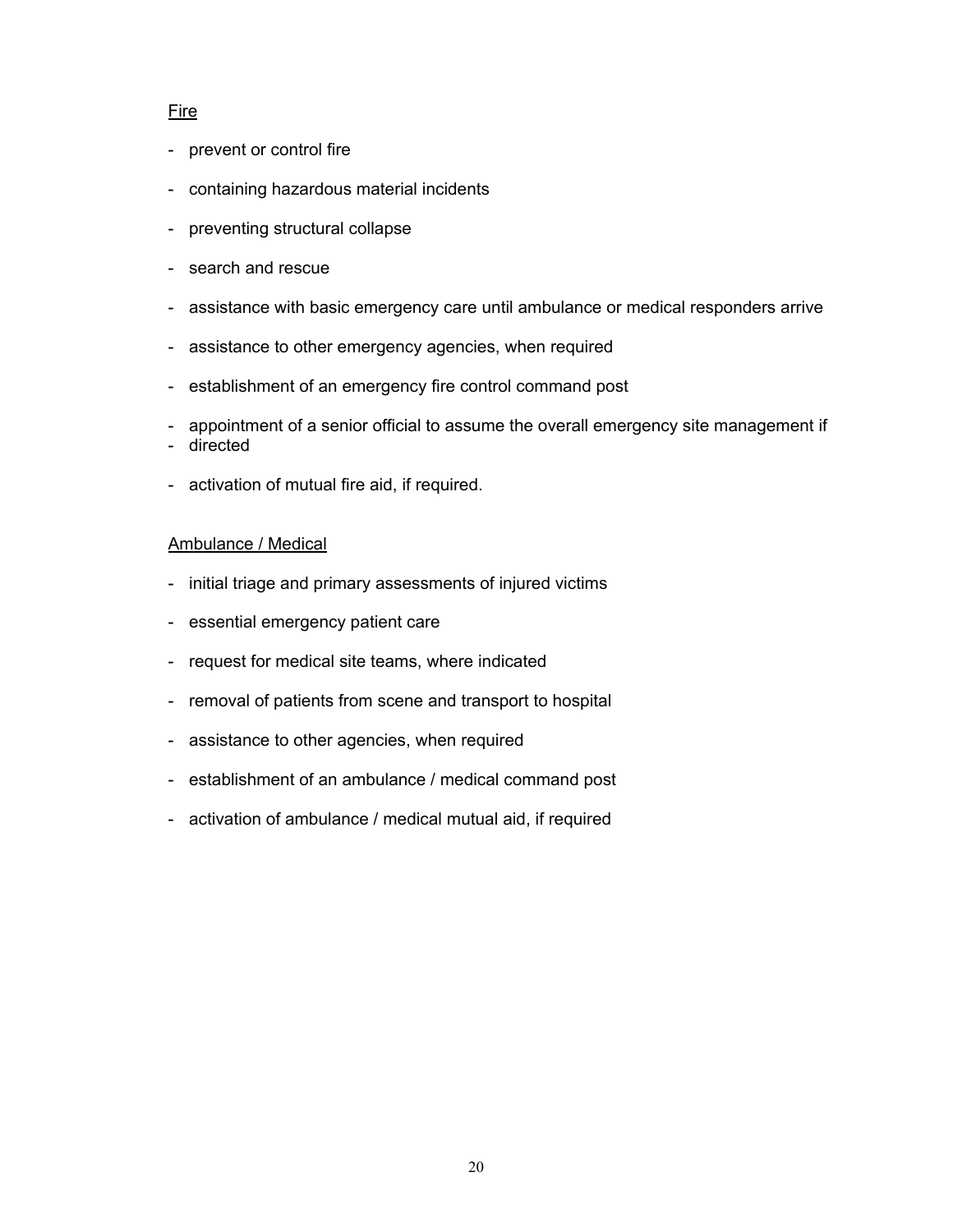#### **Supporting Agencies**

Supporting agencies can be defined as those functional departments that could be assigned specific operational responsibilities in support of the three primary responding agencies. Supporting agencies could include:

- Public Works $3$
- Social Services
- Transportation
- Personnel
- Health

Depending upon their involvement at the scene, they may be expected to establish a small command post or have a desk in the ESM headquarters to better co-ordinate their response.

#### **Speciality Teams**

Depending upon the nature of the emergency and its impact, speciality teams may be called to the scene to assist or to assume full control of a specific action. The nature of their role and responsibilities, although very narrow, could become the key to a successful operation. (Rescue Environmental Radiological Inspectors, Transportation of Dangerous Goods experts are examples.) Their expertise and advice should be utilized whenever possible.

#### **Management of Resources**

The convergence of various agencies calls for co-operation. Resources should be managed by the ESM in three different ways, depending upon the needs of the emergency.

#### Single Resource (Task Unit)

This is the smallest unit that can operate independently, or be assigned a task. This may include a piece of heavy equipment with an operator, a search dog with handler, an ambulance and driver, each of which can be assigned as a primary tactical unit. A single resource is therefore the equipment plus the required individuals to use it properly.

#### Site Team

A site team is a grouping of like resources such as fire, police, ambulance or public works. It will have an established minimum number of members. Each site team will have a leader and common communications. Site teams will therefore be known as fire site teams, or police site teams, in order for them to become useful tactical response units.

<span id="page-20-0"></span> $3$  These departments could be assigned a lead role depending on the type of emergency, and therefore could assume the ESM function.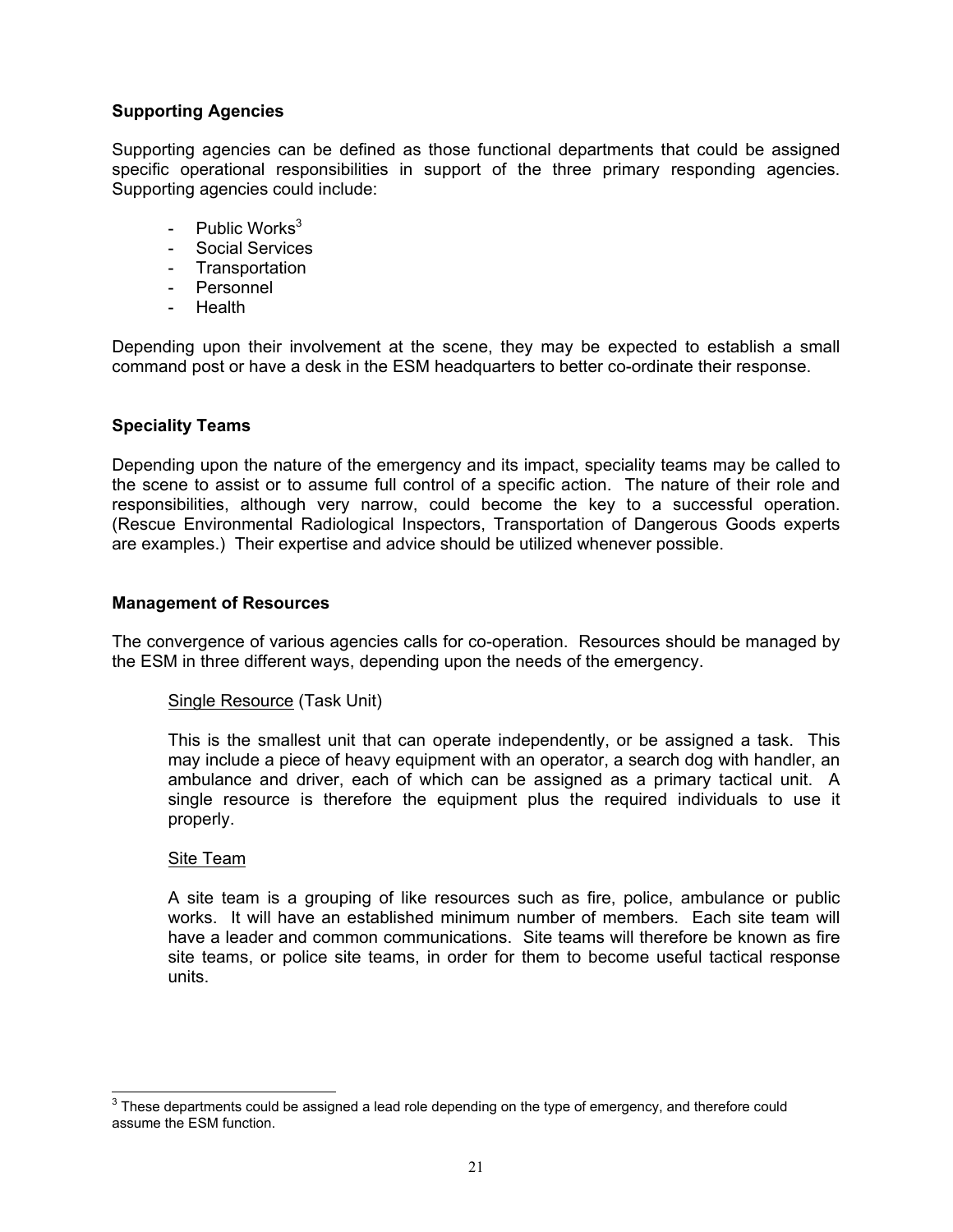#### Task Force

A task force is a combination of site teams and single resources temporarily assembled for a specific mission. All resource elements within a task force must have common integrated communication and a link to the ESM HQ, and each task force must have a leader. A task force is established to meet a specific need and will be subsequently disbanded, returned to the site team from which it was drawn or reorganized into another task force.

The use of site teams and task forces is encouraged, whenever possible, to maximize the use of resources, increase the management control of a large number of single resources, and reduce the communications load.

To maintain an up-to-date and accurate picture of resource use, all resources must be assigned a current status conditions must be made promptly.

#### **Status Conditions**

Three status conditions should be established for use with resources:

- Assigned: performing an active role within the perimeter.
- Available: Ready for assignment. All resources in staging areas should be available.
- Unavailable: Not ready for "Available" or "Assigned" status.

All resources in the parking area or the logistics area should be so designated.

#### **Changes in Status**

Normally the control officer who makes the change in a resource's status is responsible for providing that information to a Staging Area Co-ordinator in the ESM HQ.

#### **The Restoration Stage[4](#page-21-0)**

The operation does not stop with the removal of the cause or the completion of the life-saving operation. There could be a situation where restoration takes place during the emergency control stage, such as re-establishing utilities in support of the operation. The site must be restored to its original state. At this stage the emergency site manager provided by one of the primary responding agencies will likely be replaced by an expert, probably provided by one of the supporting agencies from the previous stages. The responding agencies will return to their usual and routine occupations and, in turn, assume a supporting role. Task forces will disband as the site is restored.

<span id="page-21-0"></span><sup>4</sup> The restoration stage is the lead-in to a post-emergency operation.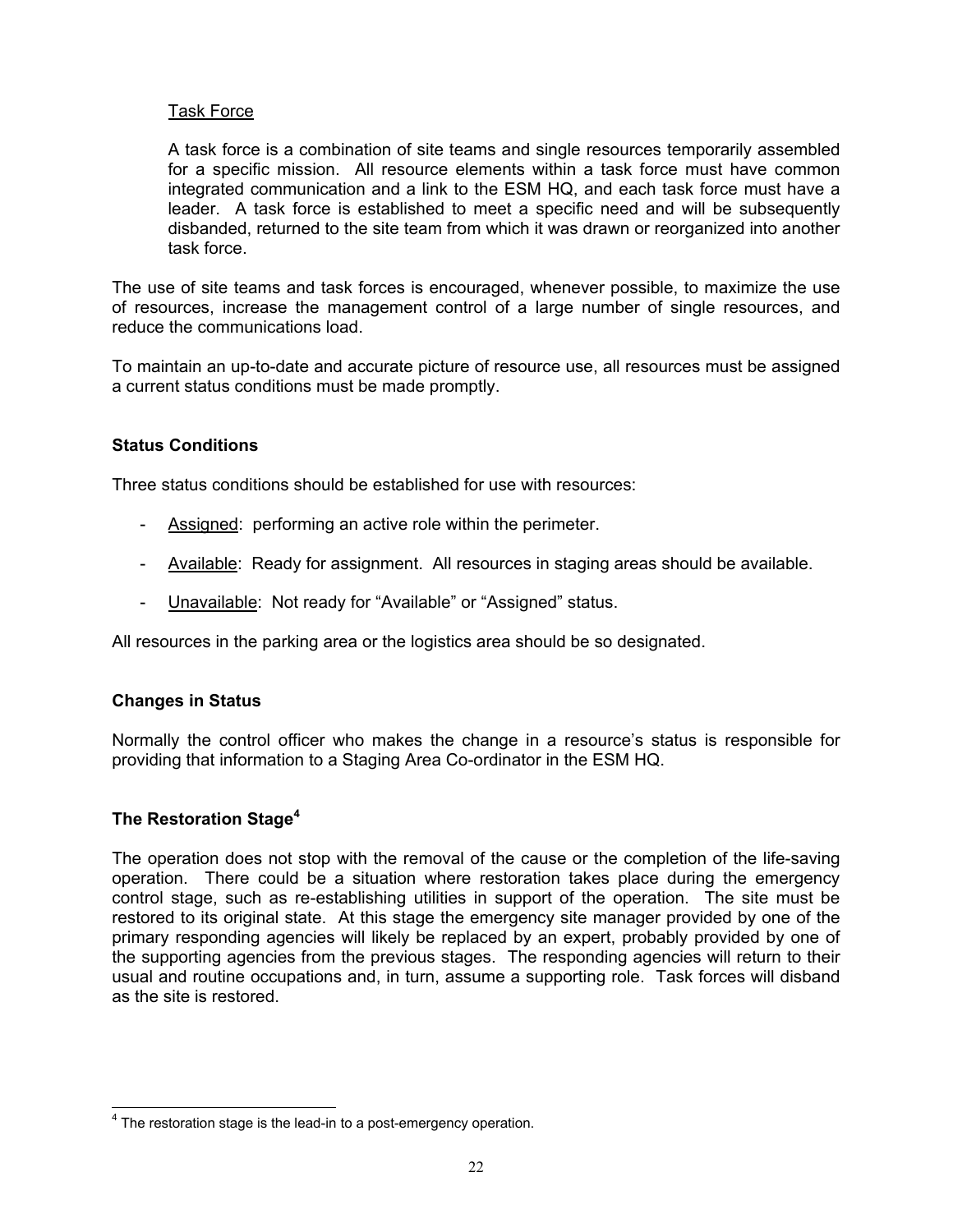Some of the functions to be performed are:

- clean-up
- route clearance
- inspection of buildings
- enquiries
- legal recording
- reconstruction
- sanitation / hygiene
- assistance to returning residents
- claims
- re-establishing utilities and services.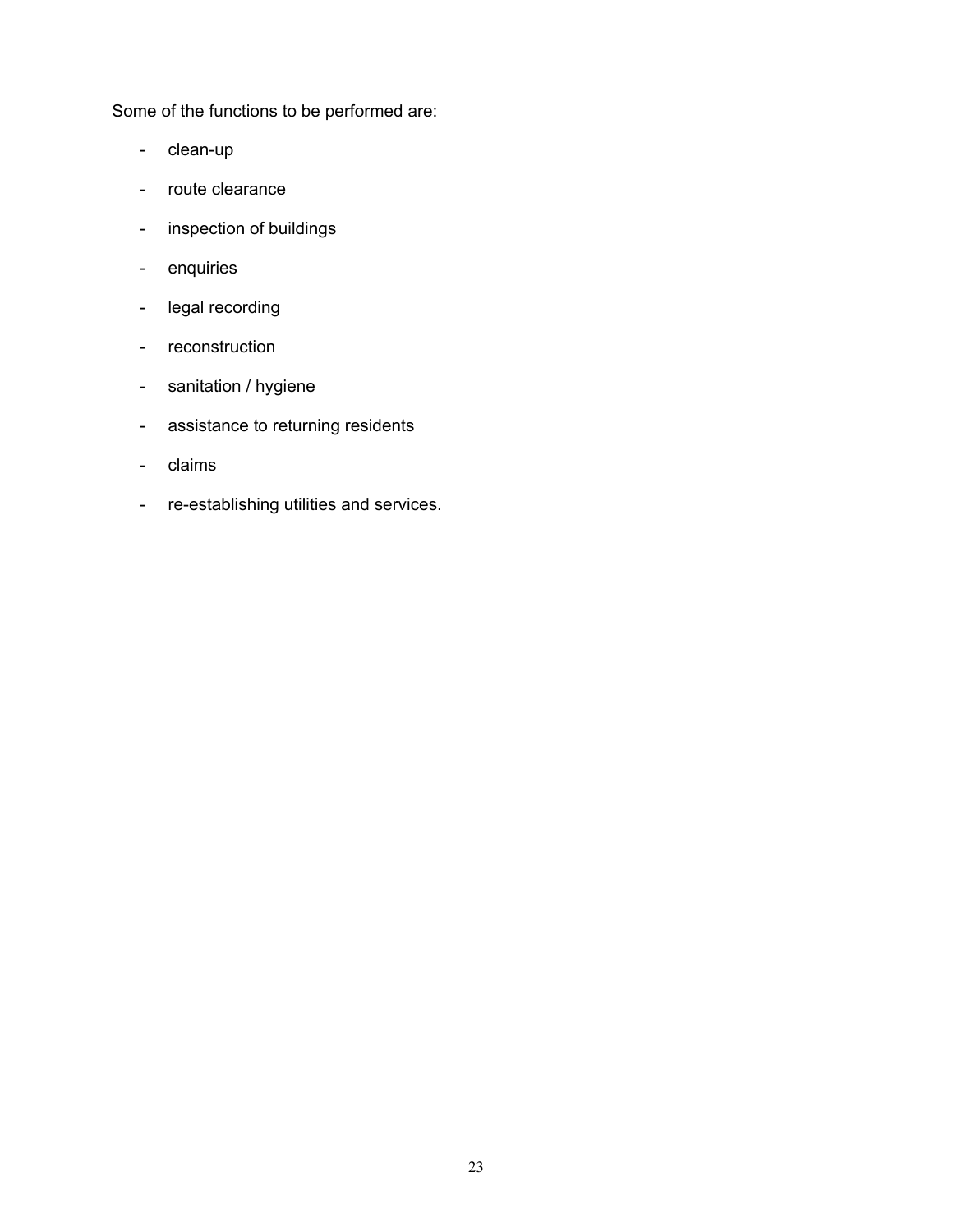## **CHAPTER IV**

#### **ORGANIZATION, COMMAND CONTROL, COMMUNICATION**

The first few hours and often the first few minutes of an emergency are the most crucial. Probably the largest single factor facing the Emergency Site Manager (ESM) is this "crisis" aspect." While each official is managing crises every day on the job, he or she is doing it in a familiar, relatively unemotional and structured environment. Conversely, the ESM at the scene of a major emergency is placed in an unfamiliar, highly emotional and often hostile working environment. He or she must deal effectively with problems for which there may have been little, if any, direct training or experience.

#### **Selecting the ESM**

To minimize the effects an emergency has on the community, the ESM must be well trained in handling pressure. Adequate training will make the ESM more

- effective in decision-making
- capable of managing people and groups
- capable of managing available resources
- aware of the need for good communication with his or her team, superior, the media
- and the public
- flexible, so that he or she can alter plans of action and emergency response organization if the situation warrants such a change
- able to deal with facts and maintain proper records
- aware of the time constraints involved

Normally, the first person of authority on the scene will become the ESM. He or she will keep this responsibility until the incident has been resolved in the case of minor incidents, or until replaced by someone of higher rank in more protracted incidents. This person will most likely be designated through the municipal emergency plan. In some instances, the ESM can be designated in provincial laws for specific types of emergencies such as air crashes. And, in some other cases, the municipal plans call for the type of emergency to govern the selection of the ESM. For example, in a large fire, the senior fire officer on site would become the ESM.

Where the emergency covers a large area, the site can be sub-divided into smaller areas and a task force leader can be appointed for each area. In this case, co-ordinating response on all sub-sites becomes very important so that the influence of one action does not adversely affect actions at another part of the scene. As well, the ESM can change as a reflection of the stage of the emergency.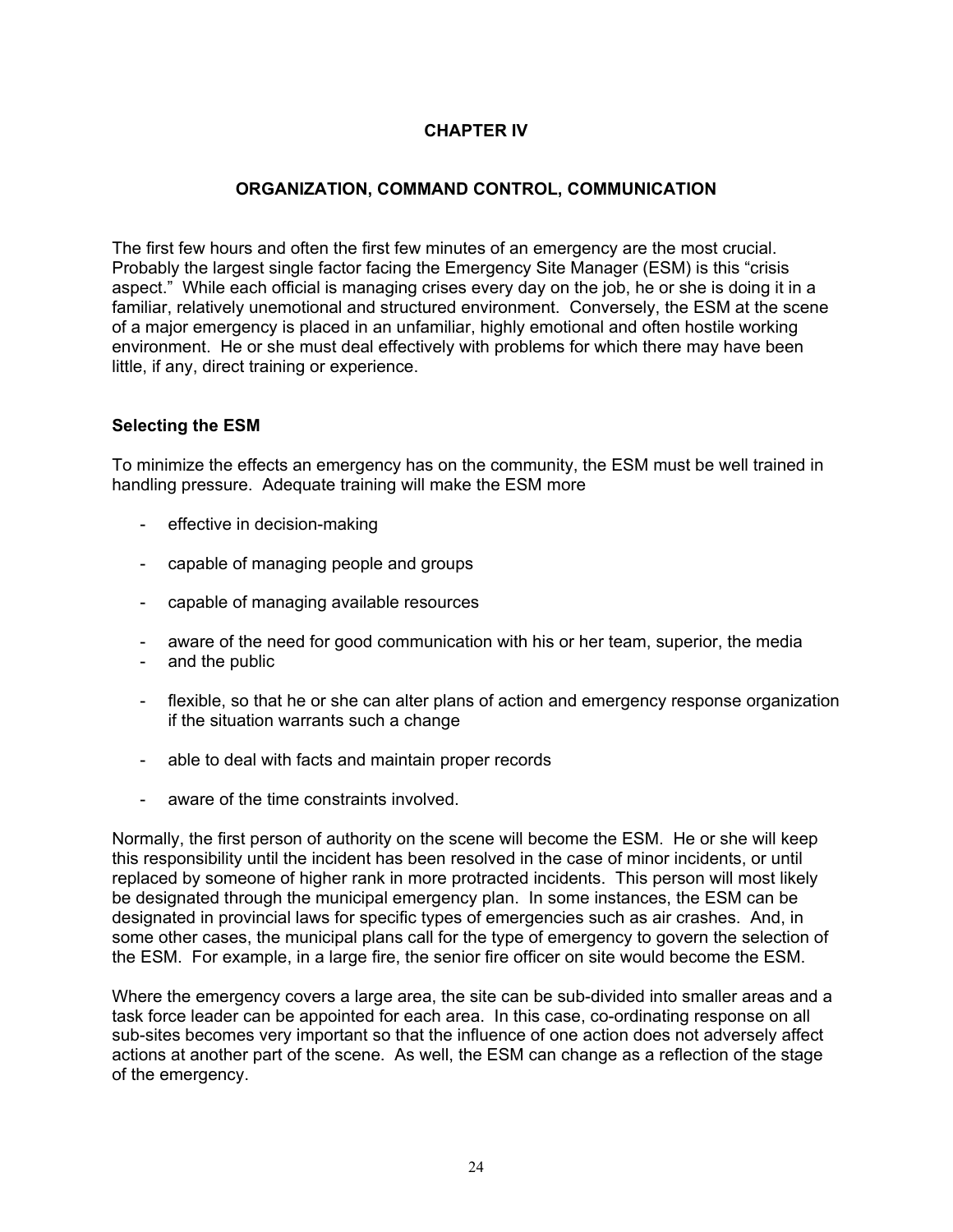#### **Setting Up at the Site**

Once the ESM has been designated or appointed, he or she must set the organization in motion. First, personnel must be assembled and the required equipment must be summoned to the site. As soon as the magnitude of the job becomes apparent, attention should be given to setting in place a self-sustaining, on-going command organization capable of functioning efficiently over the foreseen time period. It is imperative to have an organization and management system that will deal effectively and efficiently with the crisis.

#### **Initial Organizational Structure**

Under the discussion of Command and Control, an ideal organizational structure will be laid out. It is based on unconstrained approaches where resources are not at a premium and no time factors are incorporated. The ESM must set an imprint quickly on the emergency site and from which to manage and control. The ESM must first establish a structure ( staff and line) that will permit him or her to exercise operational control; then the logistic support system when and if needed. The initial organization must allow for growth toward the larger and ideal organizational structure if the extent of the emergency calls for it.

The initial structure will depend upon the level of resources a municipality wishes or can commit at the site. The ESM organization should contain the following:

- ESM
- Assistant ESM (OPS / LOGISTIC / PLANNING)
- Area Co-ordinator ( SITE OPERATION)
- Liaison Officer
- Communications Officer
- Site Control Officers

Annex D contains a diagram displaying the initial organizational structure. This organization can be put into operation quickly and be truly efficient and effective.

Annex E lists the principal responsibilities of the ESM staff during emergency operations.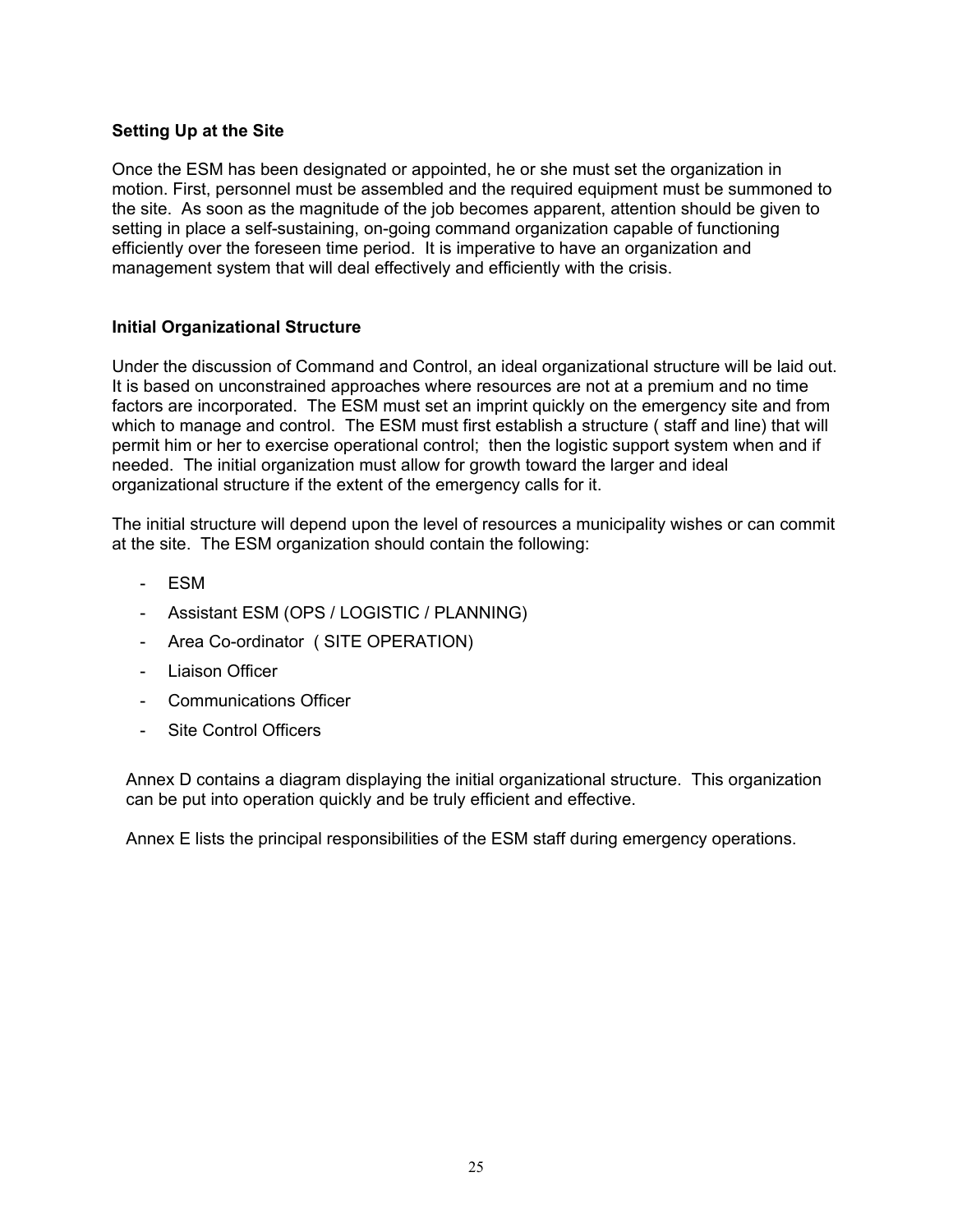#### **Command and Control**

In an emergency the EOC would focus its attention on the direction and control of the total response in the stricken area. However, a command and control structure at the site is needed to ensure an efficient co-ordinated response.

The type of emergency site management organizations formed will normally depend on the type of emergency operations, the duration of the emergency and the person appointed as emergency site manager. If site management is to be efficient it must be organized to manage properly five functional elements:

- operations / planning
- site logistics
- liaison
- communications
- site control of response agencies.

These components are structured as follows:

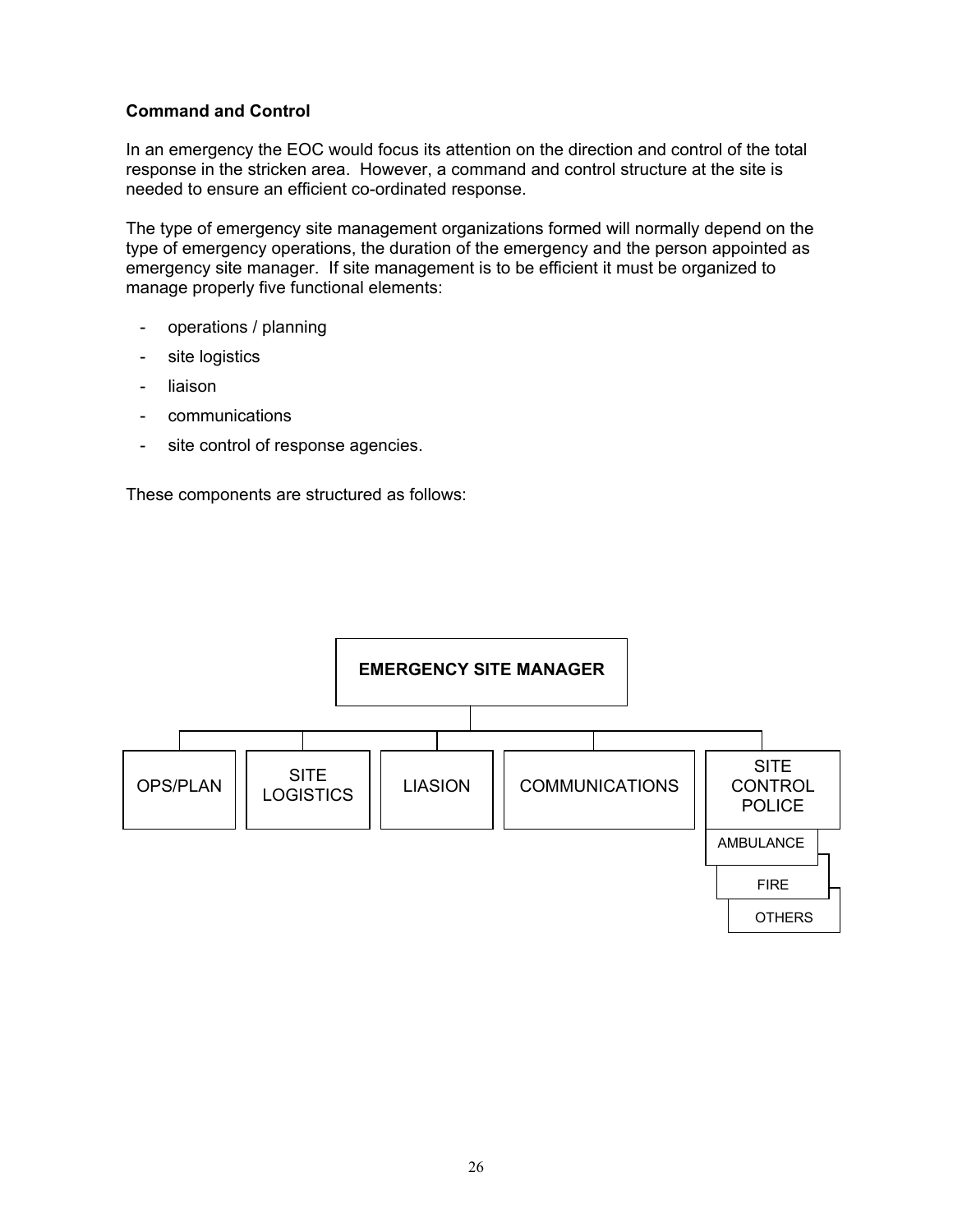#### **Emergency Site Manager**

The emergency site manager should normally be appointed from one of the responding agencies. Once appointed, the ESM is responsible for overall management and control of the emergency response at the site, to include:

- defining ESM objectives
- determining ESM strategy by

ensuring co-ordination of the activities of response agencies

developing a consolidated action plan

ensuring maximum use of all assigned resources

- approving all requests for ordering and releasing key resources
- supervising all ground operations
- supervising air operations if necessary
- supervising the action of all "co-ordinating staff."

The ESM objectives and strategy form the foundation upon which subsequent action planning should be based. For this purpose, the ESM must be provided with support staff to meet coordinating responsibilities.

#### **Ops / Planning Element**

This staff element is responsible for the direct management of all emergency operations through the collection, evaluation and dissemination of information, to include:

- assisting in developing the consolidated action plan
- co-ordinating all ground operations
- co-ordinating air operations, if needed
- providing advice to the EOC on the overall administrative planning in support of the emergency site operation
- overseeing the layout and the establishment of the ESM HQ as well as controlling access to it
- developing short-term plans
- tracking / reporting current and predicted events
- maintaining status of emergency resources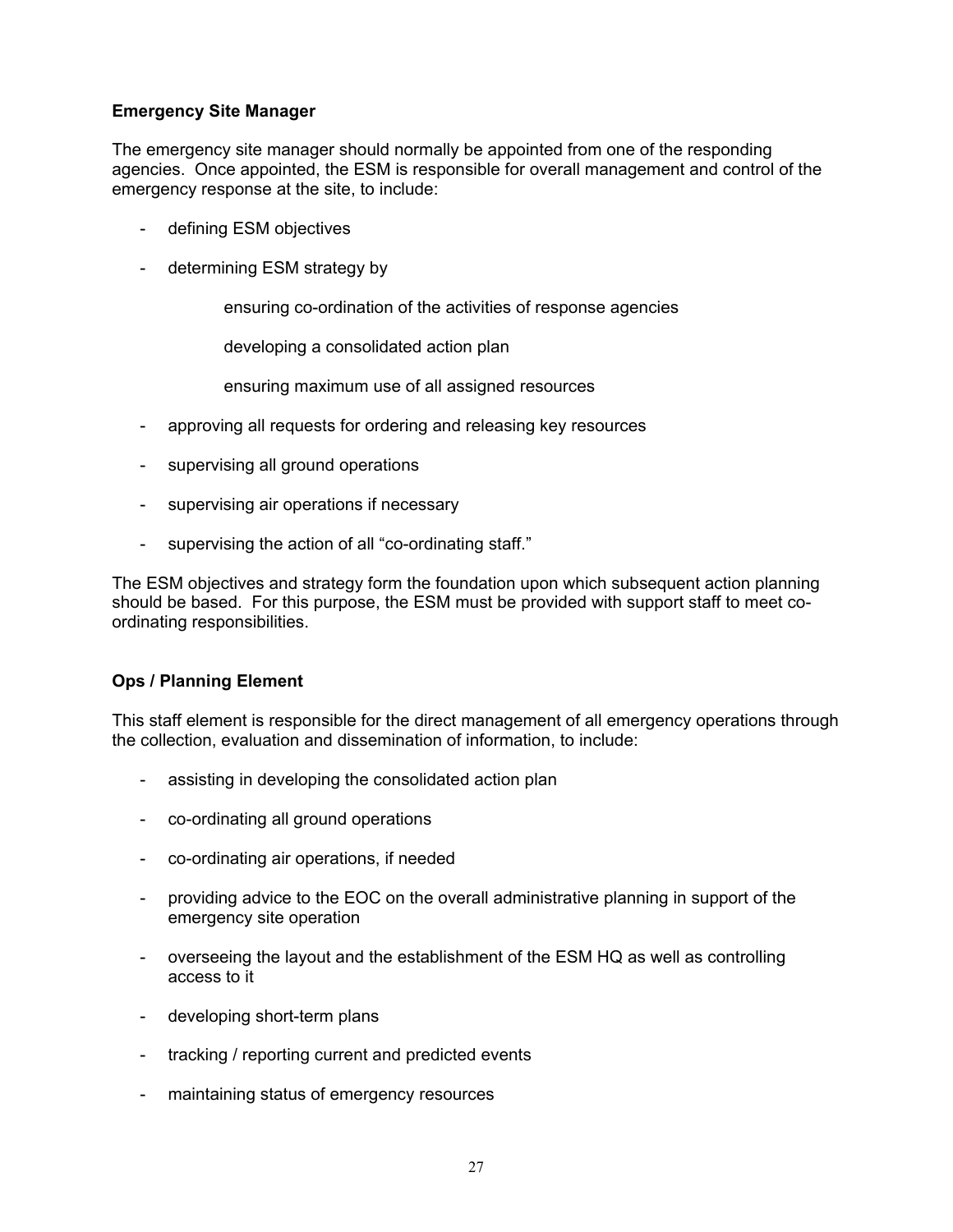- documenting emergency activities
- maintaining operational maps

You will find as Appendix 5 to Annex E a control chart to assist in area co-ordination at the site.



From the listing of responsibilities, the Ops / Plan element could be subdivided into various sections as in this diagram.

## **Logistics Element**

This staff element should be established as quickly as feasible after discovering that the emergency site operation will be a lengthy and complex one. It would be responsible for estimating, requesting and co-ordinating facilities, materials, personnel and supplies in direct support of the emergency site and for liaison with their appropriate emergency operation control group officer at the municipal EOC. These functions would likely be staffed by the appropriate supporting department, such as Public Works, Medical Officer of Health, Social Services, Public Transportation, Purchasing and Stores, which would send their respective specialist teams to the scene.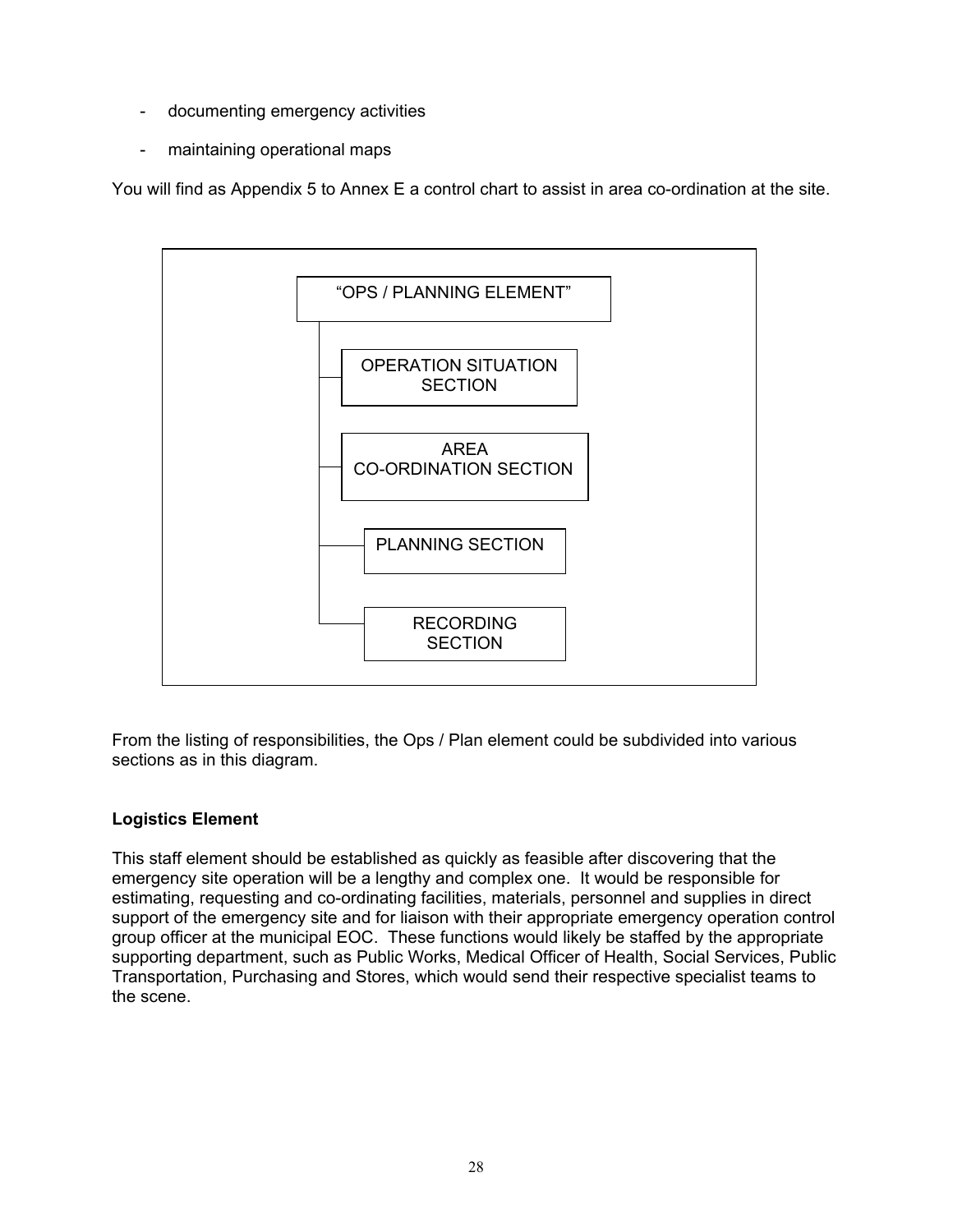Their responsibility would include:

- requesting from EOC all personnel and equipment necessary to carry out the logistics functions.
- receiving, recording, storing, and distributing all personnel and equipment.
- providing facilities for rest, feeding, and maintenance on site.
- providing fuelling, transportation and repair services on site.
- providing medical services on site.
- recording time for personnel and equipment on site.

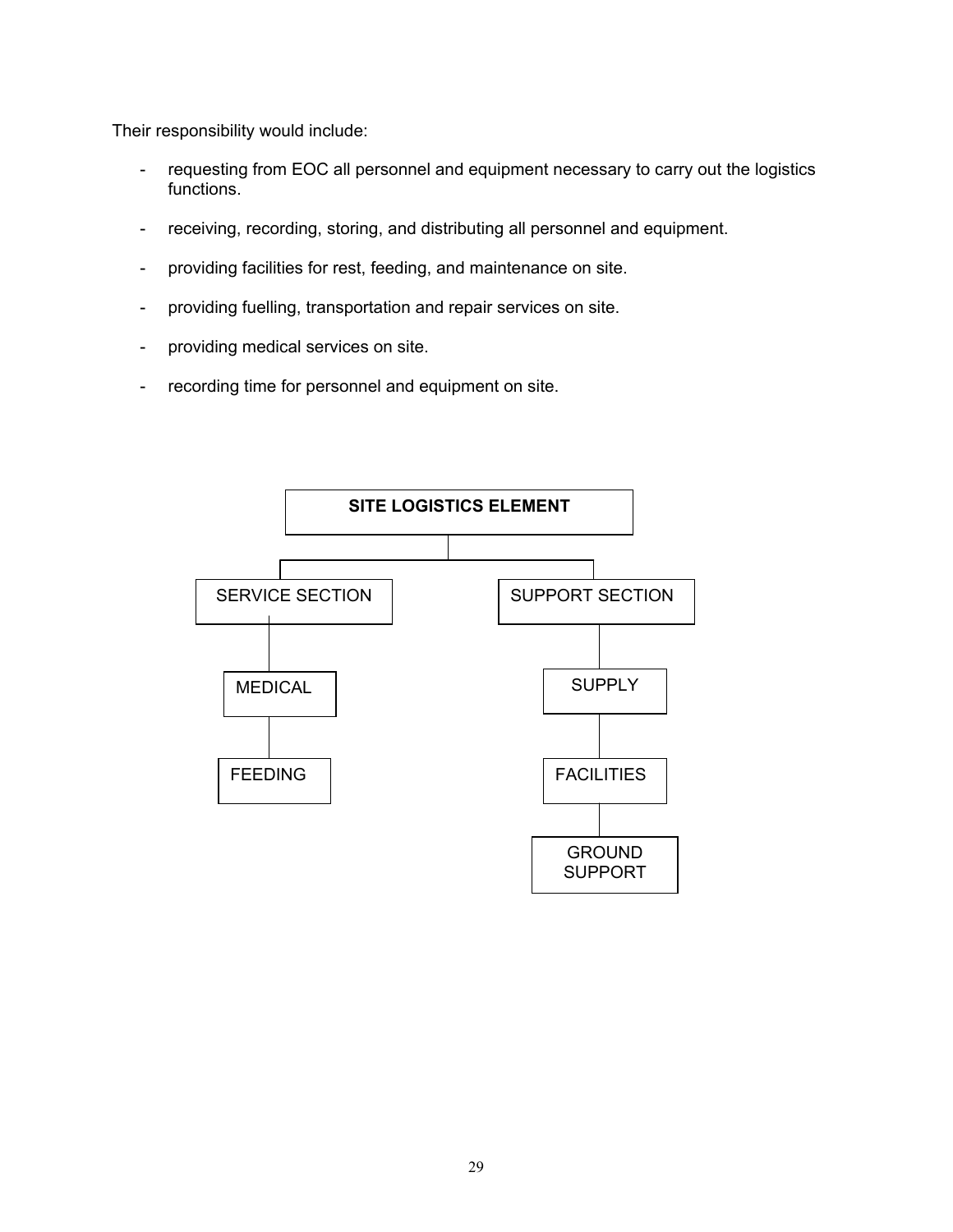#### **Liaison Element**

Provides a contact point to outside agencies in need of access and advice to the ESM and viceversa, to include:

- dealing with media relations by:

taking calls from the media

establishing and operating a media information centre

- opening and maintaining lines of communication with supporting agencies until the logistic element is operational.
- seeking and obtaining advice from those specialist advisers.
- providing facilities to specialist agencies within ESM field headquarters.
- maintaining a liaison log.

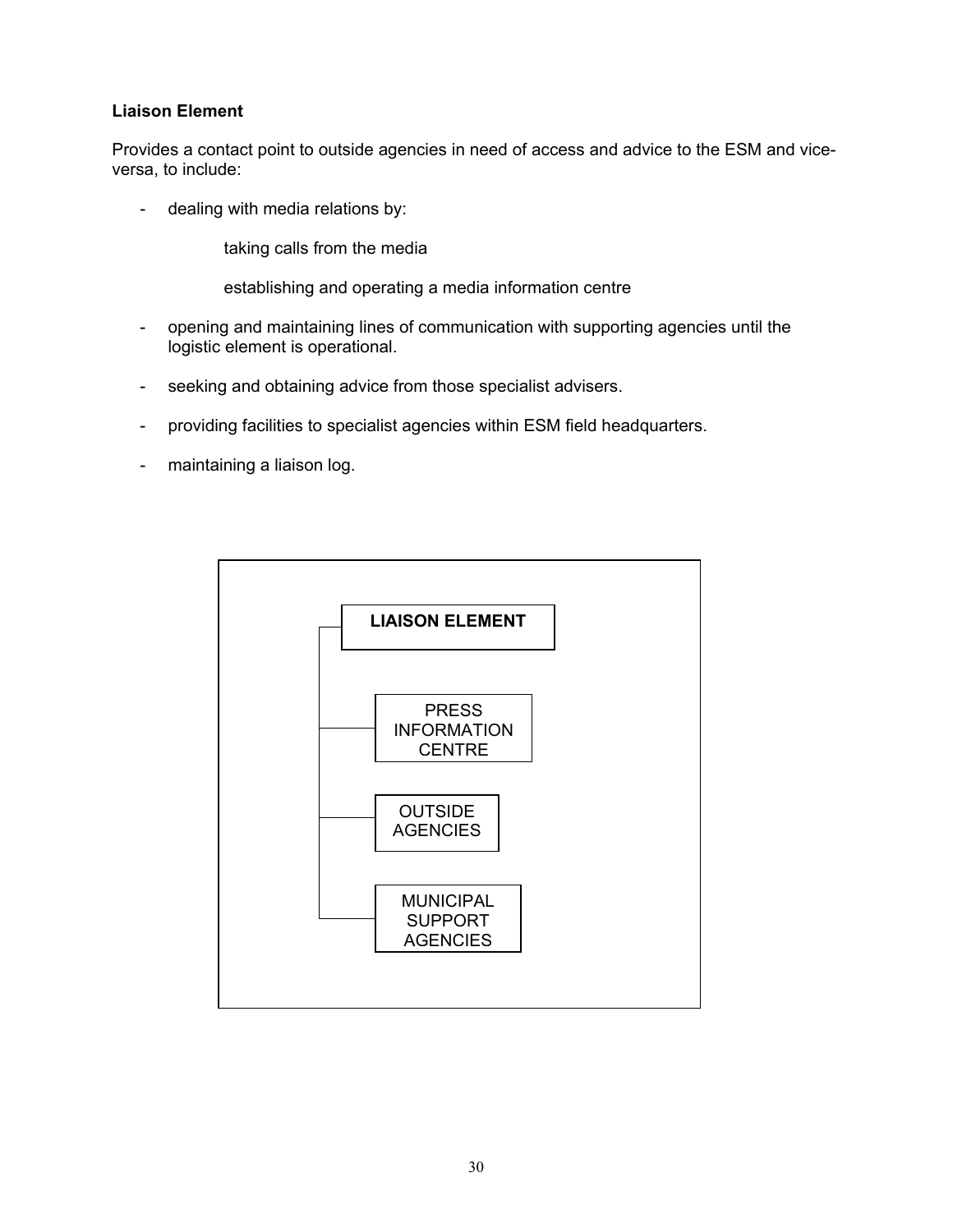#### **Communications Element**

The communications element provides communications equipment and personnel to meet the integrated communications need at the site to include:

- establishing the ESM communications needs with advice from EOC.
- pooling existing communications system on site if needed.
- establishing and staffing a radio communication system on site.
- allotting frequencies to newly created radio networks as provided by EOC or the emergency plan. Emergency frequencies must be obtained from Communications Canada beforehand, and should form part of the City Emergency Plan.
- requesting and distributing communications equipment.
- maintaining radio and communications discipline on ESM communications nets.
- providing operators on a  $24 -$  hour basis.
- establishing a small message control centre, if needed.

#### **Police Control**

This function represents the local police authority on site and have overall command of and responsibility for the maintenance of law and order in the emergency site area to include:

- commanding and controlling all police personnel assigned and site team operations on the site.
- establishing and staffing a Police Command Post (PCP) as part of ESM Headquarters.
- maintaining communications with Police Headquarters through the Communications Centre on the police network.
- maintaining contact with the Police Chief or his alternate at the EOC.
- assisting the ESM in formulating an overall strategy and co-ordinated action plan.
- providing complete coverage of all matters related to police and ensure that matters requiring joint efforts are co-ordinated through the ESM staff.
- maintaining a police control log.

You will find as Appendices 1 and 2 to Annex E control charts to assist in the co-ordination of Police Operations at the site.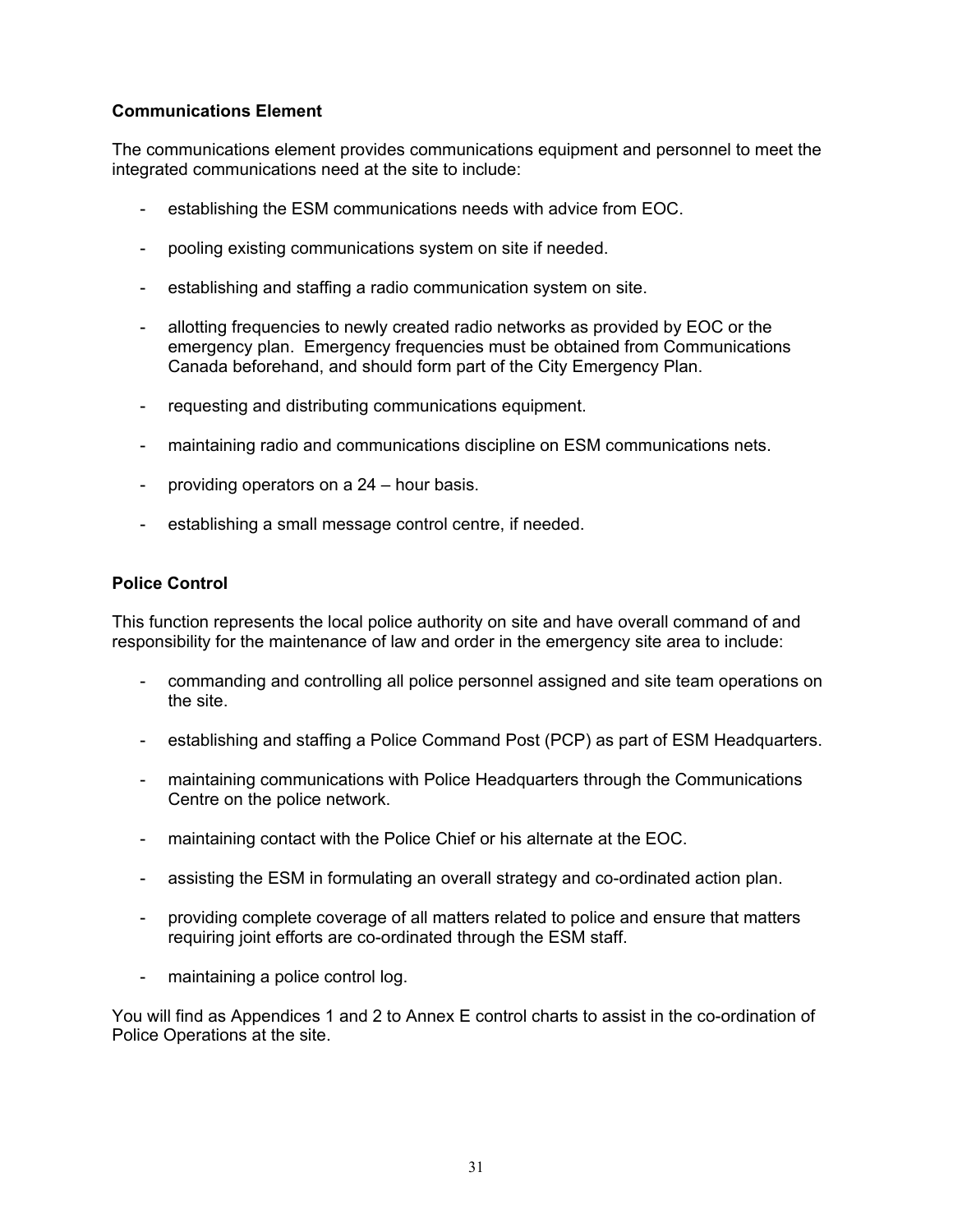# **Fire Control**

This function provides fire-fighting and/or prevention, and search and rescue operations at the site to include:

- commanding and controlling all fire-fighting operations and equipment on site.
- establishing and staffing a Fire Command Post (FCP) as part of the ESM HQ.
- maintaining communications with the fire despatch.
- maintaining contact with the Fire Chief or alternate at EOC.
- assisting the ESM in formulating an overall strategy and a co-ordinated action plan.
- providing complete coverage of all matters related to fire-fighting operations and ensuring that matters requiring joint efforts are co-ordinated through the ESM staff.
- maintaining a Fire Control Log.

You will find at Appendix 3 to Annex E the control chart to assist in the co-ordination of fire operation at the site.

#### **Ambulance/Medical Control**

This function provides a co-ordinated ambulance service operation to include:

- commanding and controlling all triage, treatment and evacuation site team operations on site.
- establishing and manning an Ambulance Command Post (ACP) as part of the ESM HQ.
- maintaining a casualty count.
- allocating all ambulatory resources to casualty evacuation
- maintaining contact with local hospital (s) and the medical officer of health at EOC.
- assisting in formulating an overall strategy and a co-ordinated action plan
- providing complete coverage of all matters related to medical operation and ensuring that matters requiring joint efforts are being co-ordinated through the ESM staff.
- maintaining an Ambulance Control Log.

You will find in Appendix 4 to Annex E the control chart to assist in the co-ordination of Ambulance Operations at the site.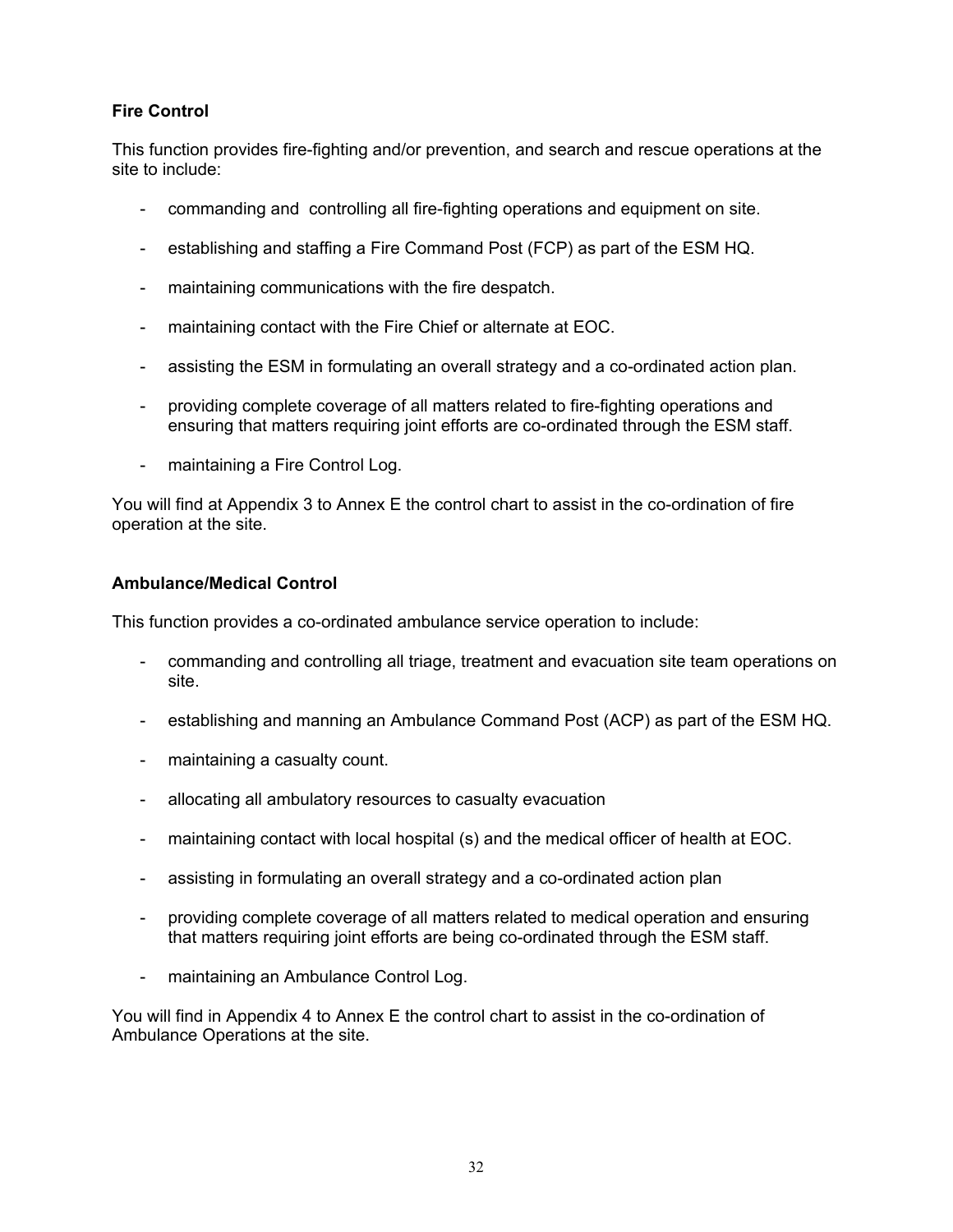#### **Communications**

In all phases of an emergency operation, especially at its inception, communication is of the utmost importance. Good communications must be maintained among the various functional elements operating at the site.

Initial Communications:

Initial communications will be established by the first responder at the scene through the response agency radio link. He or she will notify the dispatcher of the extent of the emergency, its location and the assistance required. If needed, the fan-out or alerting procedure will then be initiated. Until an ESM is appointed and a field headquarters is established, all forms of reporting from the site to the EOC should be conducted through one of the response agencies.

Integrated Communications:

Communications should be managed through an integrated communications plan and a site-based communications centre established solely for emergency operations support to resources assigned to the site. Telecommunications should be in plain language. No codes should be used. All radio communications should be confined to essential messages only. The communications co-ordinator is responsible for all communications planning at the site. This will include site-dedicated radio networks, on-site telephone, public address, and off-site telephone/microwave/radio/ repeater systems. You will find attached at Annex C a communications layout that would support this concept of operations.

At a large emergency site communications will normally be organized as follows:

| <b>ESM Command Net:</b><br>(Frequency 2)       | To link together the emergency site manager with staff members,<br>site control officers, task force leaders and specialist teams at the<br>site.                                                                                                                                                                 |
|------------------------------------------------|-------------------------------------------------------------------------------------------------------------------------------------------------------------------------------------------------------------------------------------------------------------------------------------------------------------------|
| Operations / Site<br>Net:<br>(F. 4, F. 5, F.6) | There will be several, established around site team force<br>responding/supporting agencies or departments, to control their<br>respective site teams operations.                                                                                                                                                 |
| Site Logistic Net:<br>(F.3)                    | Established primarily to handle resource status changes, to<br>support requests and certain other non-operational or command<br>traffic.                                                                                                                                                                          |
| Ground-Air Net:                                | Established if helicopters are in use. Regular nets may also be<br>used to co-ordinate ground to air traffic.                                                                                                                                                                                                     |
| Link to EOC:<br>(F.1)                          | Assures communications back to the Emergency Operation<br>Centre Co-ordinator to handle special requests, and situation<br>reports and to co-ordinate EOC support to the site. As soon as<br>practicable a telephone link should be established. A telephone<br>link is preferable to radio for security reasons. |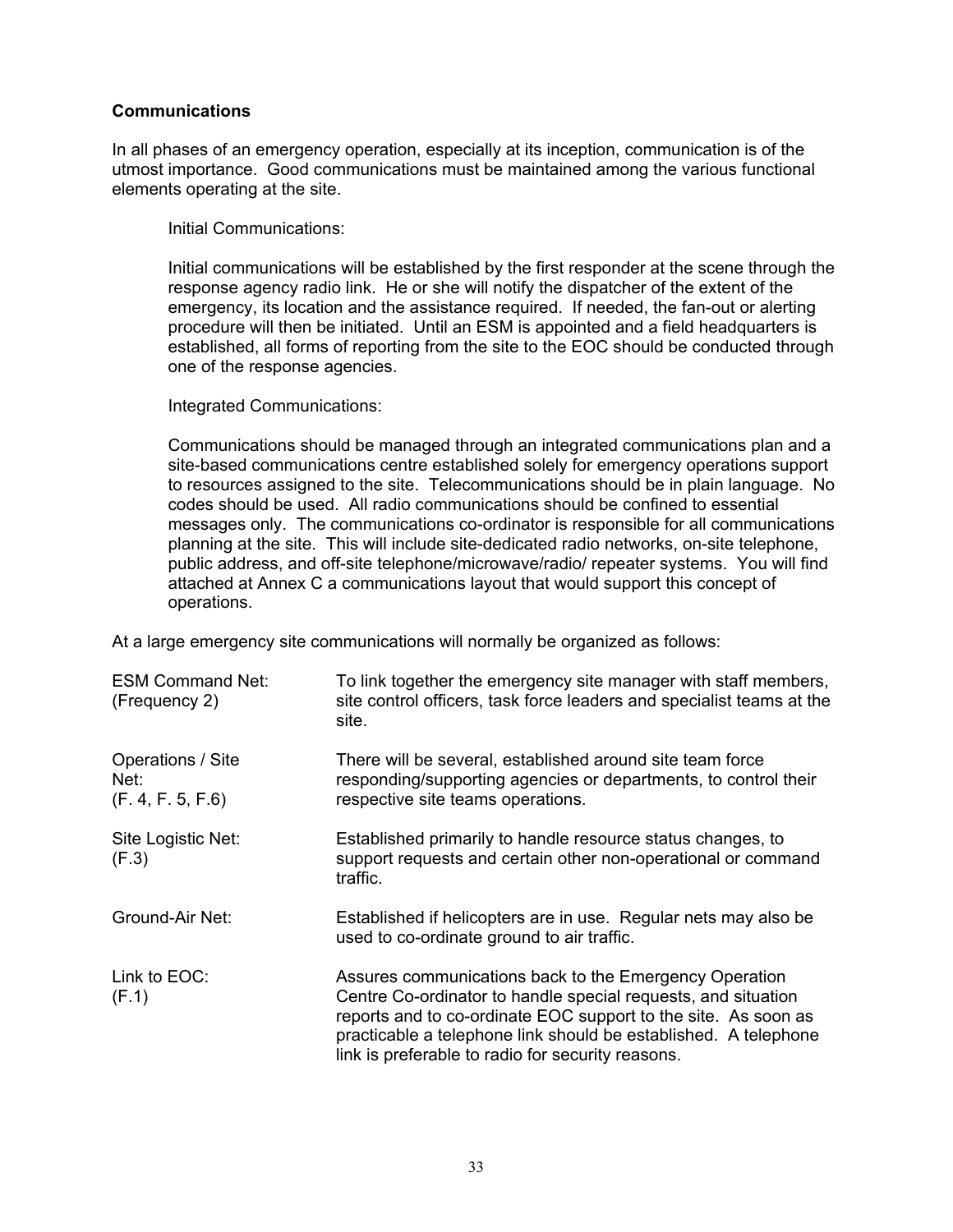#### Communications Equipment

An emergency communications system must provide "command communications" for key of officials and agencies, and be able to augment existing internal agency communications. It must also be flexible enough to be superimposed upon existing links at short notice. The following list of equipment is proposed for a mobile / portable command communications system. It can be scaled up or down depending upon the need.

Ideally equipment should be stored and maintained in a mobile command communications vehicle large enough to house the following:

- 25 VHF 3-5 watts portable radios with spare batteries, rapid chargers, and speaker mikes with 10 programmable channels.
- 5 emergency telephone net connectors
- 1 CB transreceiver, SSB, 40 channels
- 10 magnetic mount VHF to extend range when mobile
- 2 fully synthesized 2000-watt HF radios capable of operating in SSB FSK and FM modes between 1.8 and 30 Mhz
- 2 portable generators 2500 watts
- public address system
- -loud hailers, hand held
- 110 volt power cable.

#### Communications Plan

The Communications Co-ordinator must evaluate the communications systems available at and around the emergency site, including:

- telephone
- runner
- courier
- VHF radio land mobile
- amateur radio
- GS radio system.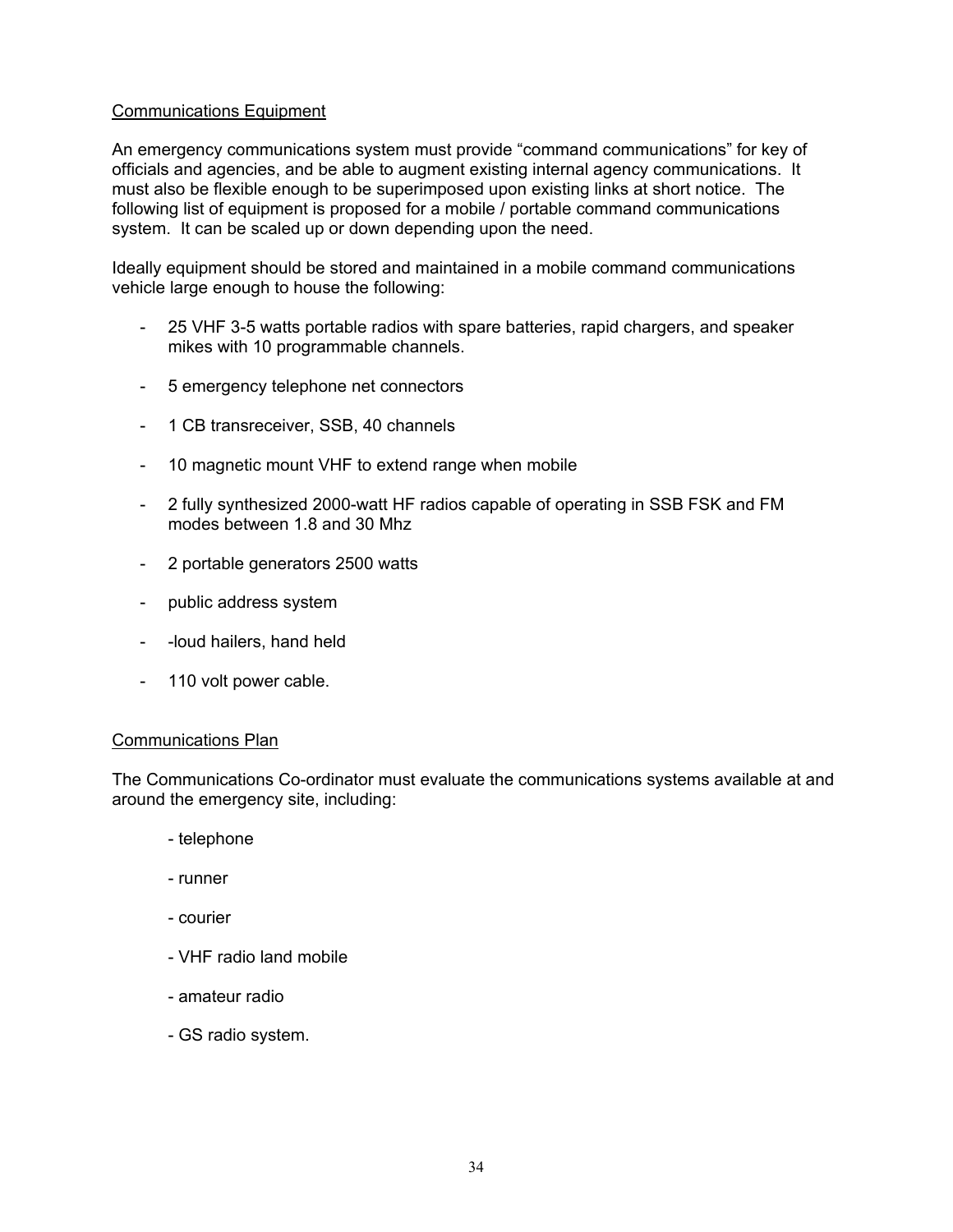Factors that must be considered in formulating an integrated communications plan are:

- coverage
- capacity
- speed
- security
- type of message
- set-up time
- manpower
- frequency interference.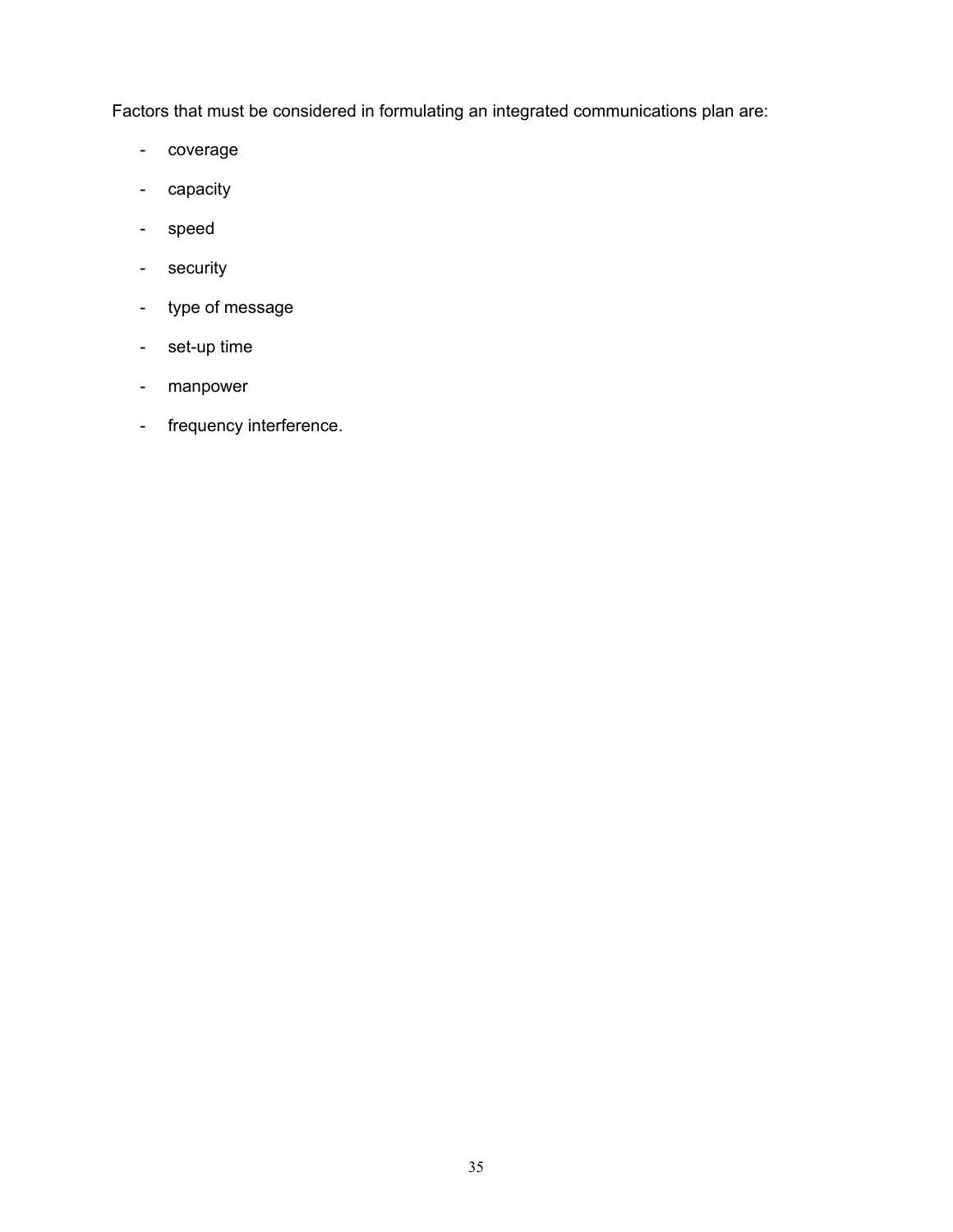#### **LIST OF ANNEXES**

- ANNEX  $A$   $-$  Procedure to Initiate the Collegeville Plan
- $ANNEX B Site$  and ESM Headquarters Layout
- ANNEX C Communications Diagram
- $ANNEX D Initial Organization Structure$
- ANNEX  $E Key$  Staff Responsibilities
	- Appendix 1 and 2 to Annex  $E -$  Police Control Log
	- Appendix 3 to Annex  $E$  Fire Control Log
	- Appendix 4 to Annex  $E -$  Ambulance Control Log
	- Appendix 5 to Annex  $E -$  Area Coordinators Log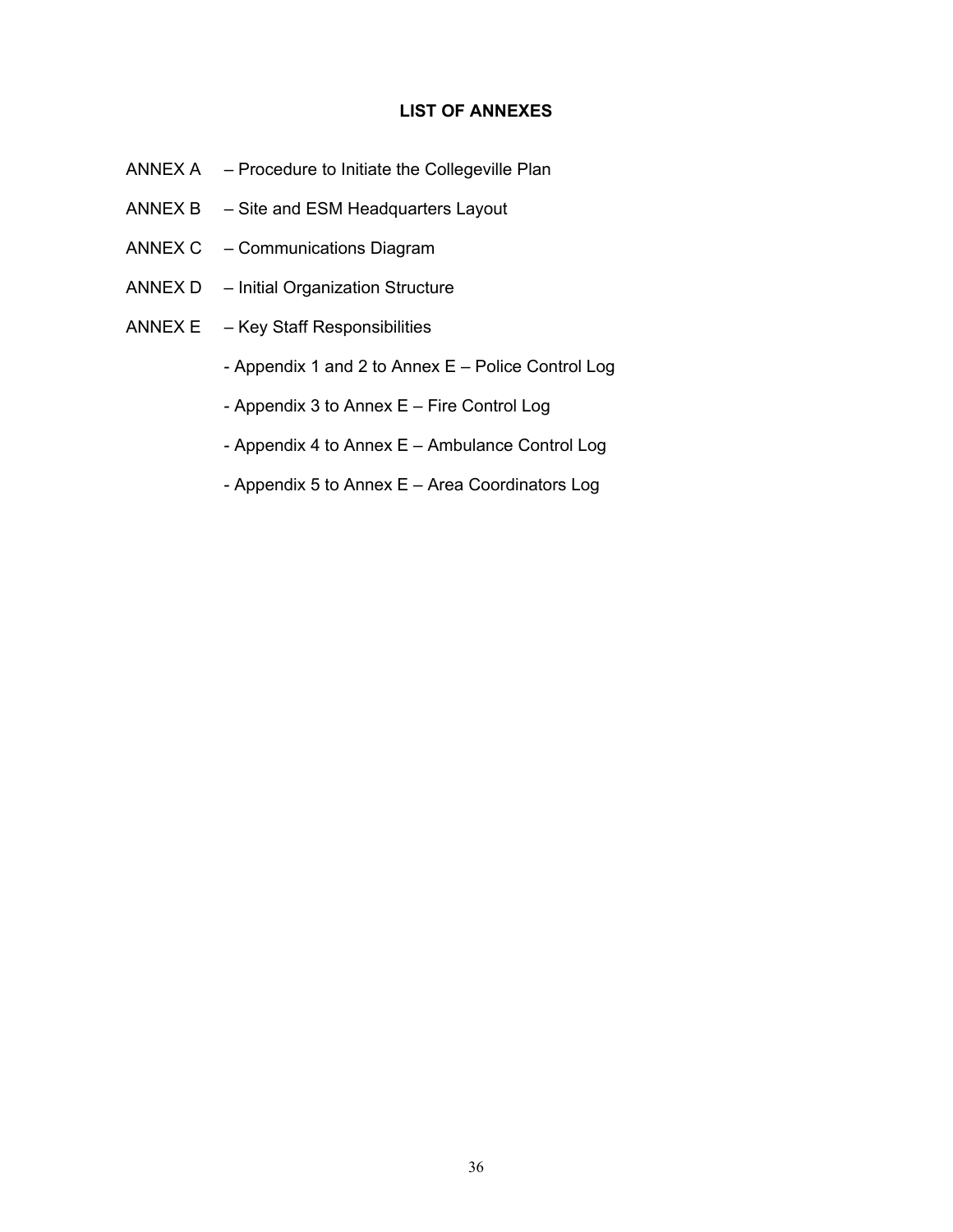# **COLLEGEVILLEEMERGENCY PLAN INITIATION SEQUENCE**

#### ANNEX A TO EPC 1406

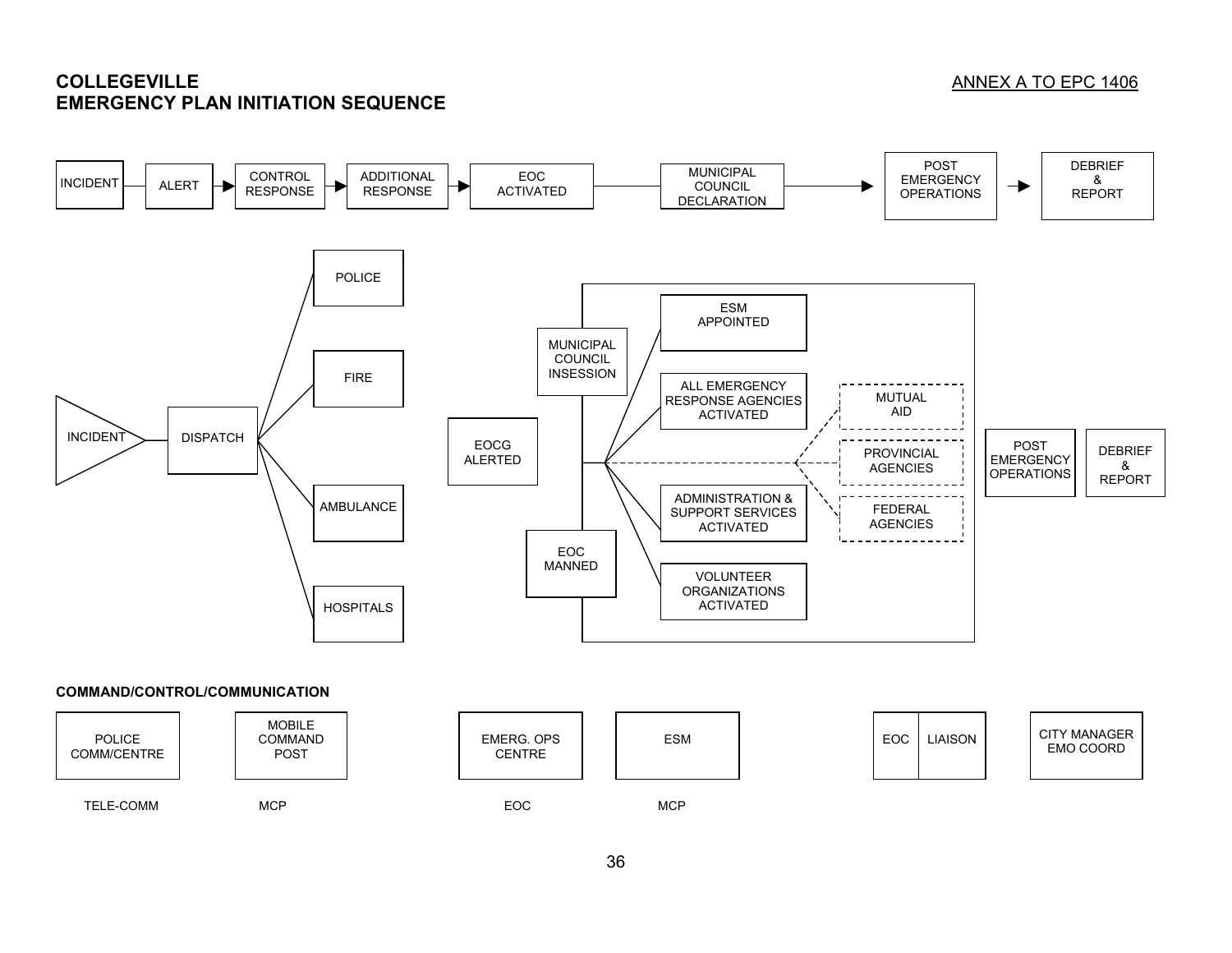#### ANNEX B TO EPC 1406

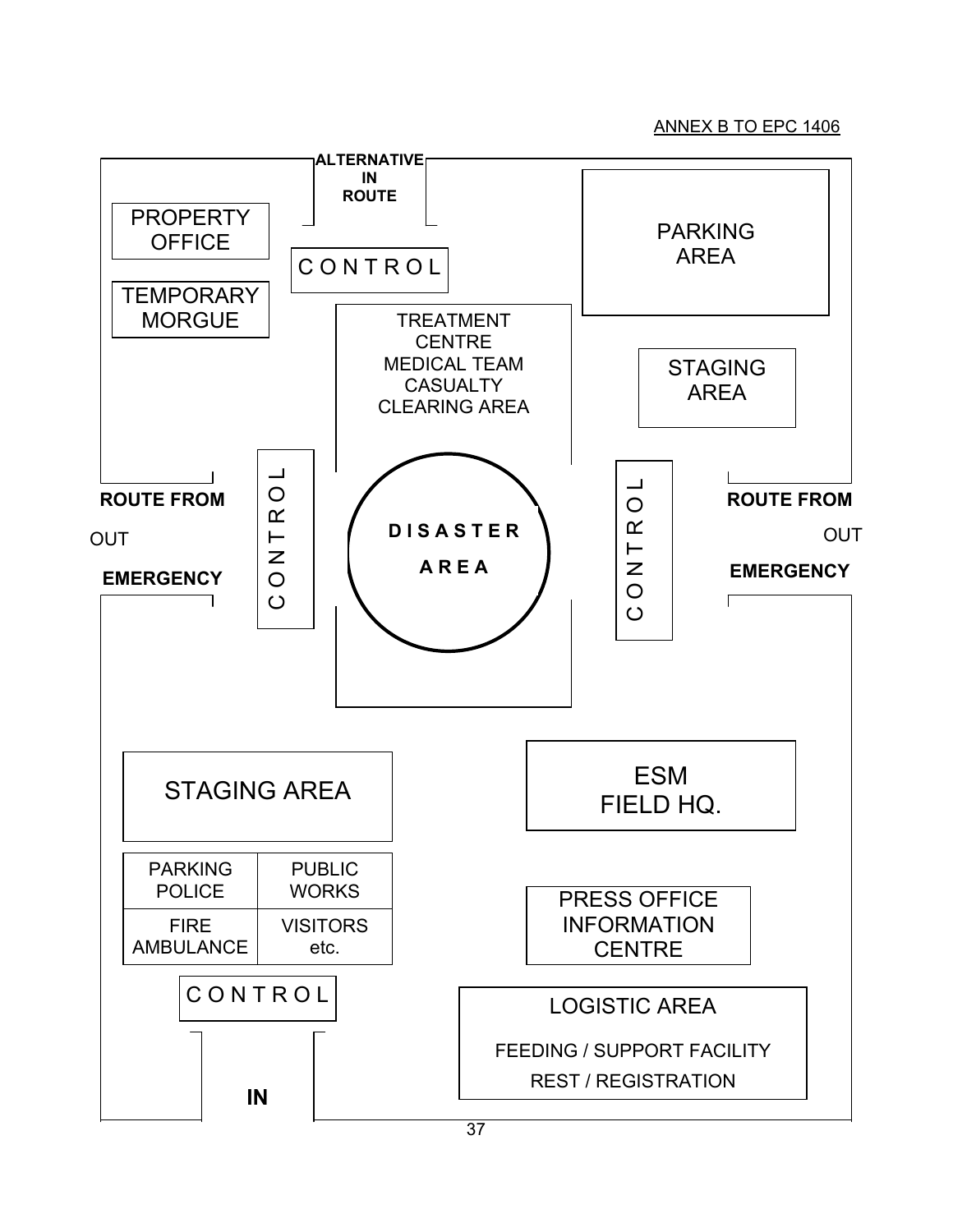#### APPENDIX 1 TO ANNEX B TO EPC 1406



### LEGEND

- P POLICE COMMAND POST
- F FIRE COMMAND POST
- A AMBULANCE COMMAND POST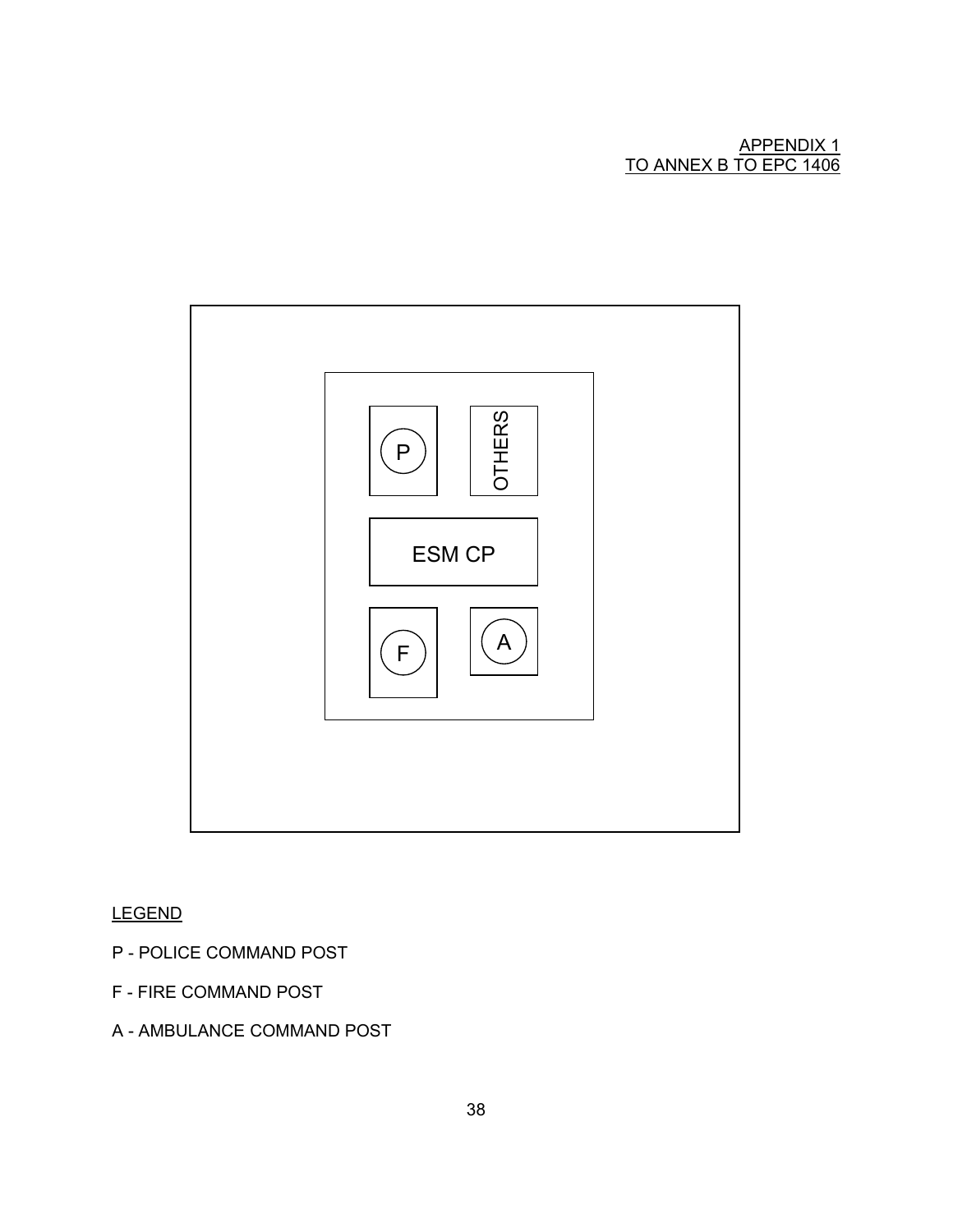#### ANNEX C TO EPC 1406

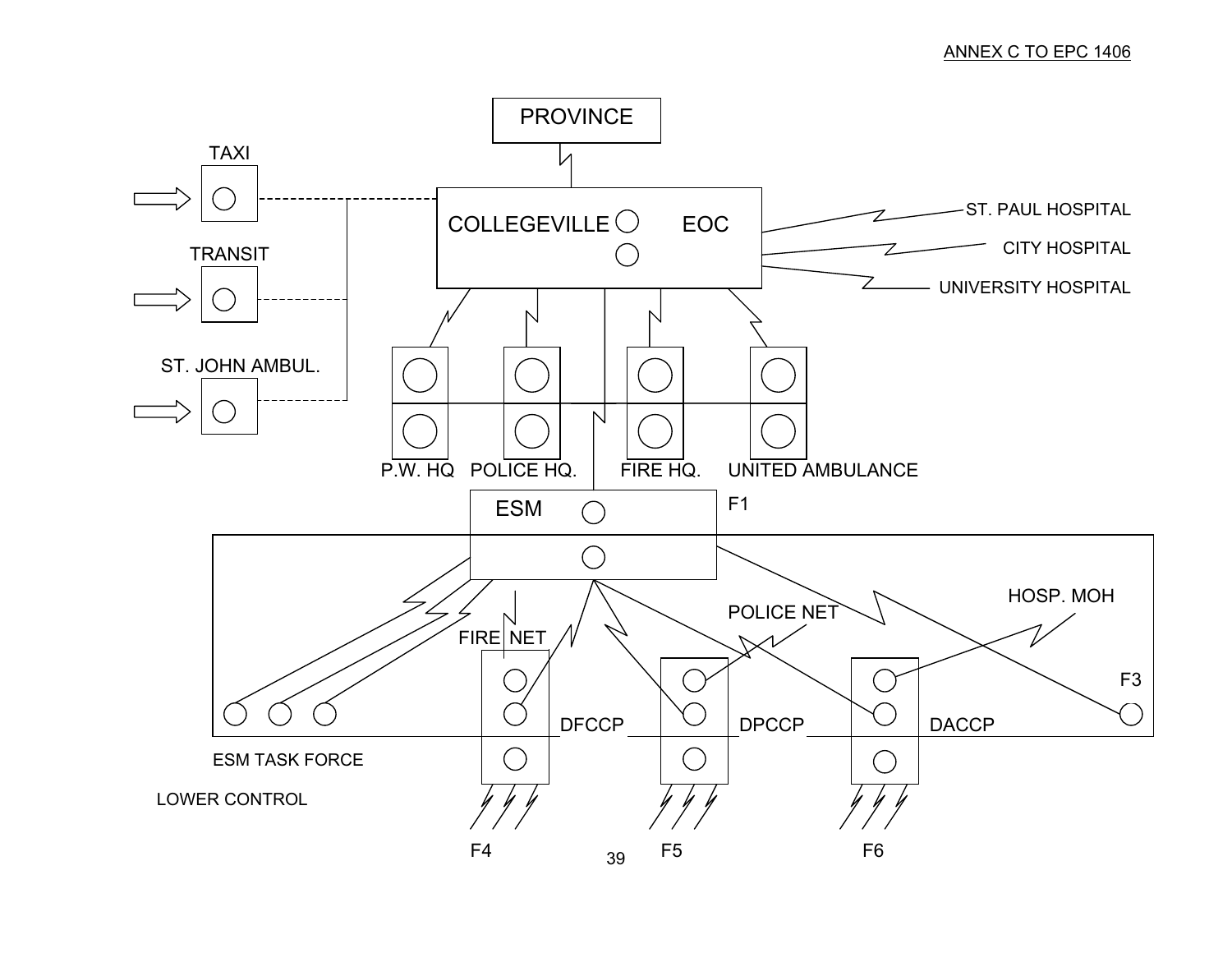# **INITIAL ORGANIZATIONAL STRUCTURE**

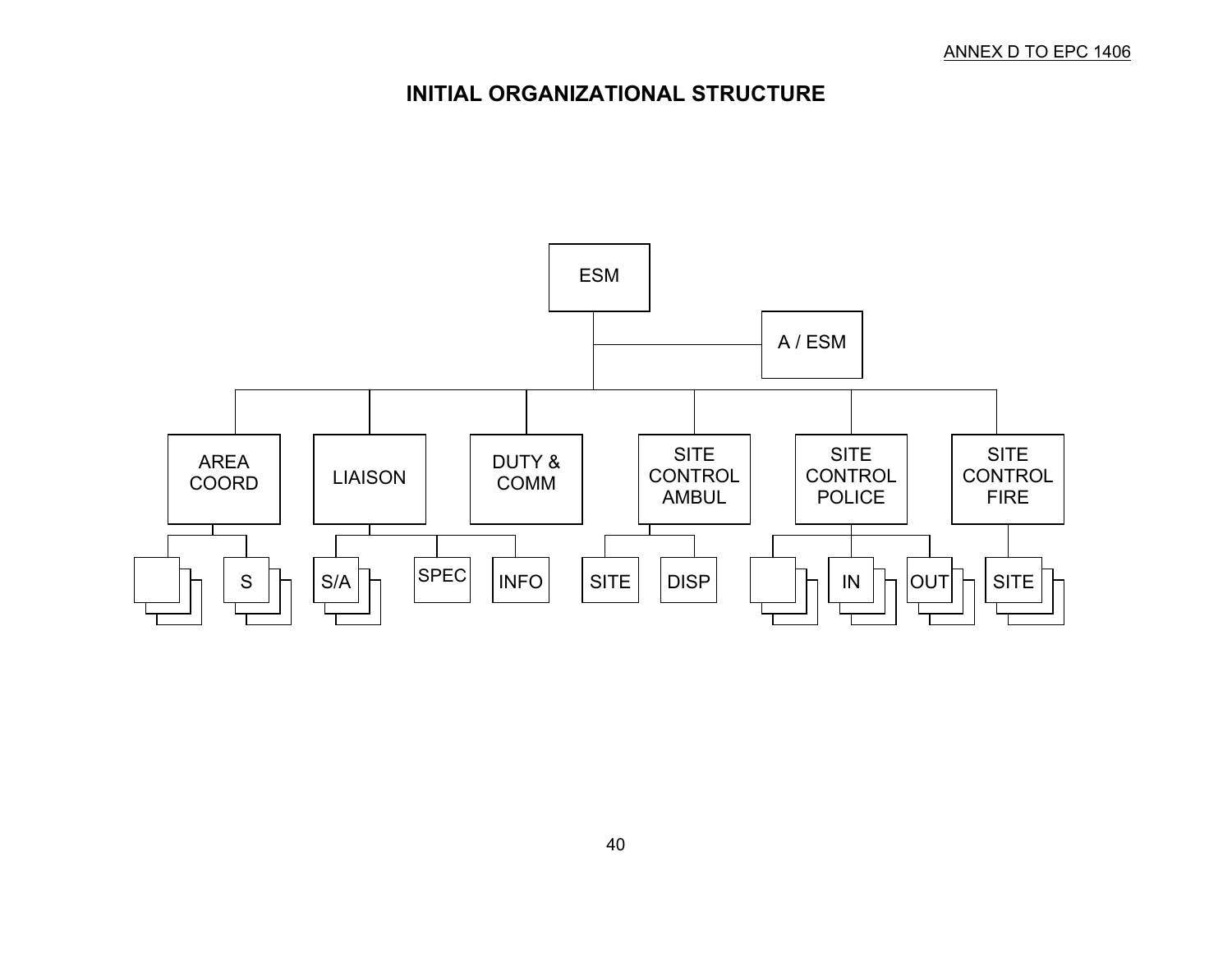## **KEY STAFF RESPONSIBILITIES**

The principal tasks of ESM staff in any type of emergency operation are:

- assisting the ESM by co-ordinating activities between all "on-site" responding and supporting agencies and task forces
- assisting the ESM to develop strategy objectives through an estimate of the situation and the production of the action plan
- estimating the extent of damage, layout of the disaster site and likely course of action. This entails co-ordinating the activities of all reconnaissance task forces
- issuing instructions
- short-term planning for site control operations
- obtaining the necessary maps, photos and essential listings
- arranging additional and special resources from EOC
- advising EOC on consumption rates of material supplies and medical stores
- disseminating action plan and instructions
- planning site logistics and advising EOC on logistics requirements
- obtaining weather forecasts
- allocating resources to parking/staging areas
- positioning logistics unit, area and resources
- integrating all communications system into ESM communications plan
- informing EOC of the latest tactical situation on the site
- maintaining a reserve of personnel and other resources at the site
- traffic control and overall site layout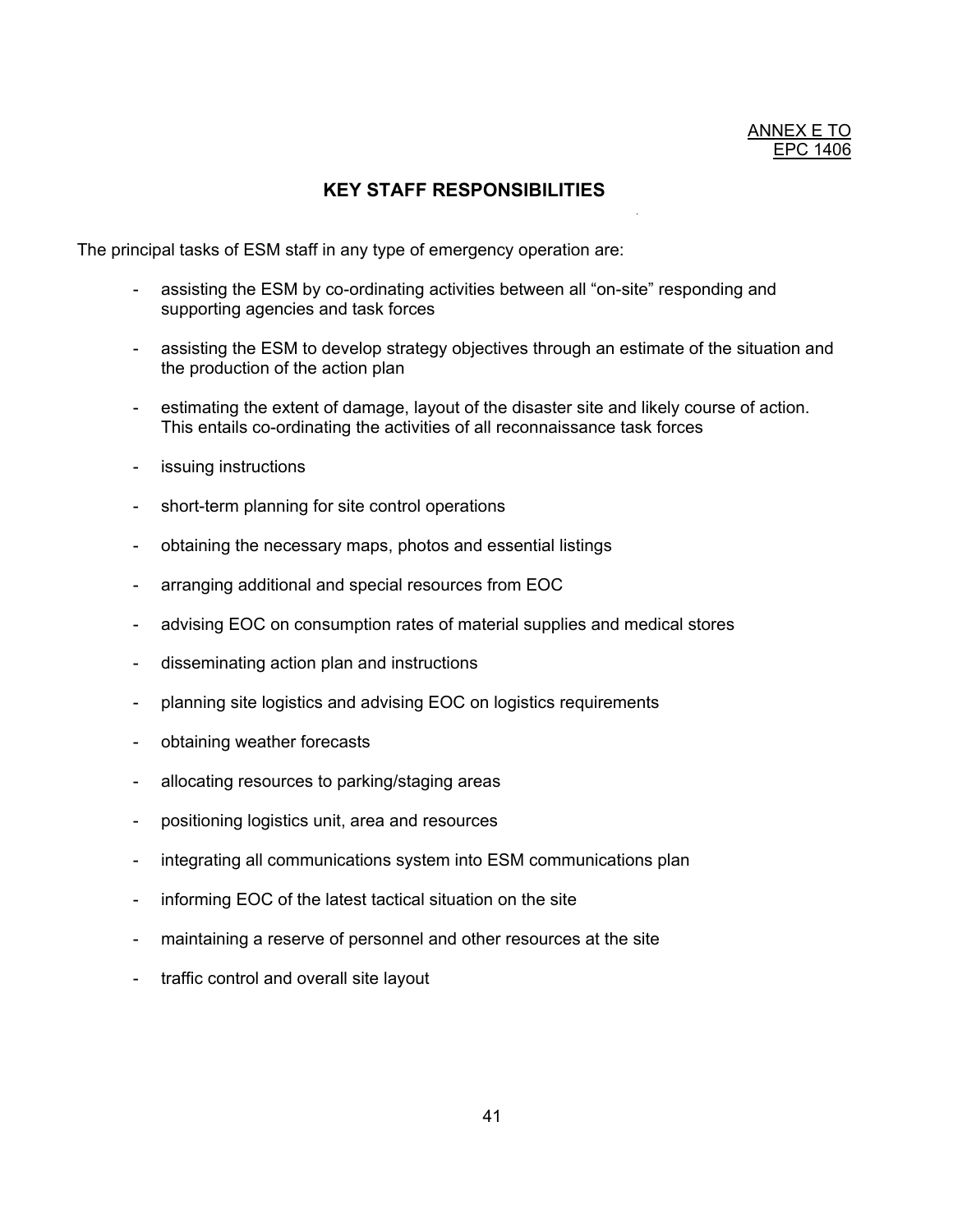# **POLICE CONTROL OFFICER CHART (1)**

| <b>ESM</b> | ASST-ESM  | <b>LIAISON OFF</b> | AREA COORD |
|------------|-----------|--------------------|------------|
| RADIO CH.  | RADIO CH. | RADIO CH.          | RADIO CH.  |

|                           | Unit | <b>Time</b> | <b>Tasks</b> | Location |        | Unit | <b>Time</b> | <b>Tasks</b> | Location |
|---------------------------|------|-------------|--------------|----------|--------|------|-------------|--------------|----------|
| $\mathbf{1}$              |      |             |              |          | 14     |      |             |              |          |
| $\boldsymbol{2}$          |      |             |              |          | $15\,$ |      |             |              |          |
| $\ensuremath{\mathsf{3}}$ |      |             |              |          | $16\,$ |      |             |              |          |
| $\overline{\mathbf{4}}$   |      |             |              |          | 17     |      |             |              |          |
| $\sqrt{5}$                |      |             |              |          | $18\,$ |      |             |              |          |
| $\,6$                     |      |             |              |          | $19$   |      |             |              |          |
| $\overline{7}$            |      |             |              |          | 20     |      |             |              |          |
| $\bf 8$                   |      |             |              |          | 21     |      |             |              |          |
| $\boldsymbol{9}$          |      |             |              |          | 22     |      |             |              |          |
| 10 <sub>1</sub>           |      |             |              |          | 23     |      |             |              |          |
| 11                        |      |             |              |          | 24     |      |             |              |          |
| 12                        |      |             |              |          | 25     |      |             |              |          |
| 13                        |      |             |              |          | $26\,$ |      |             |              |          |

This chart is to be used to record the tasks given to police site team other than perimeter control duties. Such duties may include parking, staging area, morgue, information centre, inner perimeter access control, identification duties etc.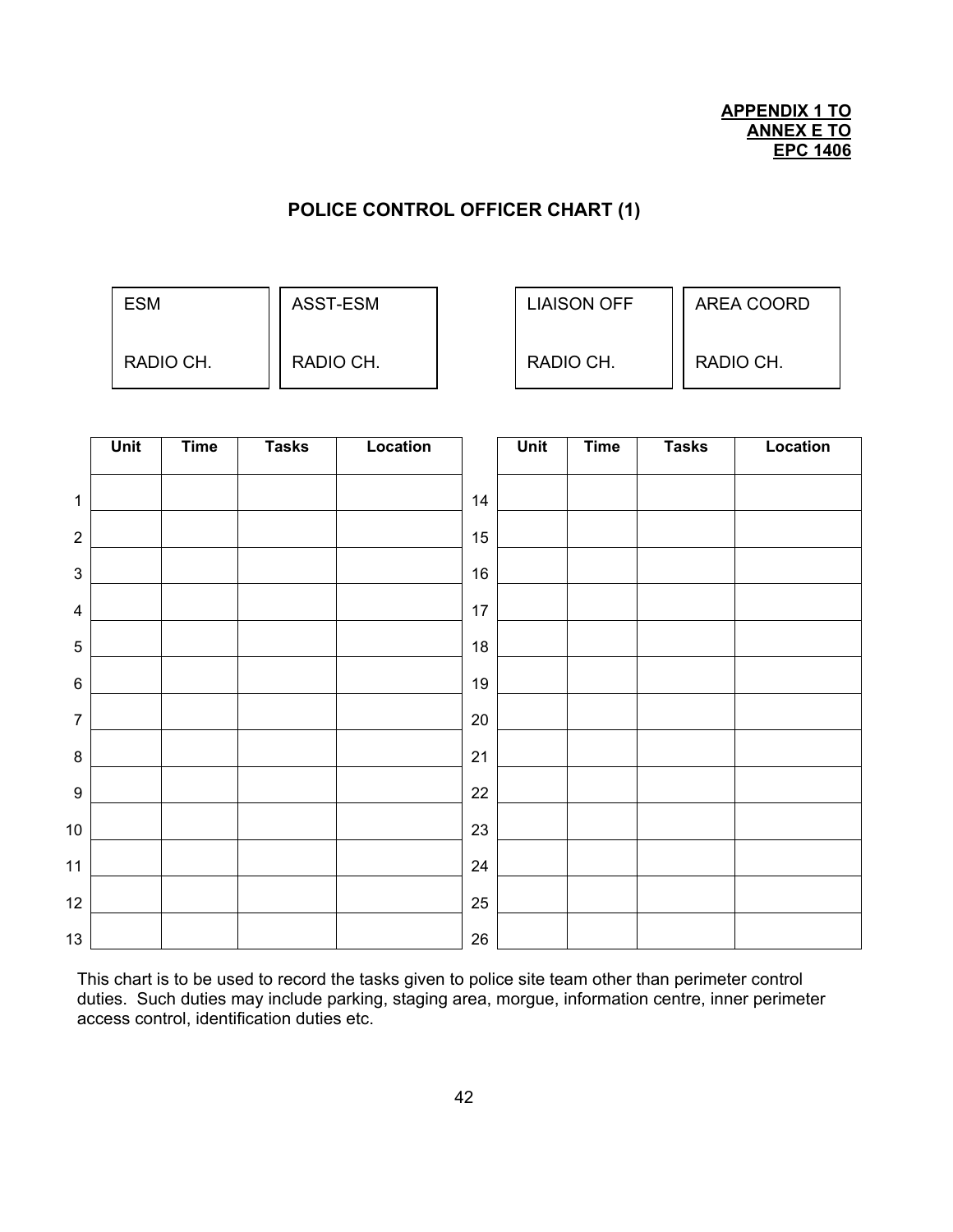#### APPENDIX 2 TO ANNEX E TO EPC 1406

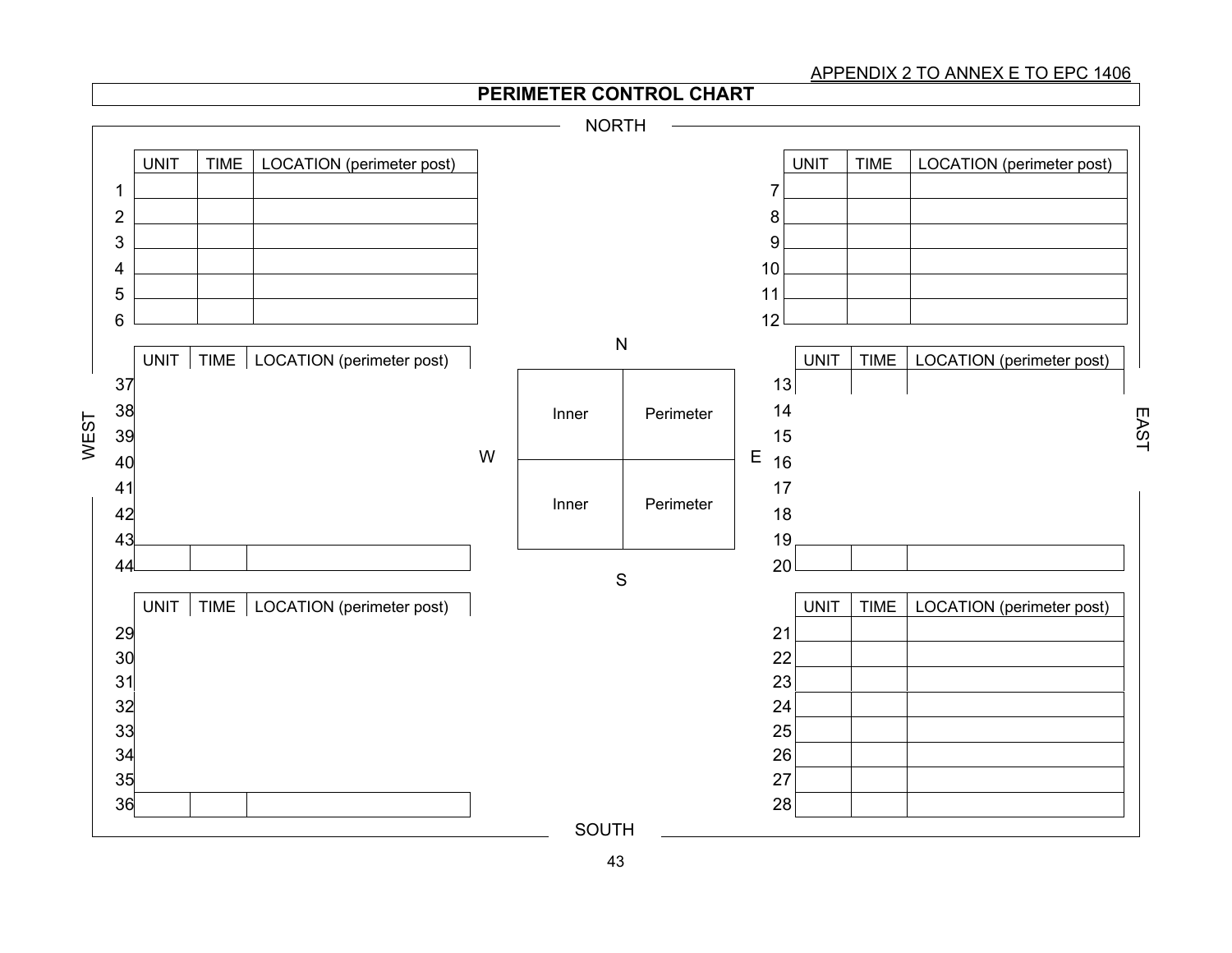#### APPENDIX 3 TO ANNEX E TO EPC 1406

# **FIRE CONTROL OFFICER CHART**

| ٧ |
|---|
|---|

ASST-ESM

Radio Ch.

Radio Ch.

LIAISON OFF

Radio Ch.

AREA COORD.

Radio Ch.

| <b>LOCATION OF EMERGENCY</b> |                          |             |                          |                         |                  |  |  |  |  |  |  |  |
|------------------------------|--------------------------|-------------|--------------------------|-------------------------|------------------|--|--|--|--|--|--|--|
|                              | <b>TIME OF EMERGENCY</b> |             | <b>TYPE OF EMERGENCY</b> |                         |                  |  |  |  |  |  |  |  |
| Unit                         | Time of<br>Arrival       | Assisgnment | <b>QUADRANT</b>          | <b>Special Requests</b> |                  |  |  |  |  |  |  |  |
|                              |                          |             |                          | Exposure/sector         |                  |  |  |  |  |  |  |  |
|                              |                          |             |                          |                         | <b>ESM</b>       |  |  |  |  |  |  |  |
|                              |                          |             | 3                        |                         | Evacuation       |  |  |  |  |  |  |  |
|                              |                          |             | B                        | $\overline{C}$          | <b>Utilities</b> |  |  |  |  |  |  |  |
|                              |                          |             | $\overline{2}$           | 4                       | Foam truck       |  |  |  |  |  |  |  |
|                              |                          |             |                          |                         | Food/drink       |  |  |  |  |  |  |  |
|                              |                          |             | $\mathsf{A}$             | D                       | Fuel             |  |  |  |  |  |  |  |
|                              |                          |             | 1                        |                         | Haz.-material    |  |  |  |  |  |  |  |
|                              |                          |             |                          |                         | Ambulance        |  |  |  |  |  |  |  |
|                              |                          |             |                          |                         | Search/resuce    |  |  |  |  |  |  |  |
|                              |                          |             |                          |                         | Police           |  |  |  |  |  |  |  |
|                              |                          |             |                          |                         | Relief pers.     |  |  |  |  |  |  |  |
| NOTES:                       |                          |             |                          |                         |                  |  |  |  |  |  |  |  |
|                              |                          |             |                          |                         |                  |  |  |  |  |  |  |  |
|                              |                          |             |                          |                         |                  |  |  |  |  |  |  |  |
|                              |                          |             |                          |                         |                  |  |  |  |  |  |  |  |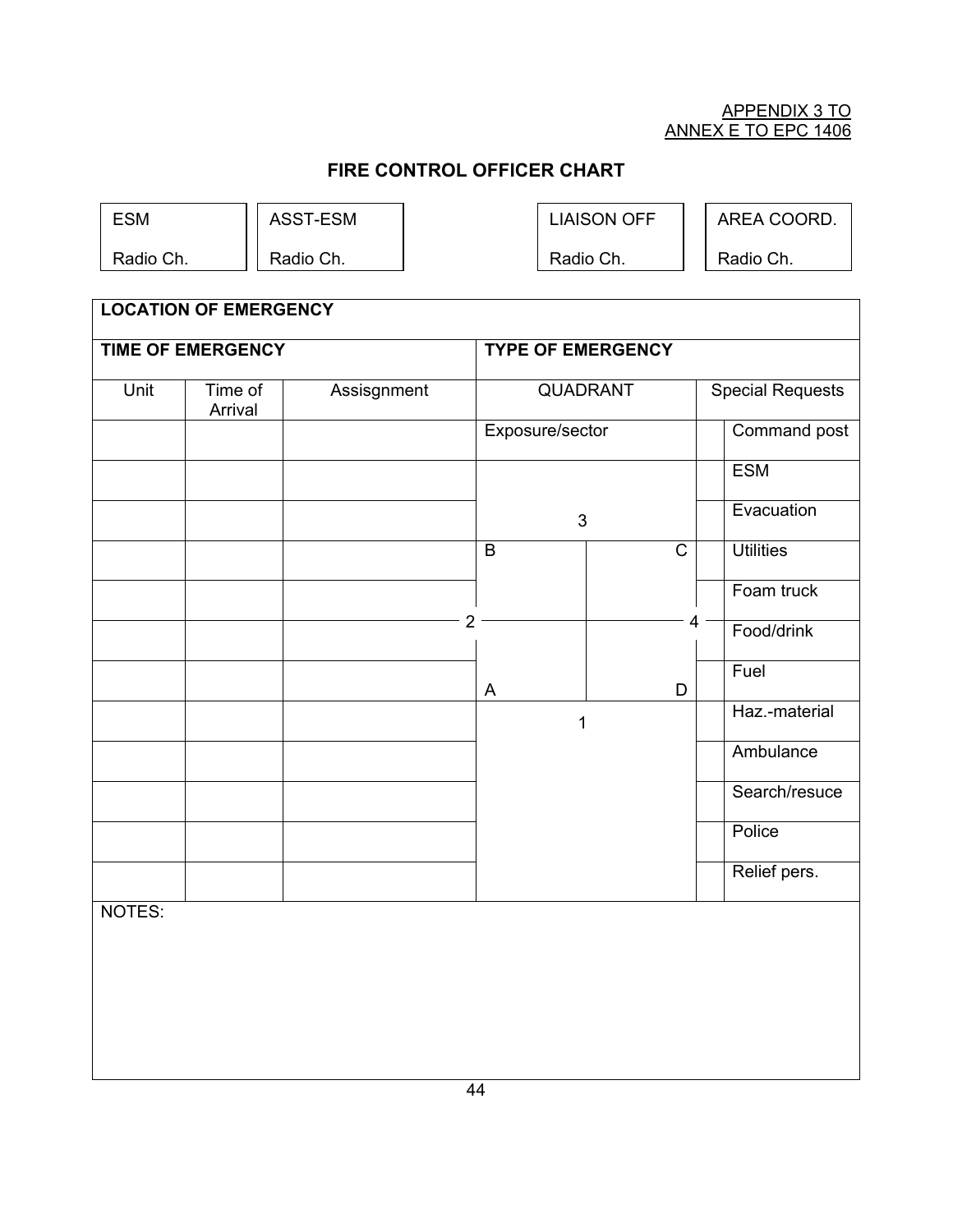# Appendix 4 to Annex E to EPC 1406

| <b>AMBULANCE CONTROL OFFICER'S CHART</b>                |                                                                                                                         |         |                       |              |                |  |                             |                                 |                     |                          |                                              |     |             |                |                                    |                                                                                |                         |                                                                                           |                               |  |  |            |                         |                          |  |
|---------------------------------------------------------|-------------------------------------------------------------------------------------------------------------------------|---------|-----------------------|--------------|----------------|--|-----------------------------|---------------------------------|---------------------|--------------------------|----------------------------------------------|-----|-------------|----------------|------------------------------------|--------------------------------------------------------------------------------|-------------------------|-------------------------------------------------------------------------------------------|-------------------------------|--|--|------------|-------------------------|--------------------------|--|
| <b>LOCATION OF EMERGENCY</b><br>TIME EMERGENCY REPORTED |                                                                                                                         |         |                       |              |                |  |                             |                                 |                     | <b>TYPE OF EMERGENCY</b> |                                              |     |             |                |                                    | ESTIMATED NO. OF CASUALTIES                                                    |                         |                                                                                           |                               |  |  |            |                         |                          |  |
| Primary Site 1<br>SITE 1                                |                                                                                                                         |         |                       |              |                |  |                             |                                 |                     |                          | Natural                                      |     |             | Transportation |                                    |                                                                                | SITE 1 Major Minor Dead |                                                                                           |                               |  |  |            |                         |                          |  |
|                                                         | Sec'dry Site 2                                                                                                          |         |                       |              |                |  |                             |                                 |                     |                          | SITE 2                                       |     | Fire/Expln. |                |                                    | __ Riot/Terrorist                                                              |                         |                                                                                           | SITE 2 Major __ Minor __ Dead |  |  |            |                         |                          |  |
|                                                         | Sec'dry Site 3                                                                                                          |         |                       |              |                |  |                             |                                 |                     |                          | SITE 3                                       |     | Industrial  |                | $\_\_$ Others                      |                                                                                |                         |                                                                                           | SITE 3 Major __ Minor __ Dead |  |  |            |                         |                          |  |
|                                                         |                                                                                                                         |         | <b>COMMUNICATIONS</b> |              |                |  | HOSPITAL PATIENT CAPACITIES |                                 |                     |                          |                                              |     |             |                |                                    |                                                                                | <b>VEHICLES STATUS</b>  |                                                                                           |                               |  |  |            |                         |                          |  |
| CODE                                                    | <b>HOSPITALS</b>                                                                                                        |         | $\mathsf{A}$          |              | D A H          |  | CODE RED                    |                                 | <b>CODE YELL</b>    |                          | CODE GRN                                     |     | CODE BLK    | <b>TOTAL</b>   | <b>TO SITE</b><br><b>FROM SITE</b> |                                                                                |                         |                                                                                           |                               |  |  |            |                         |                          |  |
|                                                         |                                                                                                                         |         | L<br>$\mathsf{T}$     |              | $P C$ ST<br>T. |  |                             | SENT CAP                        | SENT CAP            |                          | <b>SENT</b>                                  | CAP |             |                | <b>VEH</b><br>NO.                  | Site<br>No                                                                     | Disp                    | Arrv                                                                                      | <b>DEST</b><br><b>HOSP</b>    |  |  | PTS. CARRD |                         | <b>ARR</b><br><b>HOS</b> |  |
| <b>UN</b>                                               | UNIV.                                                                                                                   |         |                       |              |                |  |                             |                                 |                     |                          |                                              |     |             |                |                                    |                                                                                |                         |                                                                                           |                               |  |  |            | R[Y G B TOT]            |                          |  |
| <b>CT</b>                                               | <b>CITY</b>                                                                                                             |         |                       |              |                |  |                             |                                 |                     |                          |                                              |     |             |                |                                    |                                                                                |                         |                                                                                           |                               |  |  |            |                         |                          |  |
| <b>SP</b>                                               | ST. PAUL'S                                                                                                              |         |                       |              |                |  |                             |                                 |                     |                          |                                              |     |             |                |                                    |                                                                                |                         |                                                                                           |                               |  |  |            |                         |                          |  |
| GN                                                      | <b>GENERAL</b>                                                                                                          |         |                       |              |                |  |                             |                                 |                     |                          |                                              |     |             |                |                                    |                                                                                |                         |                                                                                           |                               |  |  |            |                         |                          |  |
| <b>WR</b>                                               | W. REED                                                                                                                 |         |                       |              |                |  |                             |                                 |                     |                          |                                              |     |             |                |                                    |                                                                                |                         |                                                                                           |                               |  |  |            |                         |                          |  |
| M                                                       | <b>MORGUE</b>                                                                                                           |         |                       |              |                |  | X X                         | X X                             | X X                 | X X                      | $\overline{X}$                               | X X |             |                |                                    |                                                                                |                         |                                                                                           |                               |  |  |            |                         |                          |  |
|                                                         | SPECIALITY UNIT STATUS                                                                                                  |         |                       |              |                |  |                             | <b>EMERGENCY MANAGEMENT</b>     |                     |                          |                                              |     |             |                |                                    |                                                                                |                         |                                                                                           |                               |  |  |            |                         |                          |  |
| <b>UNIT</b>                                             | <b>DISP</b>                                                                                                             | TO(LOC) |                       | <b>ARRVD</b> |                |  | <b>SITE</b>                 | <b>TASKS</b><br><b>LOCATION</b> |                     |                          |                                              |     | <b>MST</b>  |                |                                    |                                                                                |                         |                                                                                           |                               |  |  |            |                         |                          |  |
| S <sub>1</sub>                                          |                                                                                                                         |         |                       |              |                |  |                             |                                 | Triage              |                          |                                              |     |             |                |                                    |                                                                                |                         |                                                                                           |                               |  |  |            |                         |                          |  |
| SU <sub>1</sub>                                         |                                                                                                                         |         |                       |              |                |  | #1                          |                                 | Staging<br>C.P./OIC |                          |                                              |     |             |                |                                    |                                                                                |                         |                                                                                           |                               |  |  |            |                         |                          |  |
| CCU                                                     |                                                                                                                         |         |                       |              |                |  |                             |                                 | Morgue              |                          |                                              |     |             |                |                                    |                                                                                |                         |                                                                                           |                               |  |  |            |                         |                          |  |
| <b>OTHR</b>                                             |                                                                                                                         |         |                       |              |                |  |                             |                                 | Triage              |                          |                                              |     |             |                |                                    |                                                                                |                         | <b>INSTRUCTIONS FOR COMPLETION</b><br>Use time rather than X to indicate action completed |                               |  |  |            |                         |                          |  |
|                                                         | MEDICAL SITE TEAM STATUS                                                                                                |         |                       |              |                |  | #2                          |                                 | Staging<br>C.P./OIC |                          |                                              |     |             |                | 2.                                 |                                                                                |                         | Use codes to indicate location                                                            |                               |  |  |            |                         |                          |  |
| <b>HOSP</b>                                             | TIME REQ'D SITE   TM ARRIVED                                                                                            |         |                       |              |                |  |                             |                                 | Morgue              |                          |                                              |     |             |                |                                    | 3.<br>Complete in pencil to allow for updating of data as situation<br>changes |                         |                                                                                           |                               |  |  |            |                         |                          |  |
|                                                         |                                                                                                                         |         |                       |              |                |  |                             |                                 | Triage              |                          |                                              |     |             |                |                                    |                                                                                |                         |                                                                                           |                               |  |  |            |                         |                          |  |
|                                                         |                                                                                                                         |         |                       |              |                |  | #3                          |                                 | Staging<br>C.P./OIC |                          |                                              |     |             |                |                                    | ALT - Alerted                                                                  |                         |                                                                                           | <b>ABBREVIATIONS</b>          |  |  |            |                         |                          |  |
|                                                         |                                                                                                                         |         |                       |              |                |  |                             |                                 | Morgue              |                          |                                              |     |             |                |                                    |                                                                                |                         | D.P. ACT - Disaster Plan activated                                                        |                               |  |  |            |                         |                          |  |
| PATIENT CONDITION CODES:                                |                                                                                                                         |         |                       |              |                |  |                             |                                 |                     |                          |                                              |     |             |                |                                    | MST - Medical Site Team<br>DISP - Dispatched                                   |                         |                                                                                           |                               |  |  |            | OIC - Officer in Charge |                          |  |
|                                                         | RED: Urgent/critical/life-threatened<br>GREEN: Deferrable/Minor/Walking<br>YELLOW: Prompt/serious<br><b>BLACK: Dead</b> |         |                       |              |                |  |                             |                                 |                     |                          | <b>ARRV - Arrived</b><br>C.P. - Command Post |     |             |                |                                    |                                                                                | LOC - Location          |                                                                                           |                               |  |  |            |                         |                          |  |